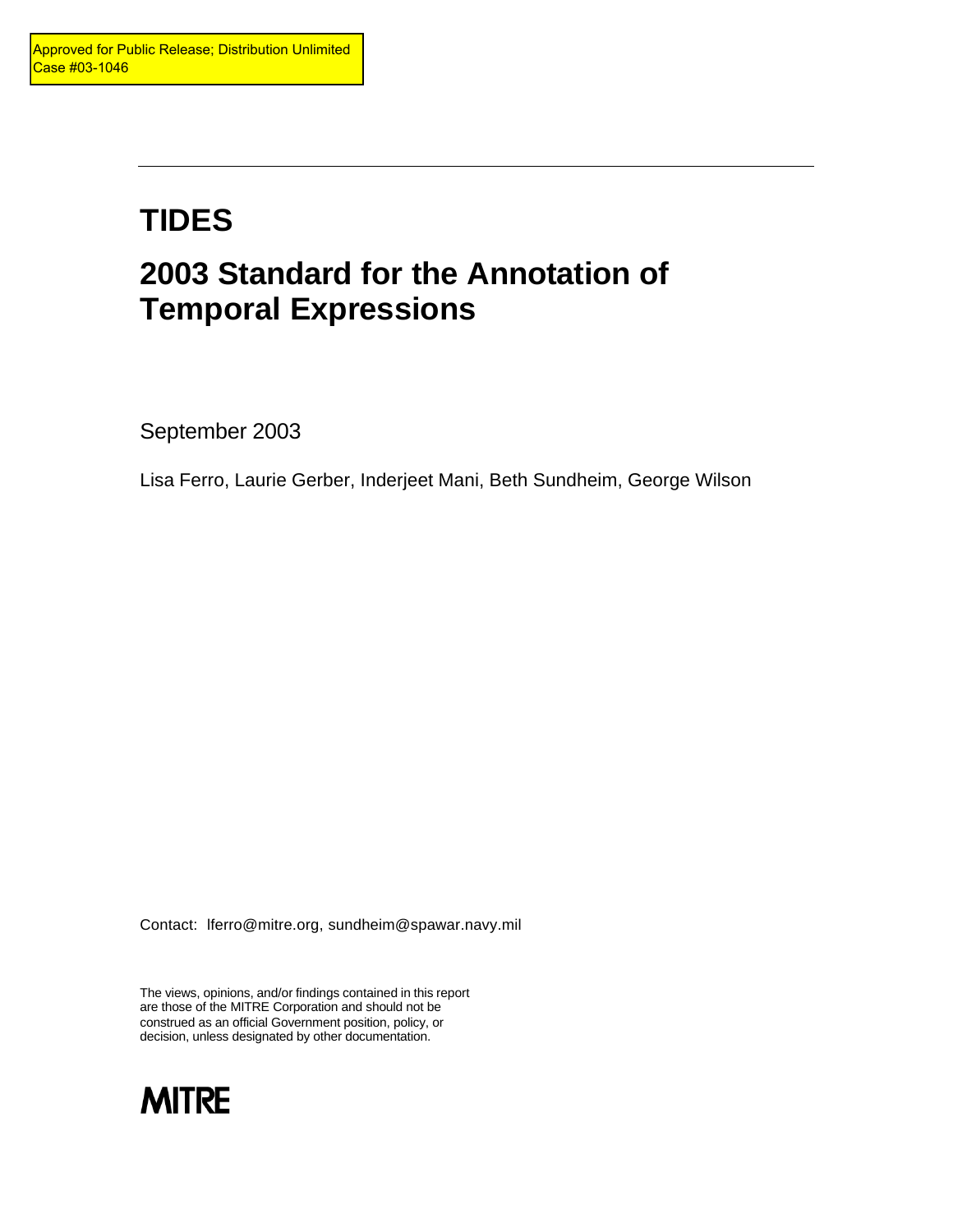# **Table of Contents**

| 1                       |                                                                                       |  |
|-------------------------|---------------------------------------------------------------------------------------|--|
|                         | 1.1                                                                                   |  |
|                         | 1.2                                                                                   |  |
|                         | 1.3                                                                                   |  |
|                         |                                                                                       |  |
|                         |                                                                                       |  |
|                         |                                                                                       |  |
|                         |                                                                                       |  |
|                         | 1.4                                                                                   |  |
| $\overline{2}$          |                                                                                       |  |
| 3                       |                                                                                       |  |
|                         | 3.1                                                                                   |  |
|                         | 3.2                                                                                   |  |
|                         |                                                                                       |  |
|                         |                                                                                       |  |
|                         |                                                                                       |  |
|                         |                                                                                       |  |
| $\overline{\mathbf{4}}$ |                                                                                       |  |
|                         | 4.1                                                                                   |  |
|                         | 4.2                                                                                   |  |
|                         |                                                                                       |  |
|                         | Decades, Centuries, Millennia, and BCE: Points not Accommodated by ISO  13<br>4.2.1.1 |  |
|                         |                                                                                       |  |
|                         | 4.2.2.1                                                                               |  |
|                         |                                                                                       |  |
|                         |                                                                                       |  |
|                         |                                                                                       |  |
|                         | 4.2.4.2<br>Decades, Centuries, and Millennia: Periods not Accommodated by ISO  20     |  |
|                         |                                                                                       |  |
|                         | 4.3                                                                                   |  |
|                         | 4.3.1                                                                                 |  |
|                         |                                                                                       |  |
|                         | 4.3.2.1                                                                               |  |
|                         | 4.3.3                                                                                 |  |
|                         | 4.3.4                                                                                 |  |
|                         | 4.3.5                                                                                 |  |
|                         | 4.3.6                                                                                 |  |
|                         | 4.3.7                                                                                 |  |
|                         | 4.3.8                                                                                 |  |
|                         |                                                                                       |  |
|                         | 4.4                                                                                   |  |
|                         | 4.4.1                                                                                 |  |
|                         | 4.5                                                                                   |  |
|                         | 4.5.1                                                                                 |  |
|                         | 4.5.2                                                                                 |  |
|                         | 4.6                                                                                   |  |
|                         | 4.6.1                                                                                 |  |
|                         | 4.6.2                                                                                 |  |
|                         | 4.6.3                                                                                 |  |
|                         | 4.6.4                                                                                 |  |
|                         | 4.6.5                                                                                 |  |
|                         | 4.6.6                                                                                 |  |
|                         | 4.6.7                                                                                 |  |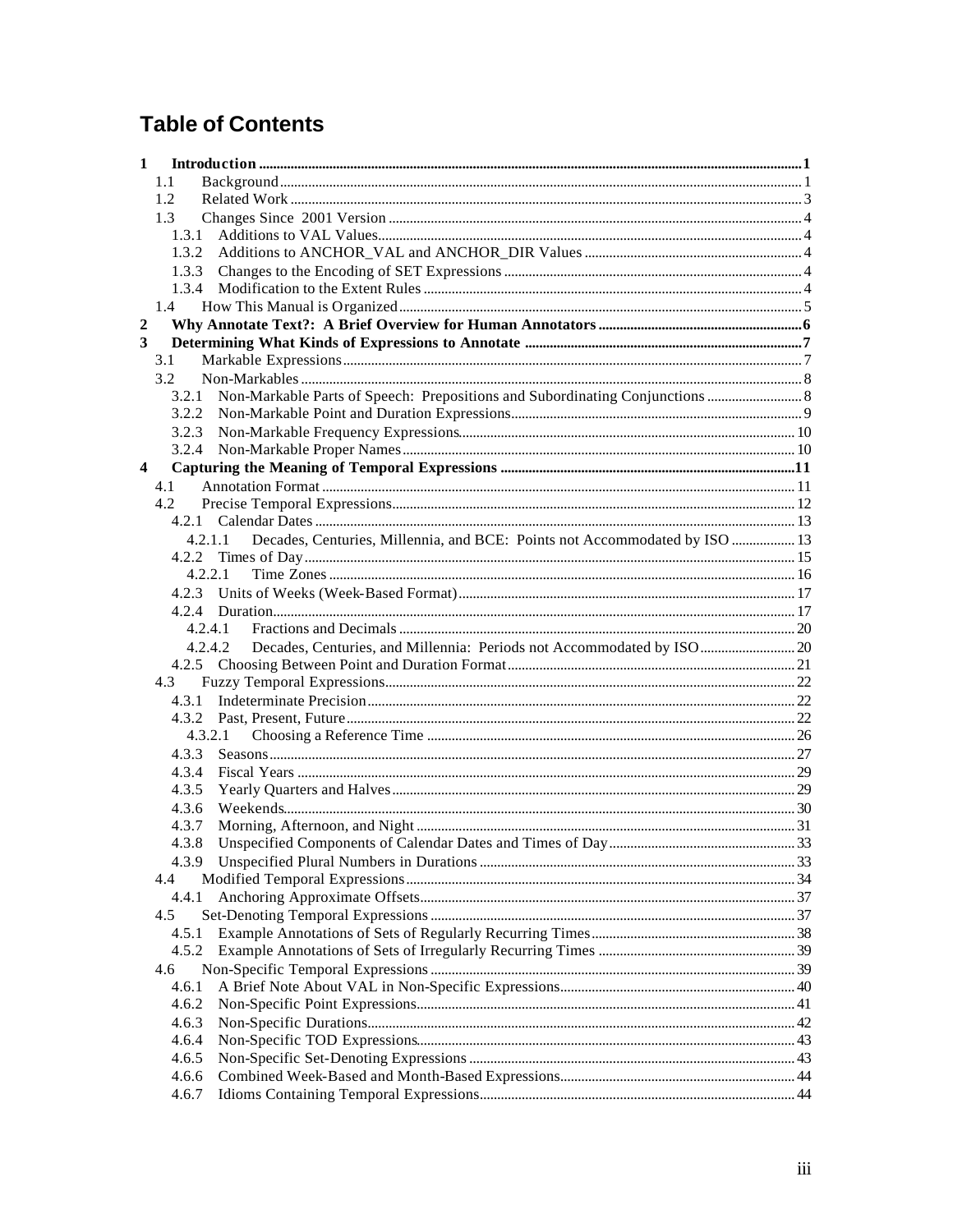| 47      |  |
|---------|--|
| 4.7.1   |  |
| 4.8     |  |
| 4.8.1   |  |
| 4.8.2   |  |
| 4.8.3   |  |
| 4.9     |  |
| 4.10    |  |
| 4.11    |  |
| 4.12    |  |
| 5       |  |
| 5.1     |  |
| 5.2     |  |
| 5.2.1   |  |
| 5.2.2   |  |
| 5.2.3   |  |
| 5.2.4   |  |
| 5.2.4.1 |  |
| 5.2.4.2 |  |
| 5.2.4.3 |  |
|         |  |
|         |  |
|         |  |
|         |  |
|         |  |

# **List of Tables**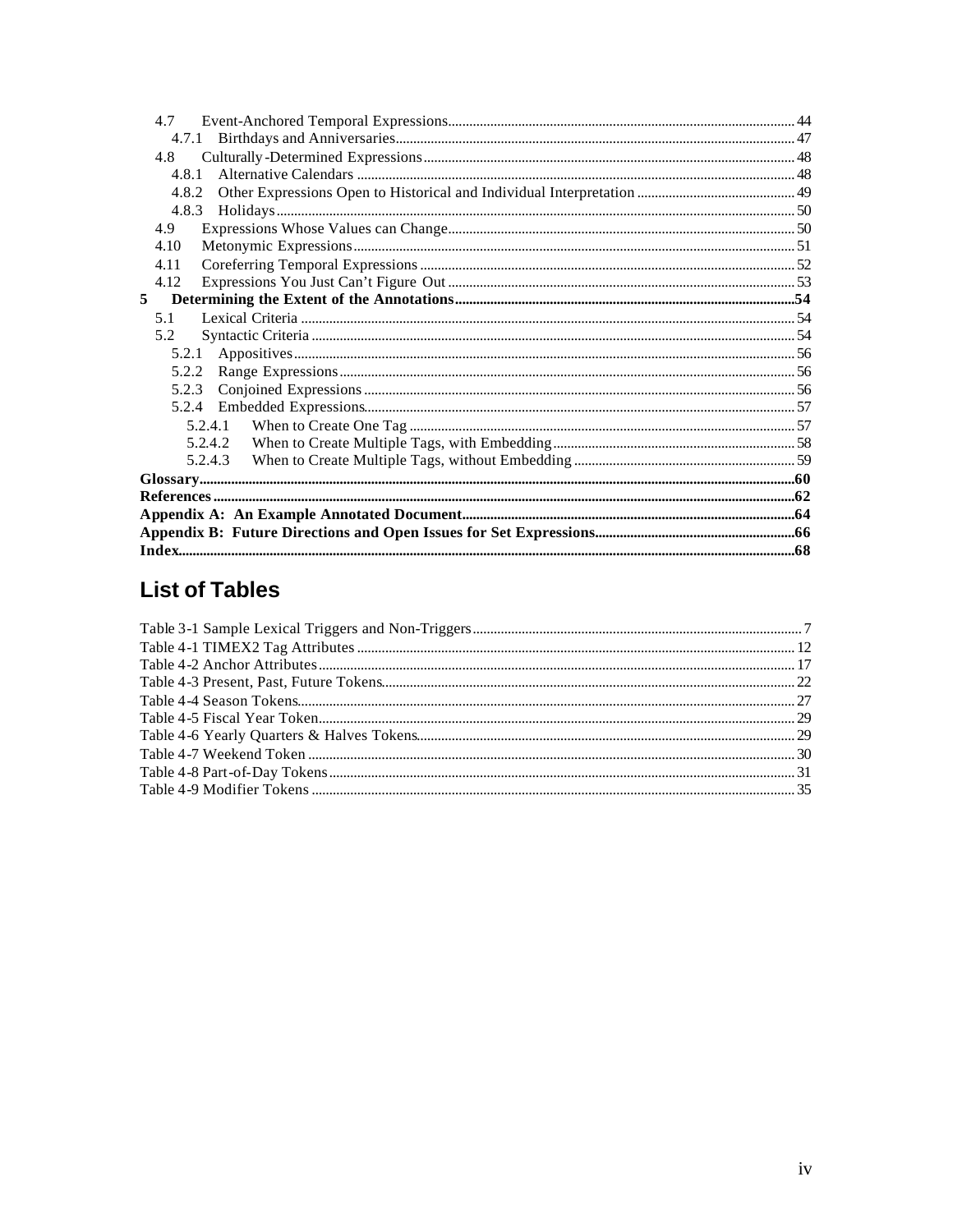# **1 Introduction**

During the 1990s, the field of computational linguistics achieved several practical advances through the construction of annotated corpora for developing and testing various technologies. This document describes a set of guidelines for annotating temporal expressions with a normalized representation of the times they denote. This work has been carried out in support of a number of research activities under the Defense Advanced Research Projects Agency (DARPA) Translingual Information Detection, Extraction, and Summarization (TIDES) research program (http://www.darpa.mil/iao/TIDES.htm) and the Automatic Content Extraction (ACE) program (http://www.nist.gov/speech/tests/ace/index.htm). Research which can directly benefit from this document includes question answering (e.g., answering "when" questions or timedependent questions), relation and event characterization and tracking, visualization of events on timelines, and production of biographical summaries. Other research related to information extraction can also benefit.

This annotation standard specifies more details of semantic representation than the TIMEX recognition tasks used in past DARPA-sponsored evaluations (MUC7 1998), but are similar in that they treat the temporal expressions as stand-alone targets for annotation/extraction. These guidelines are intended to support a variety of downstream applications in the performance of some useful tasks; they are not intended to represent all the varieties of temporal information conveyed in natural language communication (the latter is a hopelessly ambitious goal, in our view). The guidelines are aimed at two sets of users:

- 1. Human annotators about to embark on the annotation of temporal expressions in order to construct corpora consisting of temporally annotated data for use by the NL community.
- 2. System developers who are building tagging programs to extract temporal information from documents.

# **1.1 Background**

This standard was originally developed during the year 2000 under the TIDES program, and was first documented in Ferro et al. (2000). The annotation scheme calls for a single XML tag, <TIMEX2>, to be applied to temporal expressions, so we often refer to the standard as "the TIMEX2 standard." During the same time period that the TIMEX2 standard was being developed, Mani and Wilson (2000) created an automatic time tagger, TEMPEX, which generates TIMEX2 tags in text documents.

Based on the early version of the standard, annotation studies were conducted and reported in Mani et al. (2001). In the spring of 2001, a revised draft of the annotation guidelines was produced (Ferro et al. 2001) as well as a complementary instruction manual for human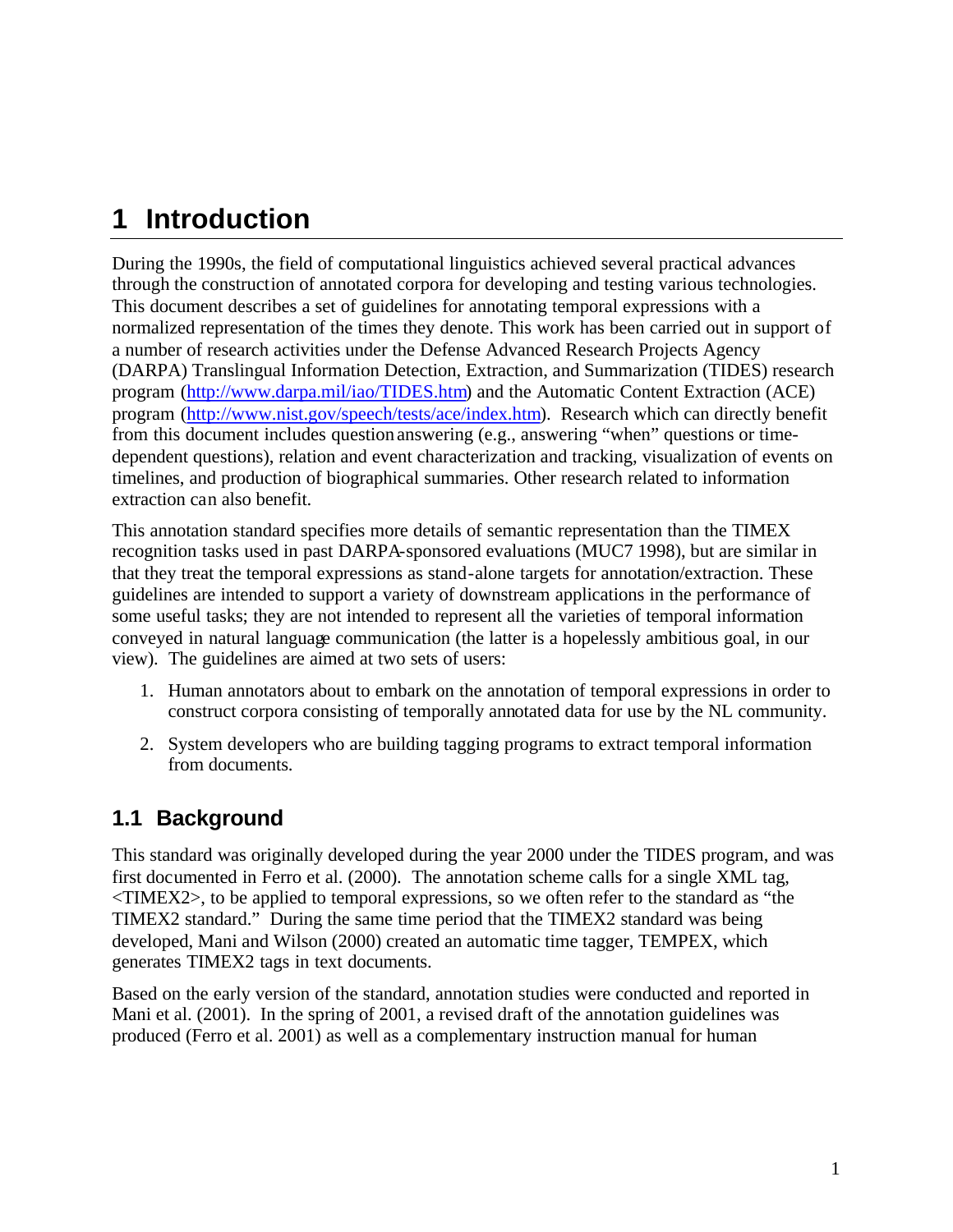annotators (Ferro 2001). From this, two annotated corpora were manually prepared from Spanish and English dialogues, which together form the TIDES Temporal Corpus (Gerber et al. 2002). This corpus includes the following:

- ? A parallel corpus of 95 Spanish dialogs, their English translations, and temporal annotations of all the dialogs and their translations (44,081 words of raw text in all). The raw Spanish dialogs are part of the Enthusiast corpus collected earlier at Carnegie-Mellon University under U.S. government funding.
- ? 193 documents of the Linguistic Data Consortium's English TDT-2 corpus annotated with temporal annotations (171,535 words of raw text).

To allow for the easy manual application of the TIMEX2 standard, a special data entry window was created for MITRE's Alembic Workbench (AWB) annotation tool, which is available at no cost from http://www.mitre.org/tech/alembic-workbench/. The "TIMEX2 widget" for AWB was first described in Ferro et al. (2002).

Also in 2001, the Relation Detection and Characterization (RDC) task in the ACE program adopted the TIMEX2 standard for capturing timestamps of relations between entities. In support of the RDC evaluation, 180,000 words of newswire, newspaper, and transcribed broadcast news texts were annotated with TIMEX2 tags, using the annotation tool mentioned above. Some modifications and extensions were made to the standard in order to better support the characterization of ACE relations, as documented in Gerber et al. (2002).

In the summer of 2002 a corpus of reading comprehension tests (each test consisting of a short non-fiction text and five questions) were annotated with the TIMEX2 standard (Wellner 2003). The TIMEX2 standard is also currently employed by the MiTAP (MITRE Text and Audio Processing) system developed under TIDES (Damianos et al. 2002). MiTAP (http://mitap.sdsu.edu/) is a prototype system for monitoring infectious disease outbreaks and other global threats. Temporal expressions are one of the many critical types of information that are extracted, processed by the TEMPEX system according to the TIMEX2 standard.

The document you are reading now represents the most recent phase in the history of TIMEX2. It has become too costly to maintain two separate documents, namely, the annotation guidelines of Ferro et al. (2001) and the instruction manual of Ferro (2001). The current document therefore represents an update of the instruction manual with some material merged in from the original annotation guidelines. In addition, the present document contains new examples and additional discussions which were deemed important by the ACE annotators, as well as additional extensions to the scheme itself to expand its coverage of temporal expressions. Significant changes to the standard since the 2001 documentation are summarized in section below in section 1.3.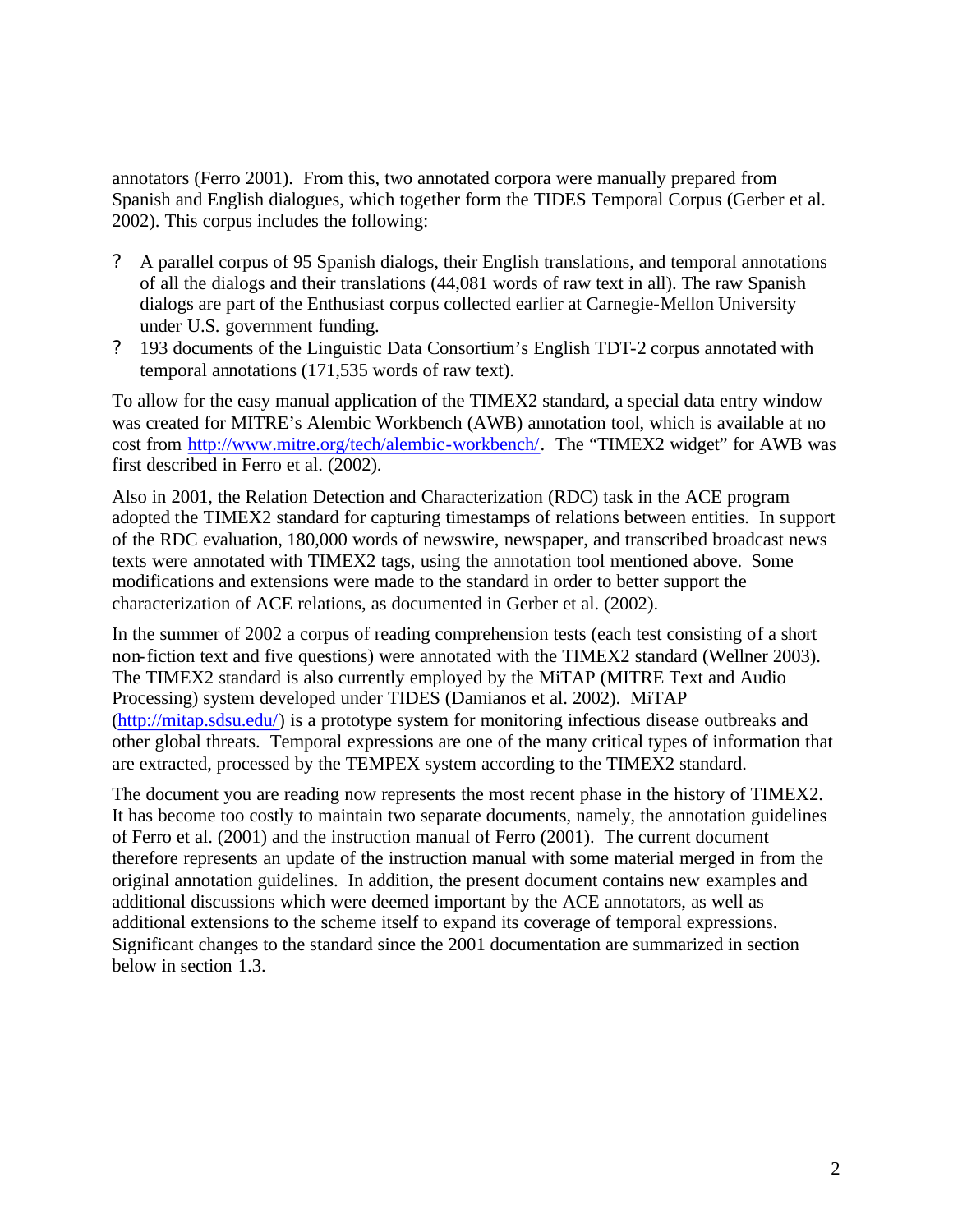# **1.2 Related Work**

This work builds on the work of others. In particular, it can viewed as picking up where the Message Understanding Conference (MUC7 1998) (Grishman and Sundheim 1996) left off, by extending the range of expressions which are flagged and by replacing the TYPE (DATE versus TIME) categorization attribute with a set of attributes to represent the actual time indicated by the expression. Our use of tokens is inspired by the work of (Pustejovsky and Busa 1995), though it does not follow their scheme, which was developed under the DARPA Tipster program in support of the event template-filling tasks defined for MUC-5. In addition, the current scheme it takes full advantage of ISO 8601 in terms of the format used to represent time values. Since our annotation scheme takes into account characteristic properties of temporal expressions in natural language, namely indexicality, granularity, context-dependence, fuzziness of boundaries, and ambiguity, the ISO standard has had to be extended in various ways.

Others have developed temporal annotation schemes for the much more constrained domain of meeting scheduling, e.g., (Wiebe et al. 1998), (Alexandersson et al. 1997), (Busemann et al. 1997). Setzer and Gaizauskas (2000) have independently developed an annotation scheme which represents both time values and finer-grained inter-event and event-time temporal relations. Our work focuses in depth on specific classes of time expressions, and is therefore much narrower in scope; it thus appears complementary to their effort.

The Stanford Knowledge Systems Lab (KSL-Time 1999) has defined a time ontology which treats time points (points on a real number line) as primitive. Intervals (which are sets of more than one point) have start and end time points which are located on the real number line. The location of a time point on the line can be specified under different time granularities, and precedence and equality based on time line location are defined for particular granularities, as well as across granularities when there isn't an overlap. Even though we do not, in our scheme, commit to all the representational distinctions made in the KSL ontology, we mention it because it will be obvious how our scheme can be mapped to this ontology. After all, making an annotation scheme compatible with an existing time ontology may help eventually support advanced inferential capabilities based on information extraction from text.

Another notable effort in temporal annotation is the project known as TERQAS (Time and Event Recognition for Question Answering Systems). This six-week workshop funded by ARDA developed the TimeML standard (Ingria and Pustejovsky, 2002), which provides an annotation scheme for identifying events mentioned in a text document and orienting them on a timeline. The scheme is also designed to capture much of the lexical and syntactic information that is hypothesized to be necessary to compute or infer the order of events as they are described in natural language. The TimeML scheme includes a TIMEX3 tag, which represents a variation of the TIMEX2 scheme.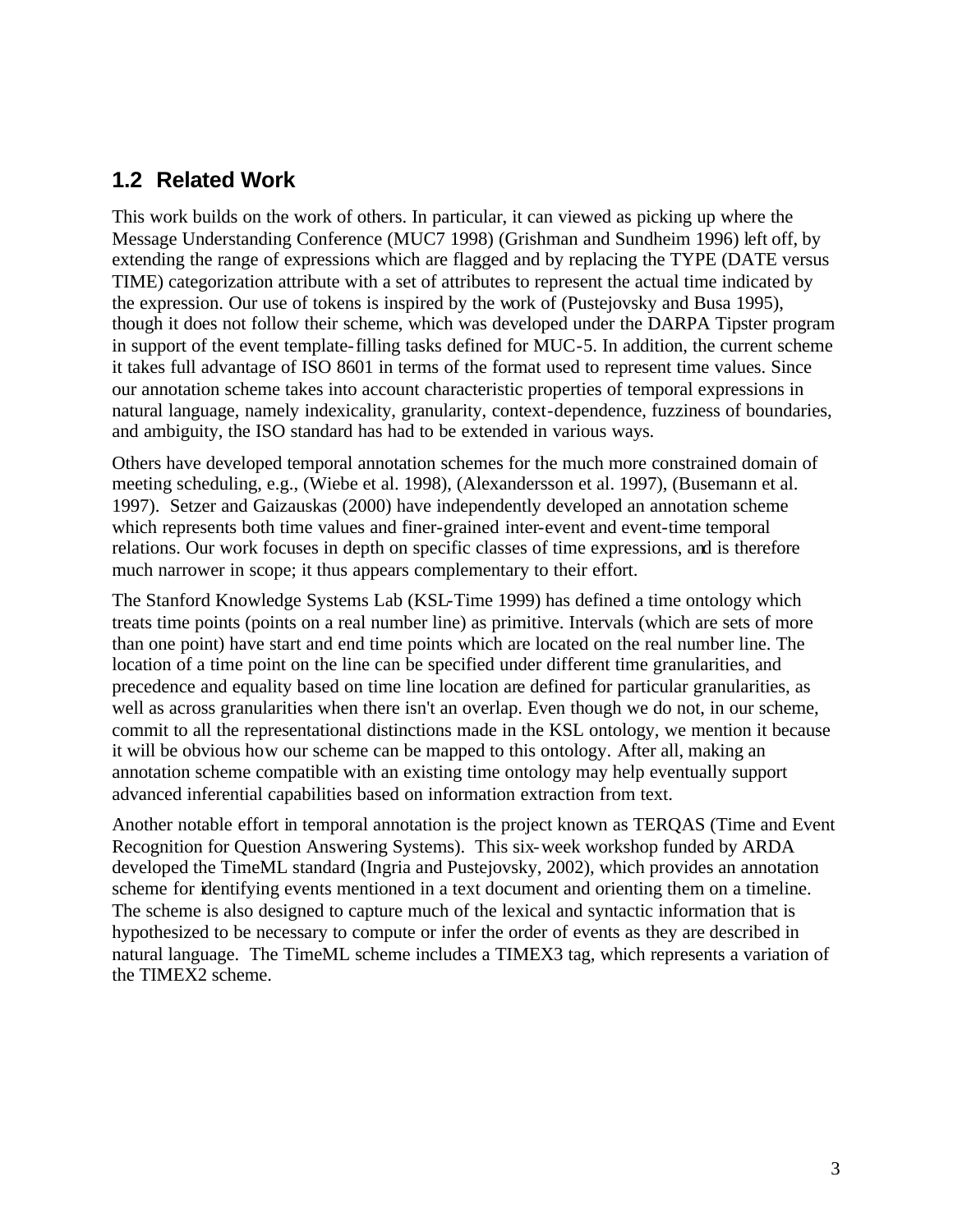# **1.3 Changes Since 2001 Version**

We list here the major changes to the TIMEX2 standard since the last official release of the guidelines. In addition to these changes in the annotation scheme, a number of enhancements have been made to various sections of the guidelines. For a more detailed summary of all the modifications, see the document *Summary of 2003 Enhancements to the TIDES TIMEX2 Standard*, available at timex2.mitre.org.

## **1.3.1 Additions to VAL Values**

- (a) Two-character tokens that precede the ISO calendar format and are used to capture Fiscal Years (FY; see section 4.3.4), Before Current Era times (BC; see 4.2.1.1), and geological times (KA, MA, GA; see 4.2.1.1)
- (b) Time zone designators (see 4.2.2.1).
- (c) Expanded set of two-character tokens used for gaps in ISO coverage (e.g., decades) and "fuzzy expressions" (spring, morning, etc.). Uniform set of tokens now used in both calendar and duration formats. See 4.2.1.1 Decades, Centuries, Millennia, and BCE: Points not Accommodated by ISO; 4.3.3 Seasons ; 4.3.5 Yearly Quarters and Halves; 4.3.6 Weekends 4.3.7 Morning, Afternoon, and Night.
- (d) Expanded use of the X placeholder to specify the granularity of VAL in non-specific expressions (section 4.6) and set expressions (section 4.5).
- (e) Specification of VAL for certain event-anchored expressions (section 4.7).

## **1.3.2 Additions to ANCHOR\_VAL and ANCHOR\_DIR Values**

New values (WITHIN, STARTING, and ENDING) to more accurately anchor duration expressions and to improve coverage. Section 4.2.4.

# **1.3.3 Changes to the Encoding of SET Expressions**

Elimination of the GRANULARITY and PERIODICITY attributes, and expanded use of the X placeholder to specify the granularity of VAL (section 4.5). A new approach to encoding set expressions is being investigated (Appendix B).

## **1.3.4 Modification to the Extent Rules**

New rule: if the head of an appositive is a temporal expression, the appositive is included in its extent (this is now consistent with ACE EDT guidelines for appositive constructions). Section 5.2.1.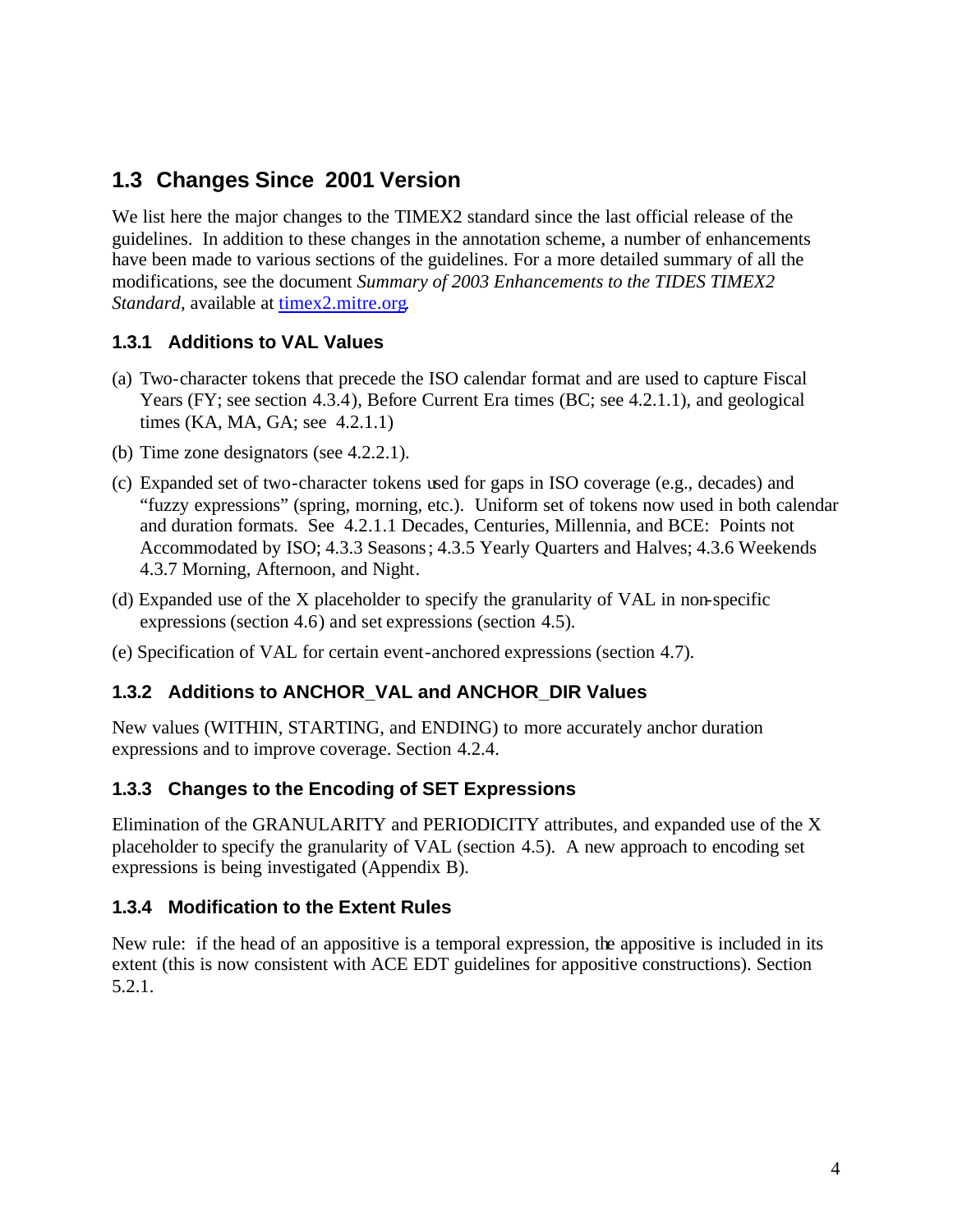# **1.4 How This Manual is Organized**

Immediately following this introduction is a brief overview for those readers who might be new to the task of manually annotating text in support of NLP research. Following that, the heart of the manual is organized into three main sections:

- 1. Determining What Kinds of Expressions to Annotate
- 2. Capturing the Meaning of Temporal Expressions
- 3. Determining the Extent of Annotations

The first section introduces you to the types of expressions that require annotation. The second section then provides details on how to systematically encode the meaning behind each temporal expression. To do this, we start with the simplest types of expressions and gradually work up to those requiring more complex representations. Finally, the third section provides guidance on determining the textual boundaries and constituency of each annotated expression. A glossary at the end provides definitions for terms found in *bold italic* throughout the manual, and an appendix contains a completely annotated sample document.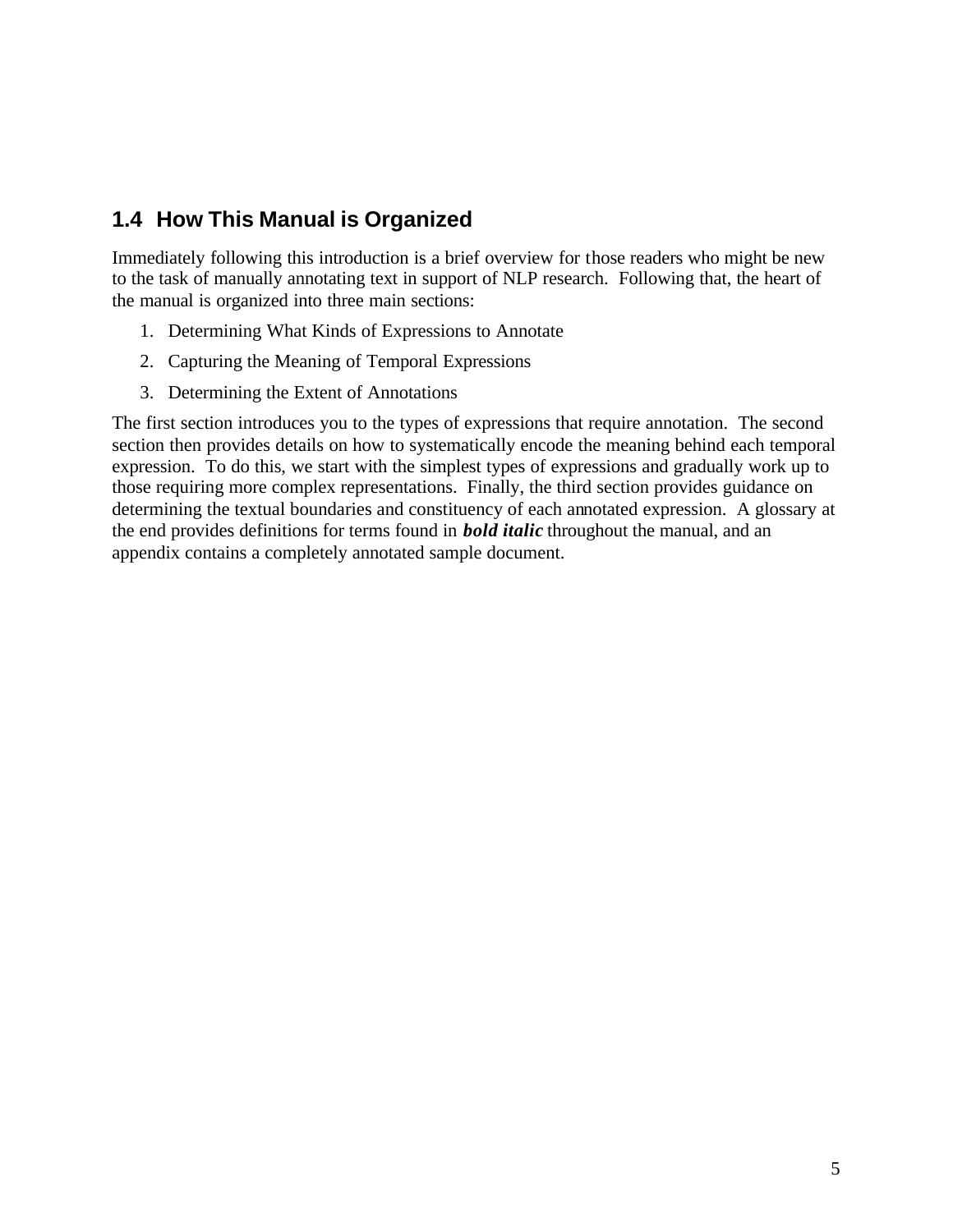# **2 Why Annotate Text?: A Brief Overview for Human Annotators**

As a human, you generally understand your native language with little conscious effort. To do this, you not only use your knowledge of your language, but also your knowledge of the world. To build a computer system that can approximate what a human does in this regard, it is helpful to give actual language samples to people and ask them to use annotations to record their understanding of the text. The resulting annotated text can then be used in a variety of ways to support the building of a computer system. This document will teach you how to annotate natural language text for this purpose.

Our goal in the current task is the interpretation of expressions that refer to time. Such expressions tell us *when* something happened, or *how long* something lasted, or *how often*  something occurs. Such expressions also often require knowledge of the temporal context in order to truly understand them. As a human, you are always aware of your temporal location. You generally know what day it is, or if you're fortunate enough to be on vacation, you at least know what year and month it is, and have a rough idea of how far along in the month you are. So, when you refer to a particular time or day, you usually say or write things like "on October sixteenth" "on "Tuesday" or "next week" or "two days from now." Even newspaper writing, which is fairly formal, uses these context-dependent expressions in the body of a story. For all of these expressions, one needs to understand the temporal context in order to determine which partic ular date and time is being referred to. But the complexity of temporal expressions doesn't end there. Sometimes the narrative text isn't framed in the present – it may have been written in the past, or may even be describing some hypothetical future – but there are generally clues in the text to orient you, such as a date line on an old newspaper article. Sometimes you're not meant to determine the precise calendar date, particularly in fictional narration. And then there are various expressions referring to periods of time, such as "three months," where it is the duration and not the precise endpoints that are important to the text. We want computer systems to accurately interpret and distinguish all these temporal expressions.

A secondary objective in interpreting temporal expressions is more of a housekeeping task: the normalization of temporal expressions. We want computers to be able to share the information they obtain. If a programmer in France encodes "October sixteenth" as "1962.10.16" and one in the U.S. encodes it as "10/16/1962," it will appear as if two different dates are being referenced. Thus, the standards presented in this document will require that the same meaning is always encoded in the same way. We achieve this by utilizing (and slightly extending) the International Standard from the International Organization for Standardization (ISO), *ISO 8601: Information Interchange – Representation of Dates and Times*, Second Edition (1997), which can be obtained from ftp://ftp.qsl.net/pub/g1smd/8601v03.pdf. Before reading much further, and certainly before embarking on any annotation, you should thoroughly familiarize yourself with the ISO document.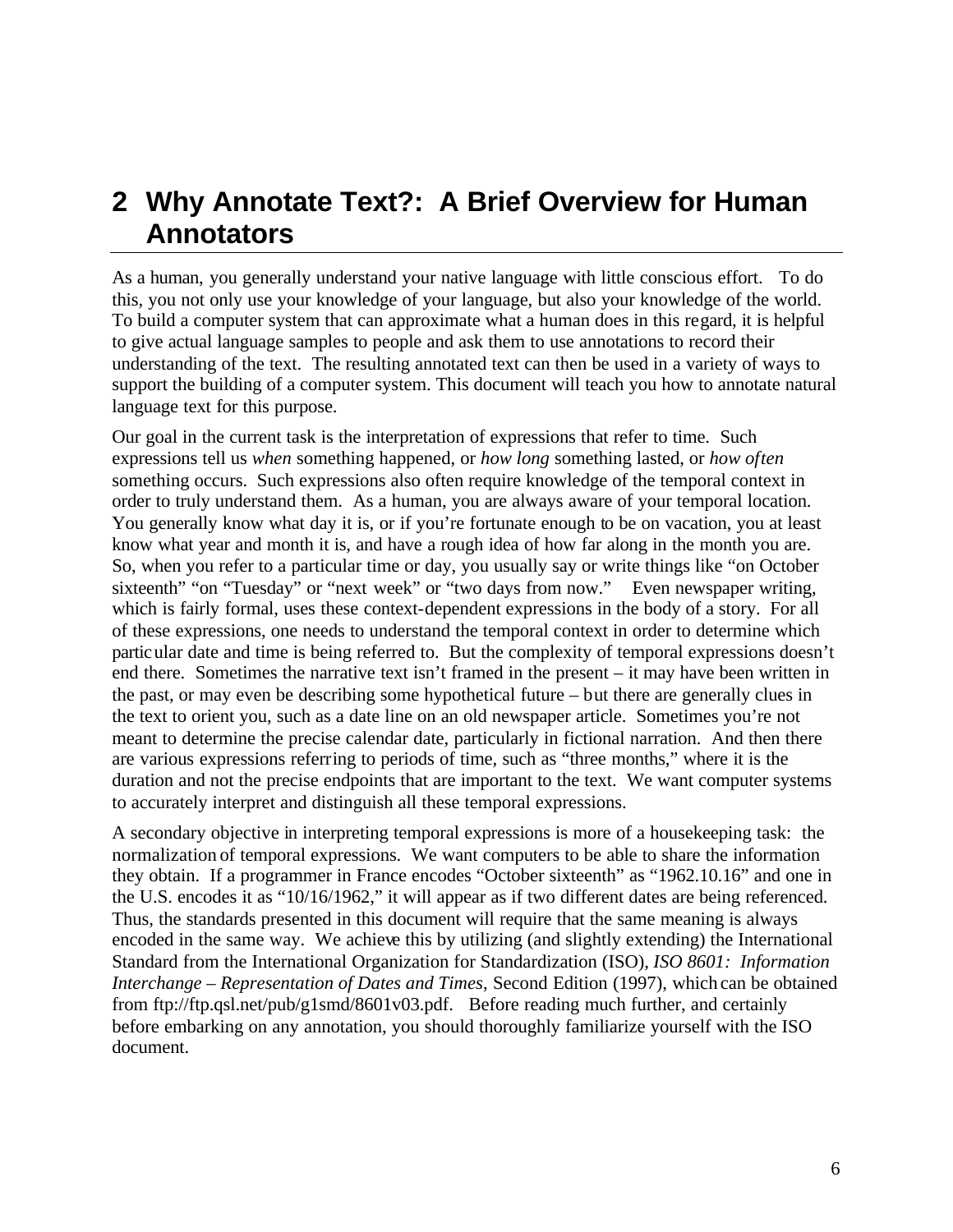# **3 Determining What Kinds of Expressions to Annotate**

As explained in the introduction, we are interested in temporal expressions. Such expressions can reference *calendar dates*, times of day (*TOD*), or *durations* (such as periods of hours, days, or even periods of centuries). Basically, if a phrase or wo rd refers to some area on a timeline, we want to capture its meaning.

# **3.1 Markable Expressions**

*Markable* expressions are the expressions that should be annotated. To be markable, the syntactic head of the expression must be an appropriate *lexical trigger*. Each lexical trigger is a word or numeric expression whose meaning conveys a temporal unit or concept, such as "day" or "monthly." Furthermore, to be a trigger, the referent must be able to be oriented on a timeline, or at least oriented with relation to a time (past, present, future).

The following list contains a sampling of lexical triggers. The table also includes examples of closely related temporal concepts that are not considered trigge rs; these are discussed further in section 3.2.

| <b>Part of Speech</b>               | <b>Lexical Triggers</b>                                                                                                                                                                       | <b>Non-Triggers</b>                                                                                                  |
|-------------------------------------|-----------------------------------------------------------------------------------------------------------------------------------------------------------------------------------------------|----------------------------------------------------------------------------------------------------------------------|
| <b>Noun</b>                         | minute, afternoon, midnight, day, night,<br>weekend, month, summer, season, quarter,<br>year, decade, century, millennium, era,<br>semester, [the] future, [the] past, time,<br>period, point | instant, jiffy, episode, occasion,<br>tenure, timetable, reign                                                       |
| <b>Proper name</b>                  | (unique identifier for temporally-defined)<br>events: ) Monday, January, New Year's<br>Eve, Washington's Birthday, Solstice                                                                   |                                                                                                                      |
| <b>Specialized</b><br>time patterns | 8:00, 12/2/00, 1994, 1960s                                                                                                                                                                    |                                                                                                                      |
| <b>Adjective</b>                    | recent, former, current, future, past, daily,<br>monthly, biannual, semiannual, daytime,<br>daylong, onetime, ago, preseason                                                                  | early, ahead, next, subsequent,<br>frequent, perpetual, later,<br>contemporary, simultaneous,<br>preceding, previous |
| Adverb <sup>1</sup>                 | currently, lately, hourly, daily, monthly, ago                                                                                                                                                | earlier, immediately, instantly,<br>forthwith, meanwhile,                                                            |

# **Table 3-1 Sample Lexical Triggers and Non-Triggers**

 $<sup>1</sup>$  If the adjective form of a word is a trigger, then an adverbial form will also be a trigger.</sup>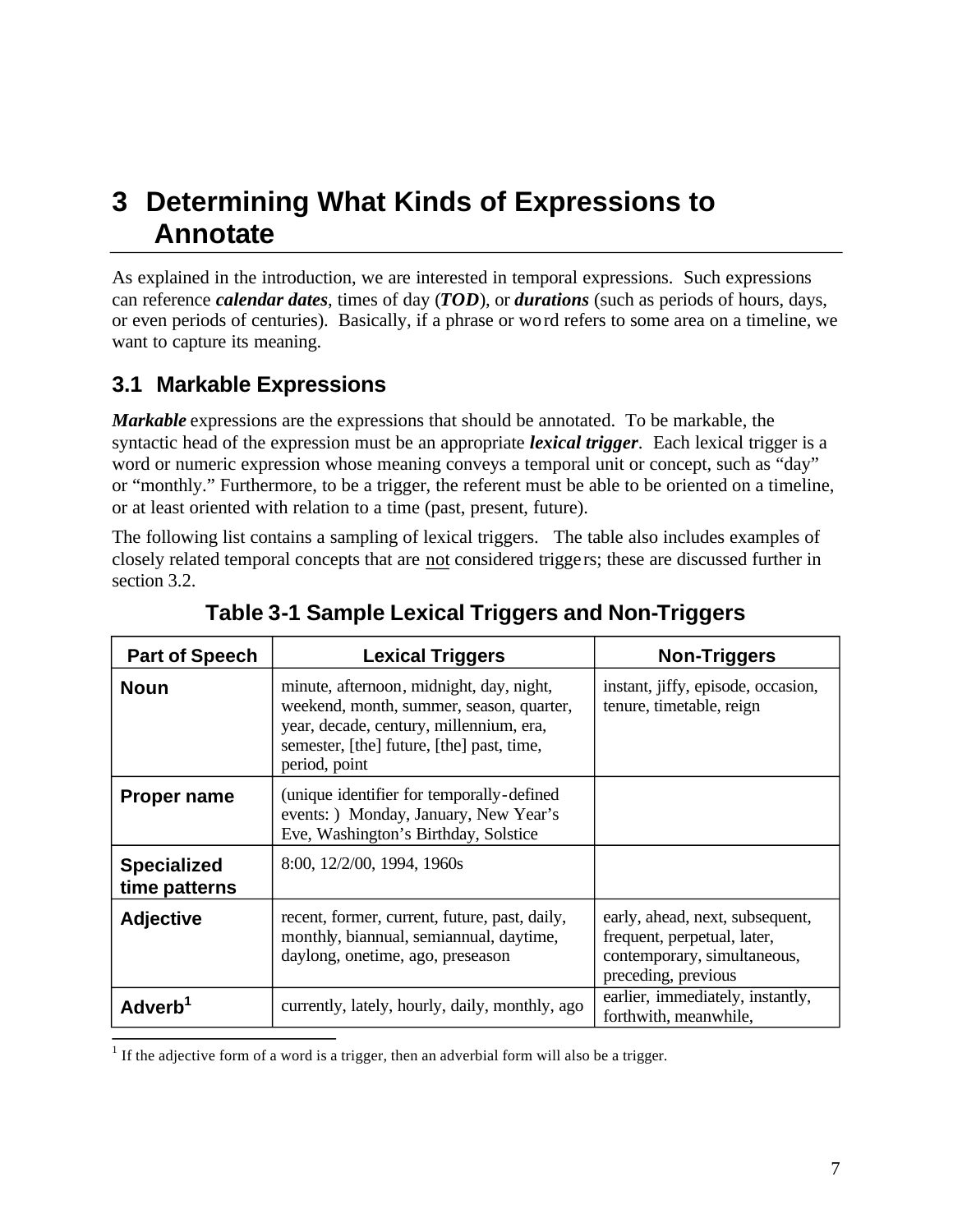|                            |                                                                                                                                                 | heretofore, previously, next,<br>beforehand, following, later<br>soon, sooner, shortly, eventually,<br>occasionally, once, still, again |
|----------------------------|-------------------------------------------------------------------------------------------------------------------------------------------------|-----------------------------------------------------------------------------------------------------------------------------------------|
| <b>Time</b><br>noun/adverb | now, today, yesterday, tomorrow                                                                                                                 |                                                                                                                                         |
| <b>Number</b>              | 3 (as in "He arrived at 3."), three, fifth (as in<br>referring to "the fifth of June"), Sixties (as<br>in referring to the decade "the Sixties" |                                                                                                                                         |

Included nouns are of course pronouns (such as "that," "then," and "it") that can co-refer with a markable time expression. See the section "Coreferring Temporal Expressions" on page 52 for examples.

Note also the same word can have different meanings and even functions, so that the same term can be a lexical trigger in some contexts and not others. For example, the term "now" is used temporally and is a trigger in "We need to leave now." but it is not a trigger in "Now, don't blame me. I told the president of the risks involved."

# **3.2 Non-Markables**

In contrast to the triggers presented above, the non-triggers (i.e., the non-markables), although they are temporal in their semantics, are *as a class* less amenable to being pinned down to a timeline. For purely practical reasons, this ability to orient an expression in time is the basic distinction we rely on in constraining the scope of markable expressions. Of course, even the designated markables can be non-referring (and thus impossible to relate to a timeline), as in idiomatic phrases like "burn the midnight oil."

Likewise, note that adjective non-triggers are permitted within the extent of a markable expression, as in "early years" or "the next day." They are not markable on their own, as in "the early meeting."

## **3.2.1 Non-Markable Parts of Speech: Prepositions and Subordinating Conjunctions**

Table 3-1 showed that some parts of speech contain both triggers and non-triggers. In contrast, subordinating conjunctions (which introduce clauses) and prepositions (which introduce noun phrases) are two parts of speech that are never triggers; that is, they never appear as the syntactic head of an annotated expression. The following table shows some examples of these parts of speech.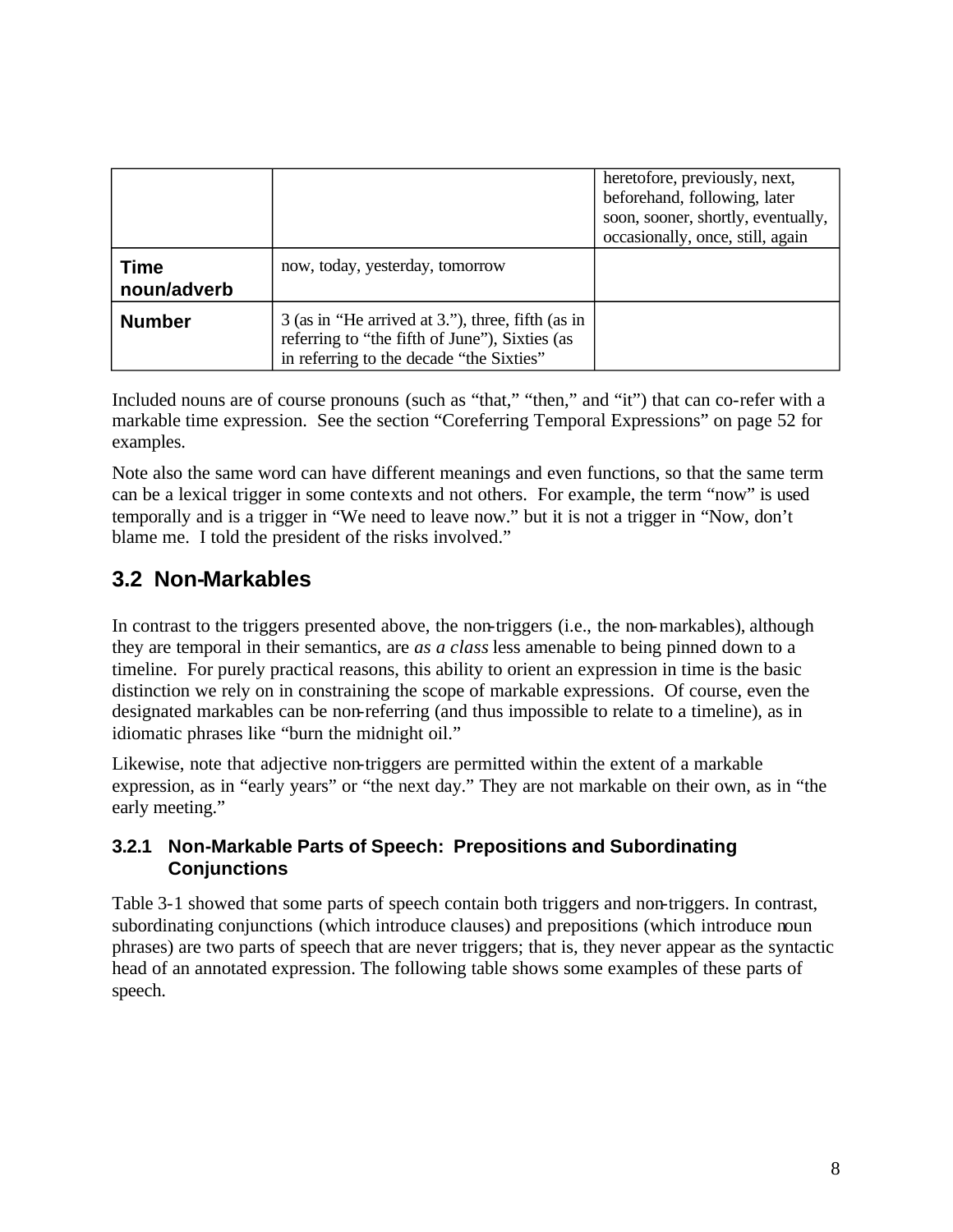| ---                                 |                                                                         |  |
|-------------------------------------|-------------------------------------------------------------------------|--|
| <b>Part of Speech</b>               | <b>Non-Triggers</b>                                                     |  |
| Subordinating<br><b>Conjunction</b> | when, while, as, since, now [that], as long as, as soon as, sooner than |  |
| <b>Preposition</b>                  | at, on, in, for, over, throughout, during, before, after, since, until  |  |

# **Table 3-2 Sample Non-Triggers**

# **3.2.2 Non-Markable Point and Duration Expressions**

Each of the expressions illustrated here only vaguely indicates a point in time (calendar date or time of day), or references some vague duration (interval) of time. Although many *point* and *duration* expressions are markable, the ones illustrated here are not.

**Sequencing and ordering** expressions are not markable:

Iraqi leader Saddam Hussein, *meanwhile*, sent a message to Russian President Boris Yeltsin.

The world watched the U.S.-led bombing of Iraq in 1991 and the *subsequent* freeing of Kuwait from Iraqi occupation.

The truth will come out, *eventually*.

But even on Thursday, there were signs of potential battles *ahead*.

NATO may be changing a military destiny *once* based on geography to a defense of common values.

These expressions are admittedly borderline in terms of markablity. With the anchoring attributes introduced later in this version of the TIMEX2 scheme, it might well be feasible to capture some of the semantics of these terms. For example:

But even on <TIMEX2 VAL="1999-07-22">Thursday</TIMEX2>, there were signs of potential battles <TIMEX2 VAL="FUTURE\_REF" ANCHOR\_DIR="AFTER" ANCHOR\_VAL="1999 -07- 22">ahead</TIMEX2>.

There are many ordering/sequencing terms that would need to be more fully explored before they could be added to the list of markables.<sup>2</sup> Thus, although such terms are not "officially" markable, we encourage TIMEX2 users to explore this possibility and report their results to the NLP community.

**Manner adverbs** , which say how soon or how quickly something is done, are not markable:

Across Europe, banks are converting their systems to offer euro -denominated bank accounts *immediately* for any customers who want them.

 $2^2$  Consider: ahead, next, subsequent, later, preceding, previous, previously, early, earlier, heretofore, so far, afterwards, before, after, beforehand, following, eventually, finally, [for] the first time, first, later, originally, previously, subsequently, then, already, yet, still, ever.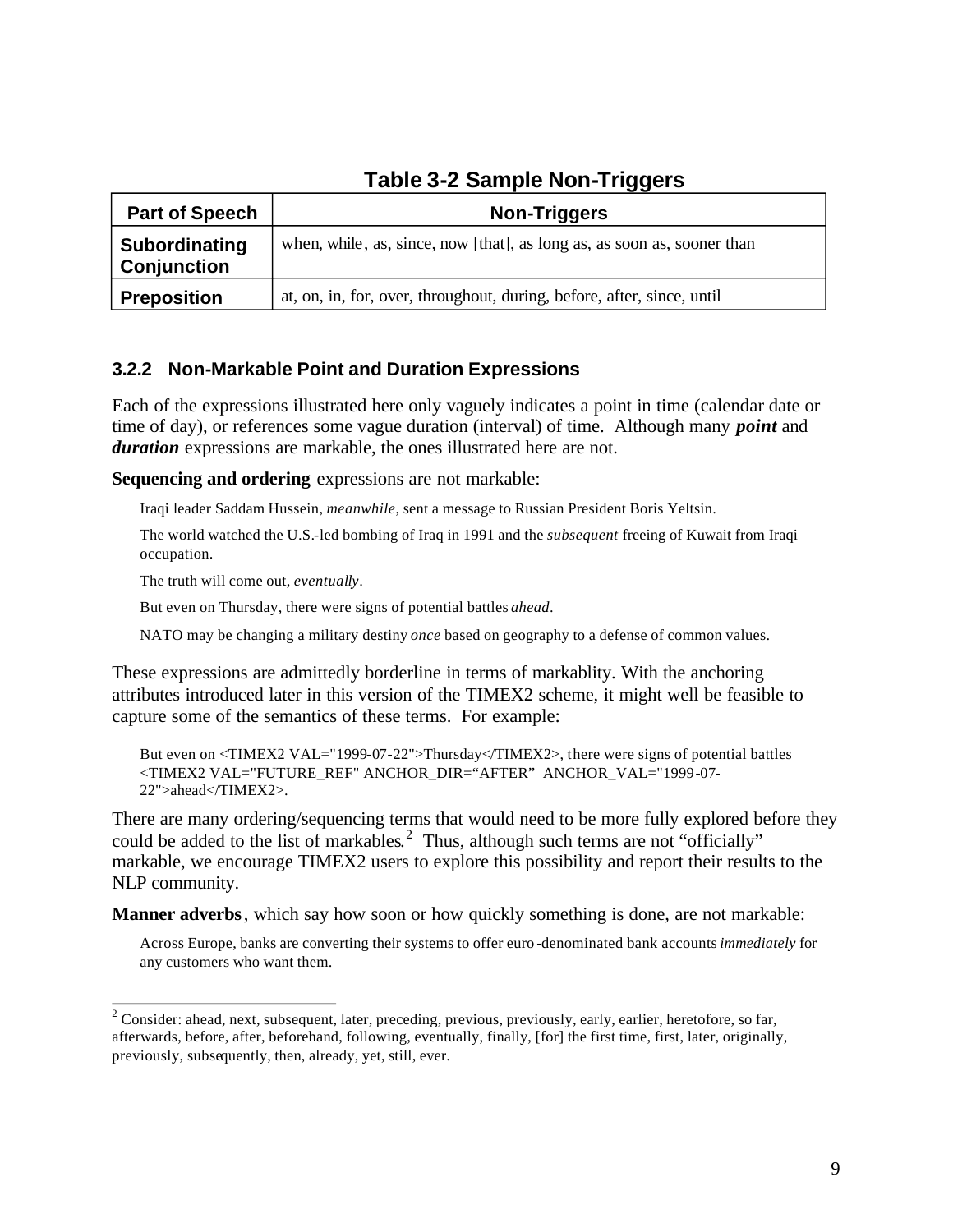I will be with you *momentarily.* 

#### **Non-quantifiable durations** are not markable:

American appeals to stretch alliance interests beyond NATO's territorial domain reflect a *longstanding*  argument between the United States and Europe over "out of area" activities.

A recent study by the Western European Union, a defense-oriented affiliate of the European Union, found that its 10 member nations were so feeble in projecting military power that they could not sustain *long -term*  deployment of more than one division or three brigades.

Other examples in this class include *long, permanently,* and *temporarily*.

#### **Negatives and references to non-existent times** are not markable:

Five-time champion Rick Swenson wasted *no time* moving to the front of the pack in the Iditarod Trail Sled Dog Race.

*No date* has been s et for another summit meeting.

### **3.2.3 Non-Markable Frequency Expressions**

**Bare frequencies** (frequency expressions with no time period given) are not markable: <sup>3</sup>

It only happened *once*.

He has been in *frequent* touch with the Iraqi government.

She has dealt gracefully with the *frequently* tedious tasks that have been assigned.

*Too often*, the U.S. takes the heat for dealing with significant issues.

April is *usually* wet.

We *always* watch the game on Super Bowl Sunday.

Other examples in this class include *three times, on five occasions, normally, usually, commonly, generally, constantly, often, repeatedly, sometimes, rarely,* and *never*.

#### **3.2.4 Non-Markable Proper Names**

Proper names that designate something other than a temporal entity but happen to contain lexical triggers are not markable. For example, the following list contains names of organizations and books. Since these are not temporal entities, they are not markable.

We infiltrated the terrorist group *Black September*.

Have you ever heard of the *21st Century Party*?

I had to read George Orwell's *1984* in high school.

*Four Days In September* is making the leap from the bookshelf to the movie screen.

<sup>&</sup>lt;sup>3</sup> In contrast, frequencies whose semantics include a temporal unit, such as *daily*, are markable. See section 4.5.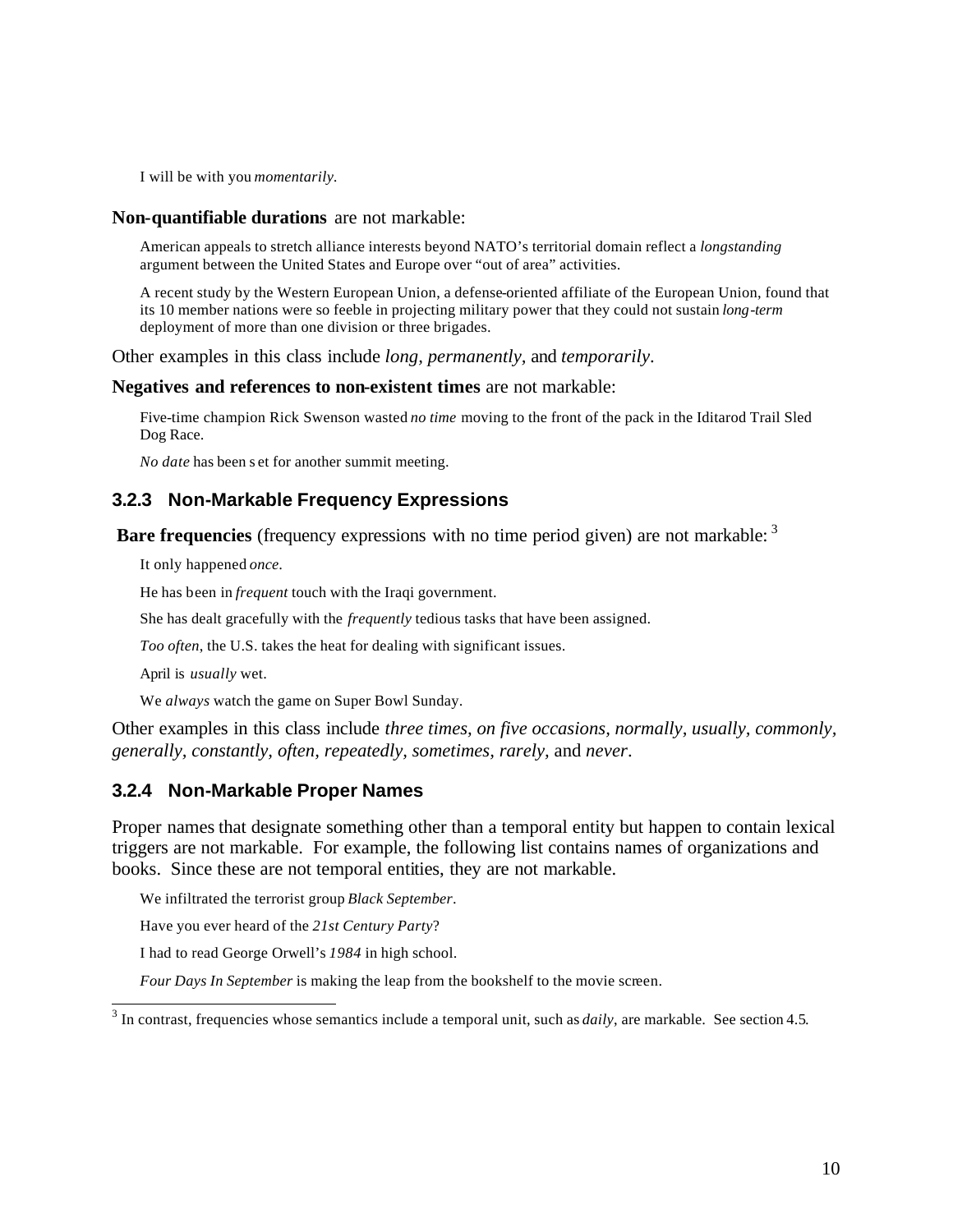# **4 Capturing the Meaning of Temporal Expressions**

This section illustrates how the semantics of markable expressions are captured in the annotations. As with all annotation efforts, it is important to capture the meaning of the expressions in a consistent manner, so a great deal of documentation is provided here.

With temporal expressions, the "meaning" is very often a particular calendar date or **TOD** that you deduce from the context. We call these "precise" expressions and discuss these first. Next, we address "fuzzy" expressions, those where you have a general sense of the meaning, but cannot confidently posit a precise value. Following that, there are sections discussing modified expressions ("almost two o'clock"), *frequencies*, which are expressions denoting sets of recurring times ("every Tuesday"), and non-specific expressions like "a Tuesday." The final subsections address a collection of cases that have proved problematic for annotators: eventanchored expressions, culturally determined expressions, expressions whose values can change, and metonymic expressions.

# **4.1 Annotation Format**

Temporal expressions are annotated by inserting a special SGML (Standard Generalized Markup Language) tag around the text string. At the start of the expression,  $\langle \text{TIMEX2} \rangle$  is inserted directly into the text, and at the end of the expression </TIMEX2> is inserted (the same tag, but with a forward slash). For example:

```
<TIMEX2>Halloween</TIMEX2>
```
In addition, the TIMEX2 tag may contain one or more attributes. There are five possible attributes: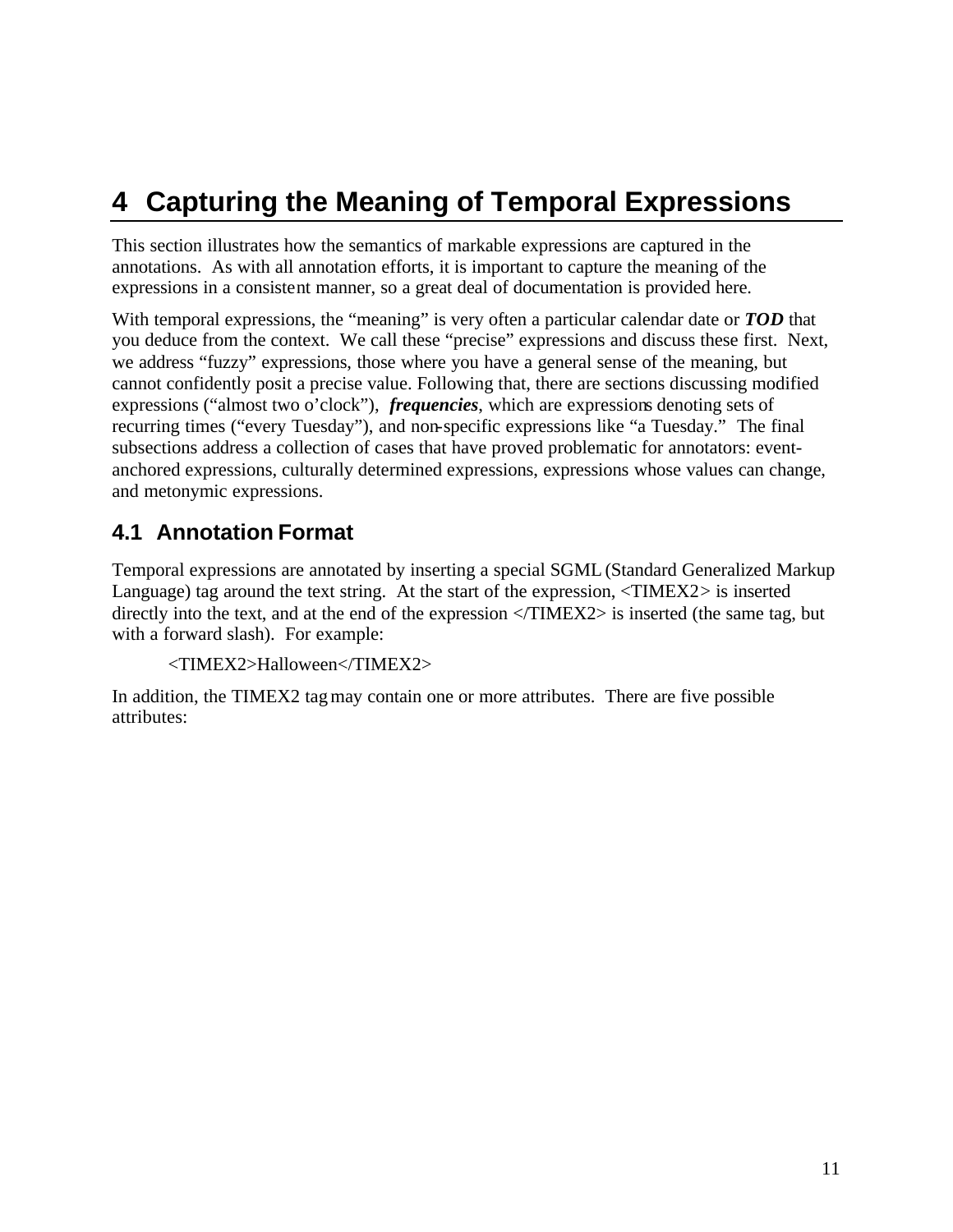| <b>Attribute</b>  | <b>Function</b>                                                                | <b>Example</b>             |
|-------------------|--------------------------------------------------------------------------------|----------------------------|
| VAL               | Contains a normalized form of the<br>date/time.                                | $VAL=$ '1964-10-16''       |
| <b>MOD</b>        | Captures temporal modifiers.                                                   | MOD="APPROX"               |
| <b>ANCHOR VAL</b> | Contains a normalized form of an<br>anchoring date/time.                       | ANCHOR VAL="1964-10-16"    |
| ANCHOR_DIR        | Captures the relative direction/<br>orientation between VAL and<br>ANCHOR VAL. | <b>ANCHOR DIR="BEFORE"</b> |
| <b>SET</b>        | Identifies expressions denoting sets<br>of times.                              | $SET = 'YES'$              |
| NON SPECIFIC      | Identifies non-specific expressions.                                           | NON SPECIFIC="YES"         |
| <b>COMMENT</b>    | Contains any comments the<br>annotator wants to add.                           | COMMENT="context garbled"  |

# **Table 4-1 TIMEX2 Tag Attributes**

Here's an example of what a finished tag can look like:

<TIMEX2 VAL="2000-10-31TNI" MOD="EARLY">early last night</TIMEX2>

Each attribute has its own rules about what kind of values it can have. The attributes will be discussed and illustrated in greater depth below, as we introduce the types of expressions that make use of them.

# **4.2 Precise Temporal Expressions**

A precise temporal expression is one in which you can confidently determine the *calendar date*, *TOD*, or *duration* that is intended. When annotating naturally occurring text and speech, you use the context of the document to make that determination. In all cases, you should specify values as fully as possible, but only within the bounds of what you can confidently infer.

Below we illustrate different kinds of unmodified expressions, each denoting a specific point or duration. Each receives a TIMEX2 tag with a VAL attribute, and the VAL attribute contains an ISO-compliant value, unless specified otherwise.

*Because it would be unwieldy to provide the full context for all examples, you can assume, unless stated otherwise, that the reference date for all the examples in the remainder of this document is Thursday, July 15, 1999. In terms of weeks, that is week 28 of 1999.*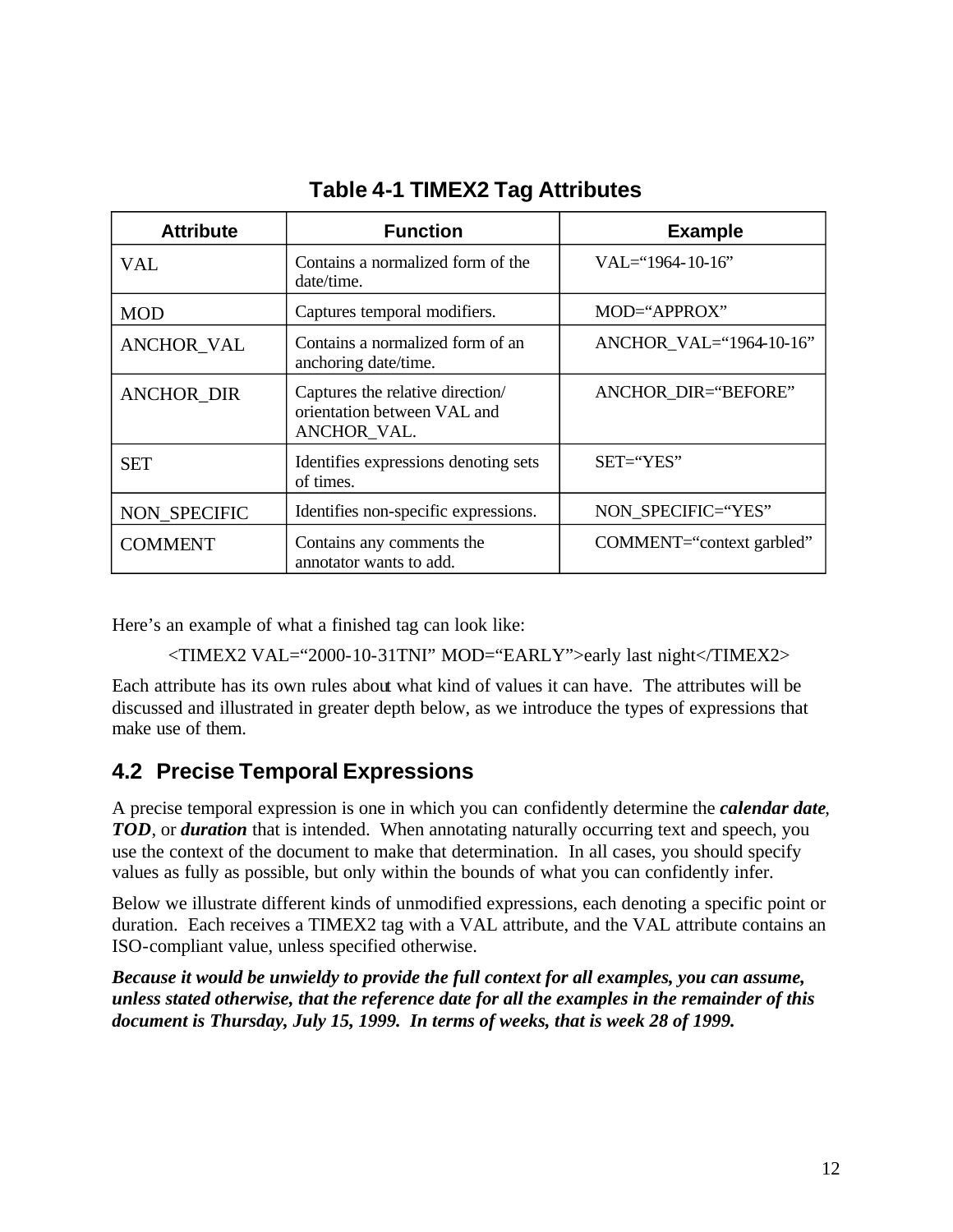### **4.2.1 Calendar Dates**

The two collaborated closely during the *1994* crisis over Haiti. The two collaborated closely during the <TIMEX2 VAL="1994">1994</TIMEX2> crisis over Haiti.

After an emergency meeting in *November*, relations began to improve. After an emergency meeting in <TIMEX2 VAL="1998-11">November</TIMEX2>, relations began to improve.

I was sick *yesterday*. I was sick <TIMEX2 VAL="1999-07-14">yesterday</TIMEX2>.

The bombing took place on *the second of Decembe*r. The bombing took place on <TIMEX2 VAL="1998-12-02">the second of December</TIMEX2>.

A *range* expression is one with explicit begin and end points. Each point is annotated as a separate expression:

The prime minister's visit is to run *August 6*-*8*.

The prime minister's visit is to run <TIMEX2 VAL="1999 -08-06">August 6</TIMEX2>-<TIMEX2 VAL="1999-08-08">8</TIMEX2>.

She served as Canada's ambassador to the U.N. from *1992* through *1995*. She served as Canada's ambassador to the U.N. from <TIMEX2 VAL="1992">1992</TIMEX2> through <TIMEX2 VAL="1995">1995</TIMEX2>.

An *anchored point expression* can sometimes contain the expression it is anchored on. For example, in "*three years ago today*" the anchor is "*today*," and the larger expression "*three years ago today*" is considered anchored because it can be positioned on a timeline in relation to "*today*." Note that both the anchor and the larger expression are annotated:

A major earthquake struck Los Angeles *three years ago today*. A major earthquake struck Los Angeles <TIMEX2 VAL="1996-07-15">three years ago <TIMEX2 VAL="1999-07-15">today</TIMEX2></TIMEX2>.

They had lunch together *two weeks ago today*. They had lunch together <TIMEX2 VAL="1999-07-01">two weeks ago <TIMEX2 VAL="1999-07- 15">today</TIMEX2></TIMEX2>.

I'm leaving on vacation *two weeks from next Tuesday*. I'm leaving on vacation <TIMEX2 VAL="1999-08-03">two weeks from <TIMEX2 VAL="1999-07-20">next Tuesday</TIMEX2></TIMEX2>.

There are two anchoring attributes, ANCHOR\_VAL and ANCHOR\_DIR, which you will use for certain anchored expressions. These will be discussed further in sections 4.2.4 and 4.3.2.

#### **4.2.1.1 Decades, Centuries, Millennia, and BCE: Points not Accommodated by ISO**

ISO treats "year" as an essentially fixed-width, four-place component (YYYY). In our approach, we do not require all four positions to be represented. We consider the first position the "millennium" component, the second one the "century" component, the third the "decade" component, and the fourth the "year" component. Thus, in our version, a well-formed value could consist of just one number (for example, "3" could represent "the next millennium"), two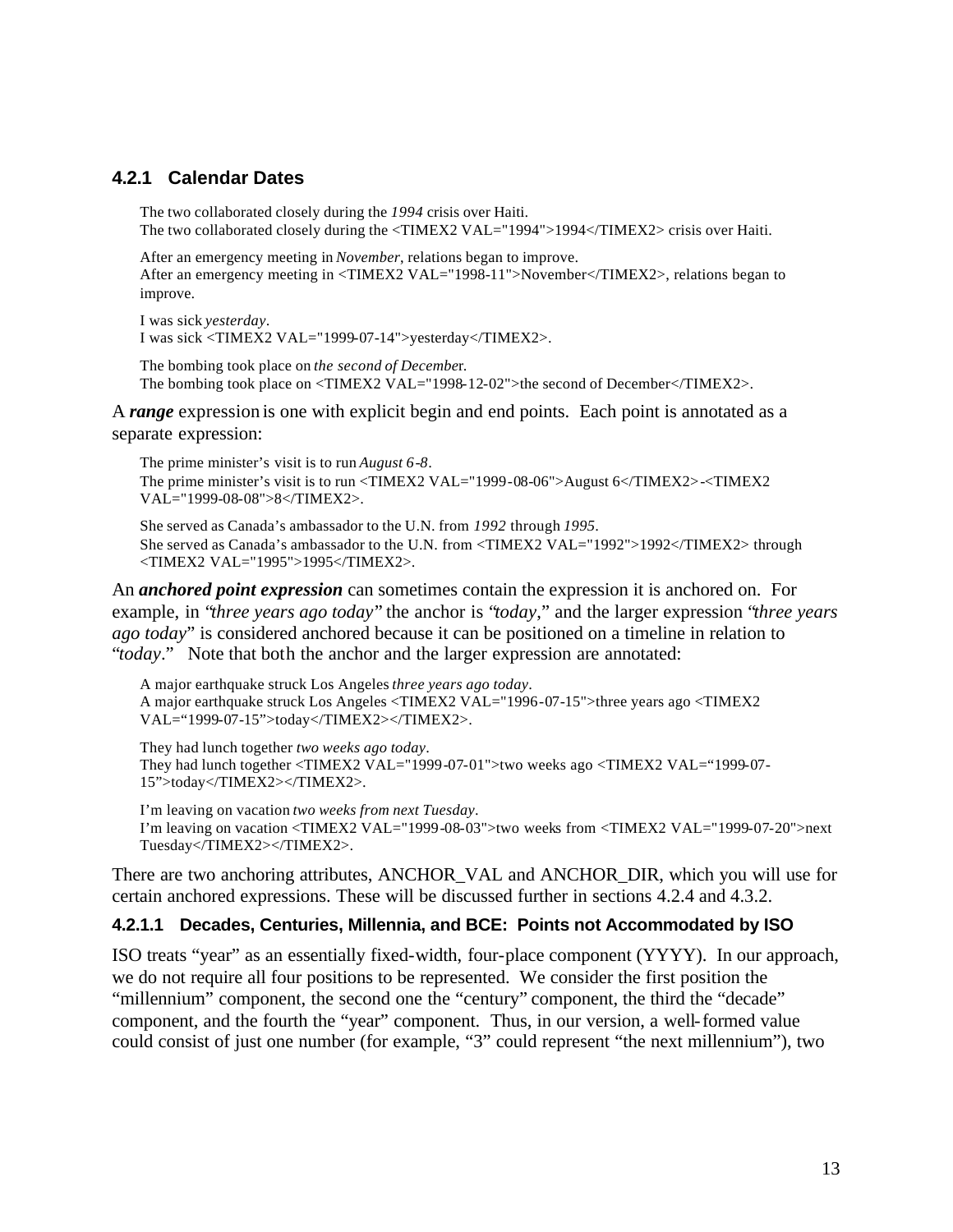numbers (for example, "20" would represent "the  $21<sup>st</sup>$  century"), or three (for example, "196" would represent "the 1960s").

Dancing deteriorated in *the 1960s* into group chaos. Dancing deteriorated in <TIMEX2 VAL="196">the 1960s</TIMEX2> into group chaos.

NATO is debating how the Atlantic security partnership should define its strategic interests for *the next century*. NATO is debating how the Atlantic security partnership should define its strategic interests for <TIMEX2 VAL="20">the next century</TIMEX2>.

Angkor Wat, the fabled *11th century* temple, is Cambodia's main tourist attraction. Angkor Wat, the fabled <TIMEX2 VAL="10">11th century</TIMEX2> temple, is Cambodia's main tourist attraction.

We are entering what is popularly regarded as *the last year of this millennium*. We are entering what is popularly regarded as  $\langle$ TIMEX2 VAL="1999">the last year of  $\langle$ TIMEX2 VAL="1">this millennium</TIMEX2></TIMEX2>.

**Before Current Era (BCE) Dates**. In addition, the ISO standard has no way to capture Before Current Era (BCE) dates, but along with others in the community we have adopted the use of a two-character token, BC, preceding the year portion of the ISO value. This allows us capture those dates of four digits or less. We also follow convention by pretending that there is a year 0 in the Judeo-Christian calendar, to make the arithmetic straightforward for computers.

Aristotle wrote his "Poetics" *2,300 years ago*. Aristotle wrote his "Poetics" <TIMEX2 VAL="BC0301">2,300 years ago</TIMEX2>.<sup>4</sup> The king lived 4,000 years ago. The king lived <TIMEX2 VAL="BC2001">4,000 years ago</TIMEX2>.

**Geologic Eras**. In referring to the far distant past, scientific convention does not use the standard calendar and instead gives the time as an offset. We adopt the same two-letter abbreviations used by geologists, and place them in initial position in VAL.

KA, some number of thousand years ago MA, some number of million years ago GA, some number of billion years ago

For example:

The Jurassic Period began *210 million years ago*. The Jurassic Period began <TIMEX2 VAL="MA210">210 million years ago</TIMEX2>.

 $4$  Note that the granularity of VAL reflects the granularity of the lexical expression, as is expected (see the Granularity Rule in section 4.3.1 for more details). However, in both these BCE examples one wonders if the writer was using round numbers and did not intend them to be taken quite so literally. In such cases the human annotator is encouraged to use the COMMENT attribute to make note of ambiguity.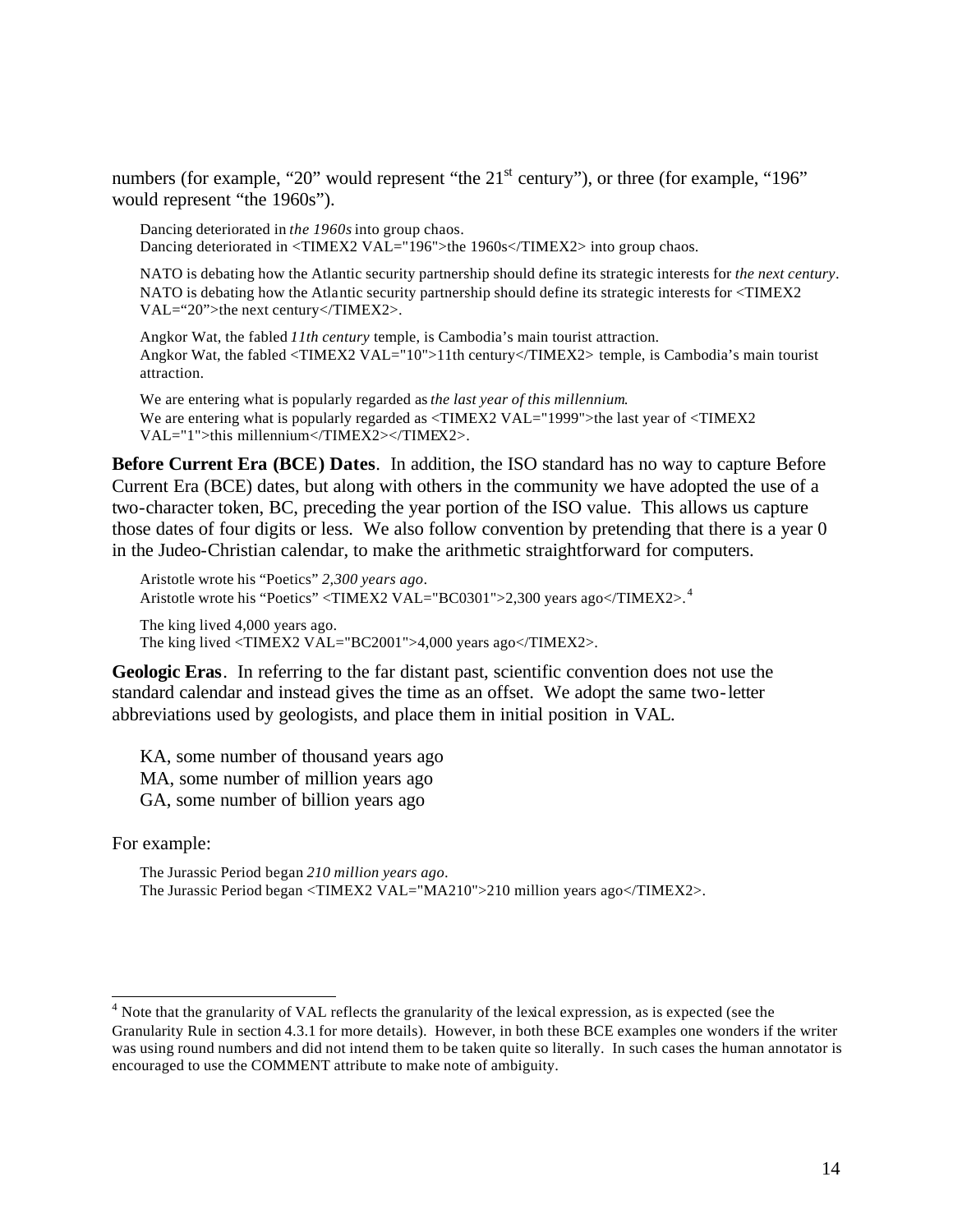#### **4.2.2 Times of Day**

If a *TOD* is indicated in the expression, the contents of VAL will reflect the TOD in standard ISO format. If you can determine the calendar date from the context of the document, then the YYYY-MM-DD portion of the ISO value is specified as well. Otherwise, just the time of day portion can be specified.

The sponsor arrived at *ten minutes to 3*. The sponsor arrived at <TIMEX2 VAL="1999-07-15T14:50">ten minutes to 3</TIMEX2>.

<DATE\_TIME>*10/08/1998 21:36:42.85*</DATE\_TIME> 5 <DATE\_TIME><TIMEX2 VAL="1998-10-08T21:36:42.85">10/08/1998 21:36:42.85</TIMEX2></DATE\_TIME>

I returned to work at *twelve o'clock January 3, 1984*. 6 I returned to work at <TIMEX2 VAL="1984-01-03T12:00">twelve o'clock January 3, 1984</TIMEX2>.

Hickory dickory dock. The mouse ran up the clock. The clock struck *one*, the mouse ran down. Hickory dickory dock.<sup>7</sup> Hickory dickory dock. The mouse ran up the clock. The clock struck <TIMEX2

VAL="T01:00">one</TIMEX2>, the mouse ran down. Hickory dickory dock.

On *the nineteenth* I am in class until *eleven in the morning*. 8 On <TIMEX2 VAL="1999-07-19">the nineteenth</TIMEX2> I am in class until <TIMEX2 VAL="1999-07- 19T11:00">eleven in the morning</TIMEX2>.

At *11:59 p.m.*, Mayor Rudolph W. Giuliani sat on a stage at 45th Street and Broadway and pushed a button. *Sixty seconds later*, the ball atop 1 Times Square completed its slow descent into retirement. At <TIMEX2 VAL="1998-12-31T23:59">11:59 p.m.</TIMEX2>, Mayor Rudolph W. Giuliani sat on a stage at 45th Street and Broadway and pushed a button. <TIMEX2 VAL="1998-12-31T24:00:00">Sixty seconds later</TIMEX2>, the ball atop 1 Times Square completed its slow descent into retirement.<sup>9</sup>

Note that when the time referred to is at the top of the hour (*twelve o'clock, one, eleven in the morning*), the minute portion of VAL is given as :00 to ensure that it is not misinterpreted as what the ISO standard calls an expression of "reduced precision."

For purposes of annotation consistency, we will always represent "midnight" as hour 24 of the earlier day:

I was up until *midnight*. I was up until <TIMEX2 VAL="1999-07-14T24:00">midnight</TIMEX2>.

 $<sup>5</sup>$  This example is taken from the transcript of a broadcast news story, where the header information typically</sup> contains a <DATE\_TIME> element.

 $6$  Assume for this example that we know that the time refers to noon.

<sup>&</sup>lt;sup>7</sup> Assume for this example that we know we're talking about 1 a.m., but we don't know the date.

<sup>&</sup>lt;sup>8</sup> This example is taken from a dialogue transcript.

 $9$  The granularity of the first expression is in minutes, while the granularity of the second expression is in seconds.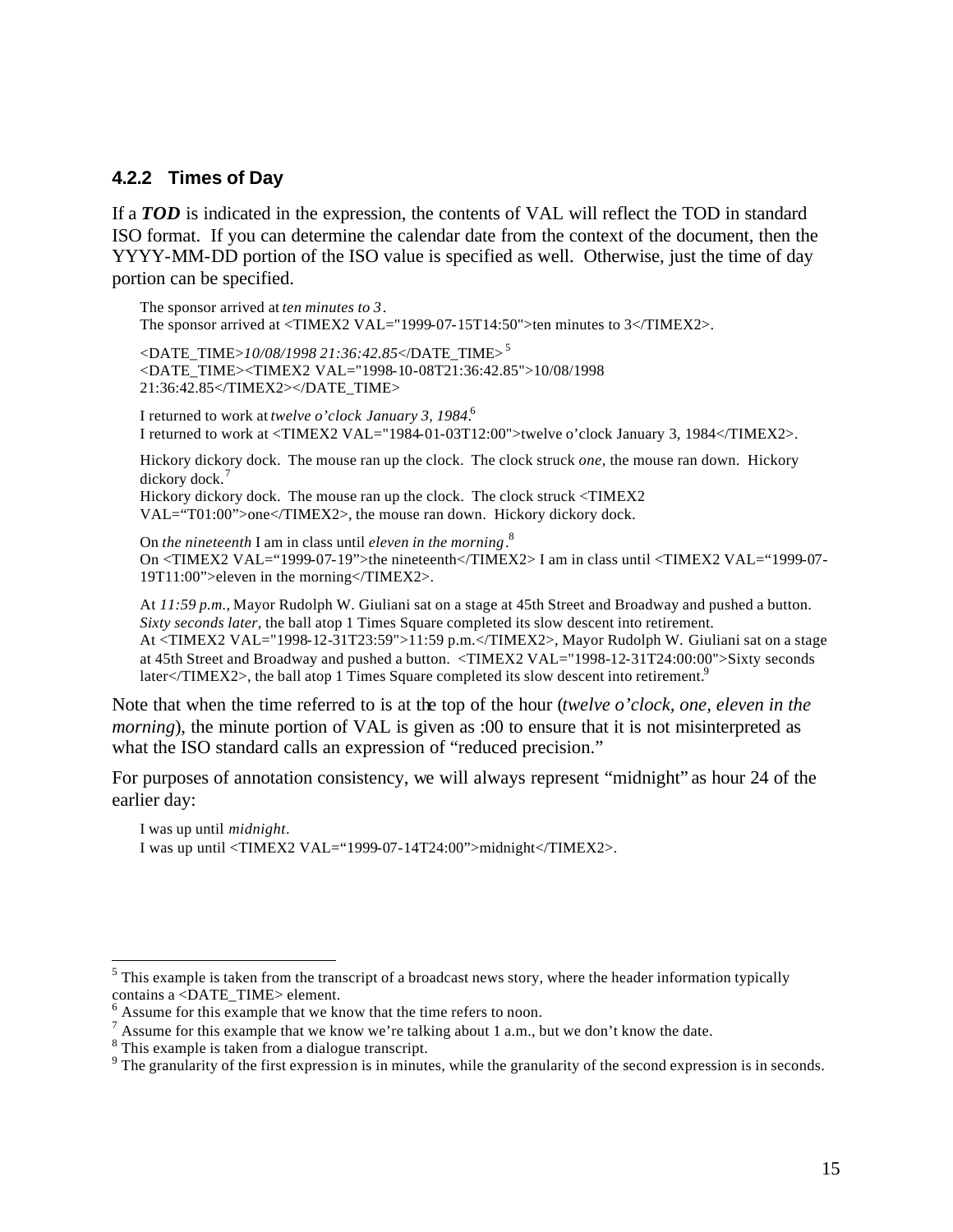#### **4.2.2.1 Time Zones**

In the preceding examples, no time zone was specified in the textual expressions, and thus no time zone was indicated in VAL. The general policy of this standard is that the time zone only needs to be indicated if the text overtly specifies it. The ISO standard is adhered to in the format of VAL when specifying a time zone. In the following example a "Z" indicates that the time is given in Universal Coordinated Time (UTC) or Greenwich Meridian Time (GMT).

```
April 11, 1996 11:13 GMT 
<TIMEX2 VAL="1996-04-11T11:13Z">April 11, 1996 11:13 GMT</TIMEX2>
```
In this next example, "-05" indicates that the local time is five hours behind UTC. Time zone differences are limited to whole-hour increments.

```
January 21, 1994 08:29 Eastern Standard Time 
<TIMEX2 VAL="1994-01-21T08:29-05">January 21, 1994 08:29 Eastern Standard Time</TIMEX2>
```
As seen in the following example, if an alternative time zone reference is given in parentheses following the local time, each expression is tagged separately.

September 12, 2001 Posted: 12:27 PM EDT (1627 GMT) <TIMEX2 VAL="2001-09-12">September 12, 2001</TIMEX2> Posted: <TIMEX2 VAL="2001-09- 12T12:27-04">12:27 PM EDT</TIMEX2> (<TIMEX2 VAL="2001-09-12T16:27Z">1627 GMT</TIMEX2>)

Occasionally, a time zone is overtly declared to have global scope over all time references in a document. In these cases, all the TIMEX2 tags contain the time zone designators:

Timeline of Terrorist Attacks --

*8:45 a.m.* **(all times are EDT)**: A hijacked passenger jet crashes into the north tower of the World Trade Center.

*9:03 a.m*.: A second hijacked airliner crashes into the south tower of the World Trade Center and explodes. …

Timeline of Terrorist Attacks --

…

<TIMEX2 VAL="2001-09-11T08:45-04">8:45 a.m.</TIMEX2> **(all times are EDT)**: A hijacked passenger jet crashes into the north tower of the World Trade Center.

<TIMEX2 VAL="2001-09-11T09:03-04">9:03 a.m.</TIMEX2>: A second hijacked airliner crashes into the south tower of the World Trade Center and explodes.

If no time zone is specified globally or in the immediate expression (i.e., within the extent of the TIMEX2 tag), it does not need to be specified in VAL, even if a human annotator could conceivably look up and compute the time zone based on world knowledge or other information in the document. For example, in the following, "at 5 p.m." is not given a time zone designator because the immediate expression has none. Only "1300 GMT" has a time zone indicated in VAL.

The unidentified attackers opened fire *at 5:00 p.m.* (*1300 GMT*). The unidentified attackers opened fire <TIMEX2 VAL="1999-07-15T17:00">at 5:00 p.m.</TIMEX2> (<TIMEX2 VAL="1999-07-15T05:00Z">1300 GMT</TIMEX2>).

We leave it up to users of the TIMEX2 scheme to use time zones designators in a wider range of cases if their application supports and requires it.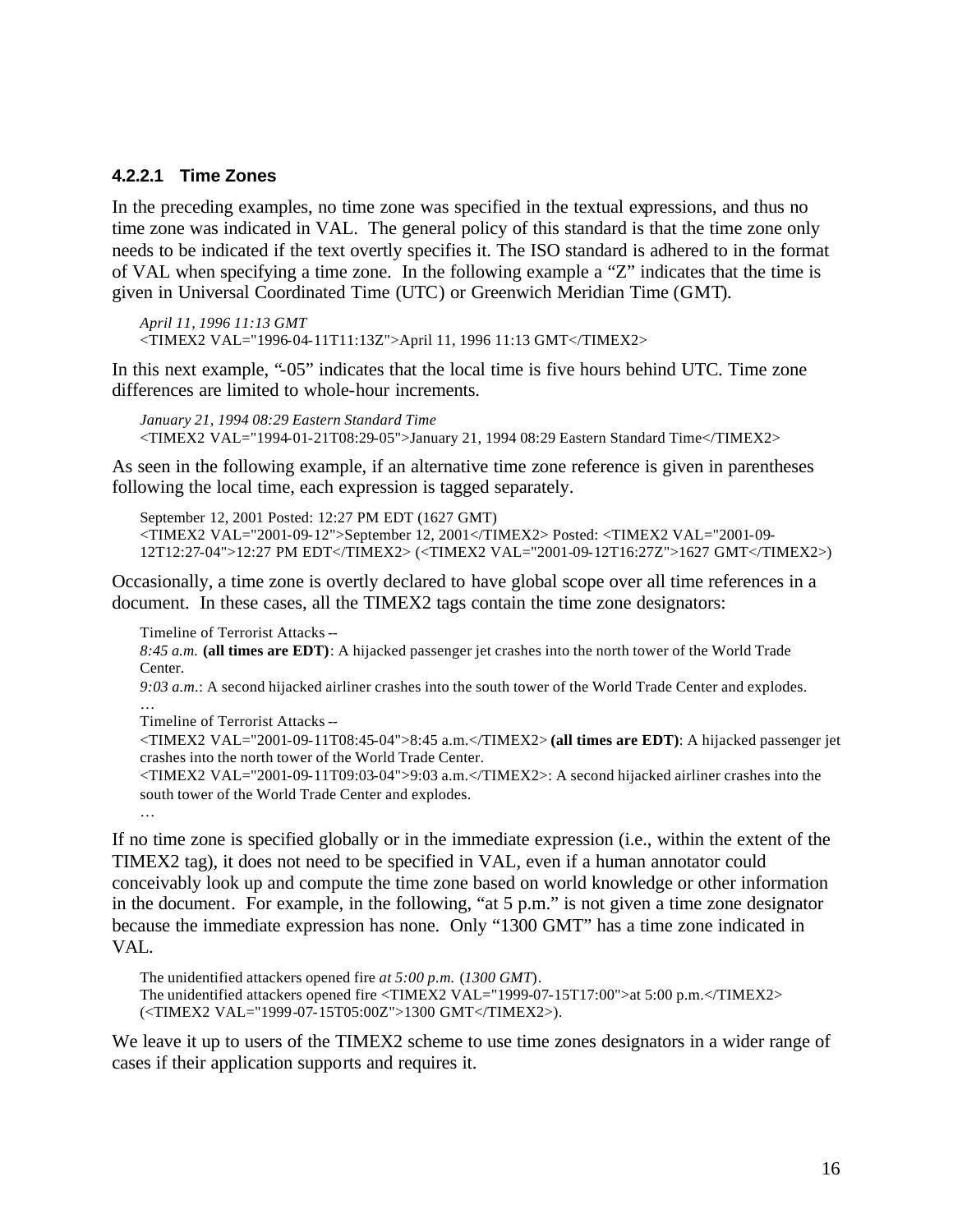## **4.2.3 Units of Weeks (Week-Based Format)**

The ISO standard also allows for specific weeks to be referenced and normalized. We use this notation when the *lexical trigger* is the word "week."

He will visit Norway *next week* . He will visit Norway <TIMEX2 VAL="1999 -W29">next week</TIMEX2>.

ISO also allows for a day of the week to be specified in the week-based format, e.g., "1999- W29-4" for Thursday of week 29 in 1999 (July 22, 1999, in other words), where Monday is day 1 and thus Thursday is day 4. However, remember this rule of thumb:

### **"Prefer Month-Based to Week-Based Format" Rule:**

**If an expression can be encoded equally in a month-based or a week-based format, use the month-based representation.** 

Thus, in an example like the following, although a day of the week is mentioned, the monthbased format should be used rather than the week-based one:

Congress convenes *next Thursday*. Congress convenes <TIMEX2 VAL="1999-07-22">next Thursday</TIMEX2>.

The week-based format is, however, useful in those cases where the day of the week is given in the linguistic expression, but there is not enough detail to use the month-based format. See section 4.3.8 Unspecified Components of Calendar Dates and Times of Day.

## **4.2.4 Duration**

An expression of duration indicates a period of time, indicating **how long** something lasts, e.g., "*three hours long*." If duration is expressed, VAL uses the format outlined in section 5.5.3.2 of the ISO standard, i.e.:

PnYnMnDTnHnMnS

PnW

Durations that refer to specific periods of time can be oriented or anchored with respect to other points or periods of time.<sup>10</sup> The 2001 version of the TIMEX2 standard did not capture these relations at all; the 2002 version developed for the ACE program introduced ANCHOR attributes to anchor a limited set of durations. In this, the 2003 version, we have expanded the ANCHOR attributes to capture a wider range of anchored durations.

The anchoring attributes and their values are shown in the following table:

# **Table 4-2 Anchor Attributes**

| \ 11! L<br>uτe<br>AULIN | aiuc | <b><i>CALCULATION</i></b><br>_xampie |
|-------------------------|------|--------------------------------------|
|                         |      |                                      |

 $10$  For durations that cannot be so anchored, see section 4.6.3 Non-Specific Durations.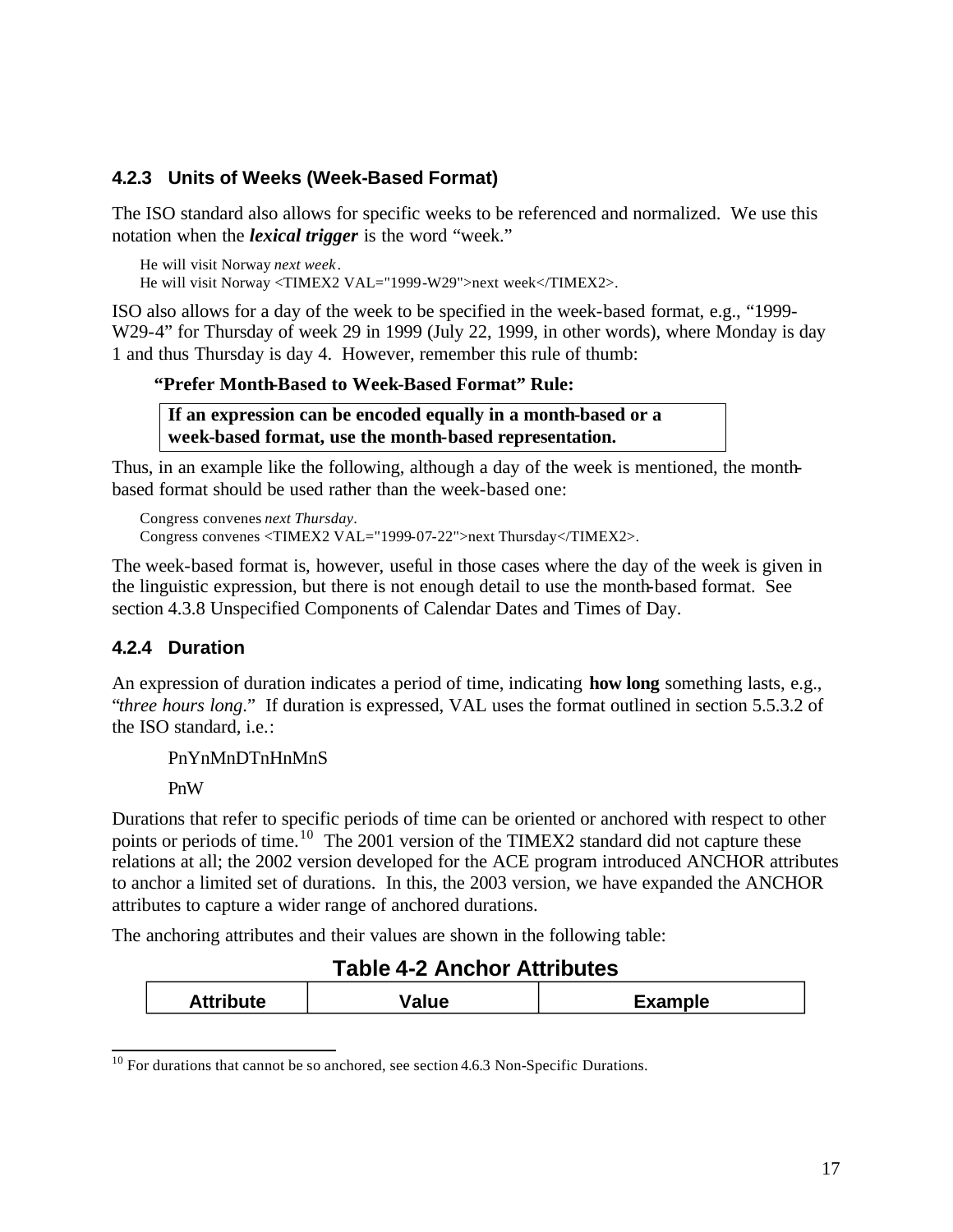| <b>ANCHOR DIR</b> | WITHIN<br><b>STARTING</b><br><b>ENDING</b><br>AS $OF11$<br><b>BEFORE</b> | ANCHOR DIR="BEFORE"     |
|-------------------|--------------------------------------------------------------------------|-------------------------|
|                   | <b>AFTER</b>                                                             |                         |
| ANCHOR VAL        | A normalization of the<br>anchoring date/time in ISO<br>format           | ANCHOR VAL="1999-07-15" |

The two anchoring attributes ANCHOR\_VAL and ANCHOR\_DIR are always used together.<sup>12</sup>

**WITHIN, STARTING and ENDING**. Here are some examples to illustrate the use and interpretation of the first three AHCHOR DIR values; in each case, assume that it is clear from the context of the document that July 15, 1999 is the reference time (i.e., the time of the utterance).

The accounts are paid in full for *the six months ended March 31*. The accounts are paid in full for <TIMEX2 VAL="P6M" ANCHOR\_DIR="ENDING" ANCHOR\_VAL="1999-03-31">the six months ended <TIMEX2 VAL="1999-03-31">March 31</TIMEX2></TIMEX2>

He wrapped up a *three-hour* meeting with the Iraqi president in Baghdad *today*. He wrapped up a <TIMEX2 VAL="PT3H" ANCHOR\_DIR="WITHIN" ANCHOR\_VAL="1999-07- 15">three-hour</TIM EX2> meeting with the Iraqi president in Baghdad <TIMEX2 VAL="1999-07- 15">today</TIMEX2>.

He will make a *three-day* visit to Norway *next week*. He will make a <TIMEX2 VAL="P3D" ANCHOR\_DIR="WITHIN" ANCHOR\_VAL="1999-W29">threeday</TIMEX2> visit to Norway <TIM EX2 VAL="1999-W29">next week</TIMEX2>.

She is part of the most visible and influential presence that women have had in the *52-year* history of the United Nations.

She is part of the most visible and influential presence that women have had in the <TIMEX2 VA L="P52Y" ANCHOR\_DIR="ENDING" ANCHOR\_VAL="1999">52-year</TIMEX2> history of the United Nations.

Police said the *31-year*-old Britain died *Thursday*. Police said the <TIMEX2 VAL="P31Y" ANCHOR\_DIR="ENDING" ANCHOR\_VAL="1990-07-15" >31 year</TIMEX2>-old Britain died <TIMEX2 VAL="1999-17-15">Thursday</TIMEX2>

In *the past four years*, I have written you in confidence about the various leaks that have occurred from your office.

In <TIMEX2 VAL="P4Y" ANCHOR\_DIR="ENDING" ANCHOR\_VAL="1999">the past four years</TIMEX2>, I have written you in confidence about the various leaks that have occurred from your office.

<sup>&</sup>lt;sup>11</sup> See section 4.3.2 for illustrations of the AS\_OF value, which is used only with the PRESENT\_REF token described in that section.

 $12$  Our annotation does not make use of any of the ISO formats that indicate a specific end and/or start (i.e., those using the "solidus" ( $\ell$ ) separator and described in 5.5.3.1, 5.5.3.3, and 5.5.3.4 of the ISO standard).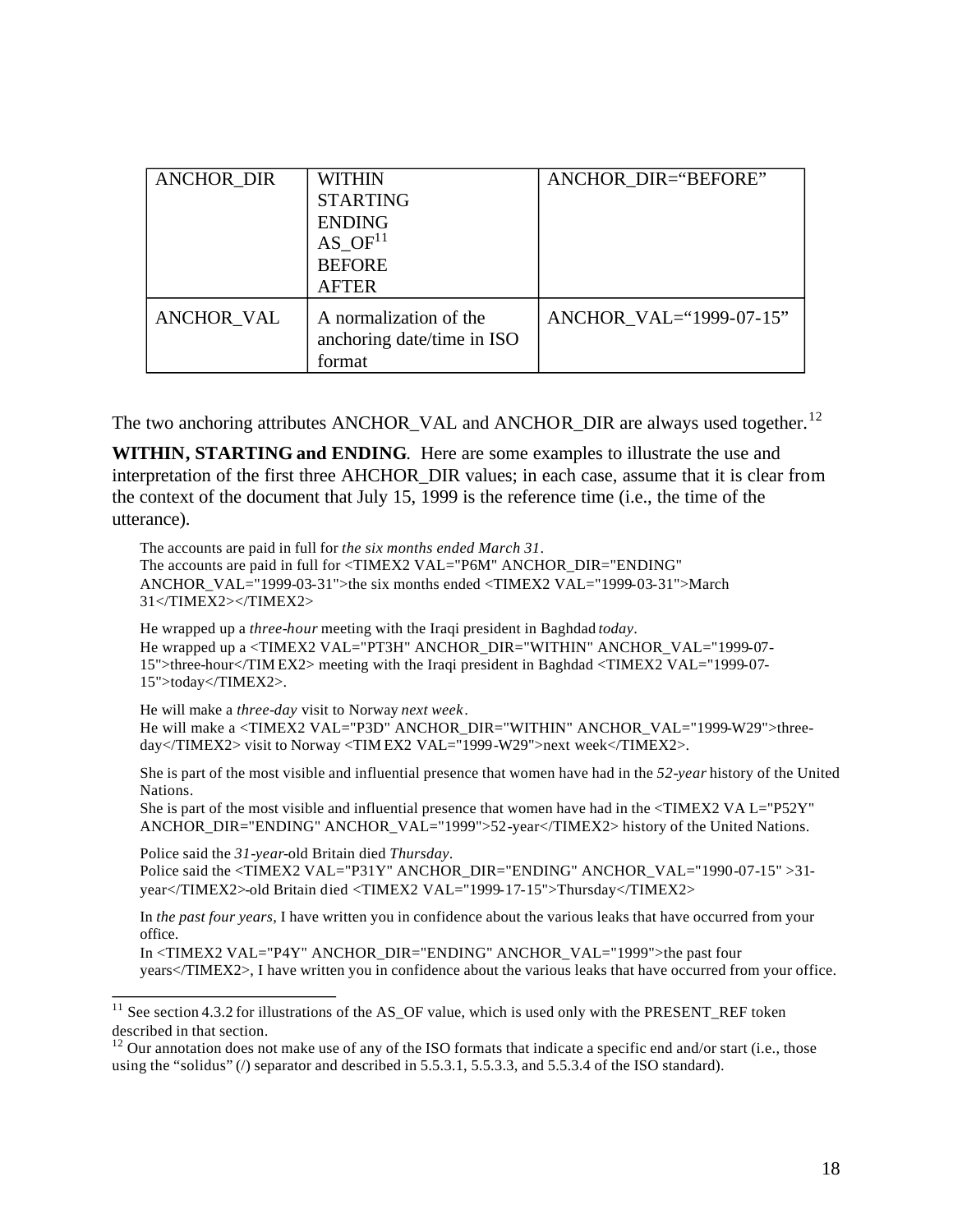Italy's request will be made within *the next three days* via the foreign ministry. Italy's request will be made within <TIMEX2 VAL="P3D" ANCHOR\_DIR="STARTING" ANCHOR VAL="1999-07-15">the next three days</TIMEX2> via the foreign ministry.

He will be in school for *another year*. 13

He will be in school for <TIMEX2 VAL="P1Y" ANCHOR\_DIR="STARTING" ANCHOR\_VAL="1999-07- 15">another year</TIMEX2>.

There has been a lot of rain *the past three weeks*. There has been a lot of rain <TIMEX2 VAL="P3W" ANCHOR\_DIR="ENDING" ANCHOR\_VAL="1999-W28">the past three weeks</TIMEX2>.

**Granularity of ANCHOR\_VAL.** In the first example given above, the anchoring date is explicitly March 31, so ANCHOR\_VAL is specified to the 'day' granularity. Even when the anchoring date is not given explicitly, it is often clear from context. In other cases, like *52-year*  and *the past four years*, it is unclear if the speaker intended the timeframe to extend from the day of the utterance or the year of the utterance. In this type of situation, the granularity of ANCHOR VAL should be specified at the same granularity of the duration expression, in this case, in years. Also, when specifying an anchor time for durations with a STARTING or ENDING value, the ANCHOR\_VAL unit should be contained within the duration unit. For example, in the following, the anchoring date of 1997-01 is within the duration (it is the first month of the duration):

The job rate increased during *the first nine months of 1997.* The job rate increased during the <TIMEX2 VAL="P9M" ANCHOR\_DIR="STARTING" ANCHOR\_VAL="1997-01">the first nine months of <TIMEX2 VAL="1997">1997</TIMEX2></TIMEX2>

**Choosing between STARTING and ENDING**. Generally the expression itself will dictate whether to anchor a duration at the start or the end. (e.g., *the last three years* uses ENDING, *the next three years* uses STARTING). At times, the context of the document will provide both STARTING and ENDING points; all other things being equal, the STARTING value is preferred:

On *September 1, 1985* a team of deep-sea divers found the Titanic, which sank in *1912* on its first sea voyage. For *73 years*, no one has known exactly where the ship sank.

On <TIMEX2 VAL="1985 -09-01">September 1, 1985</TIMEX2> a team of deep-sea divers found the Titanic, which sank in <TIMEX2 VAL="1912">1912</TIMEX2> on its first sea voyage. For <TIMEX2 VAL="P73Y" ANCHOR\_DIR="STARTING" ANCHOR\_VAL="1912">73 years</TIMEX2>, no one has known exactly where the ship sank.

Under no circumstances is ANCHOR\_DIR to contain more than one value, nor should there be more than one ANCHOR\_DIR attribute.

**BEFORE and AFTER**. For these next two examples illustrating the BEFORE and AFTER values, assume that the context does not provide any clue as to when the durations began or ended, but notice that the tense of the verb indicates that they are after and before the pretend reference date of July 15, 1999, respectively.

<sup>&</sup>lt;sup>13</sup> "Another" and "an" are regularized as "1."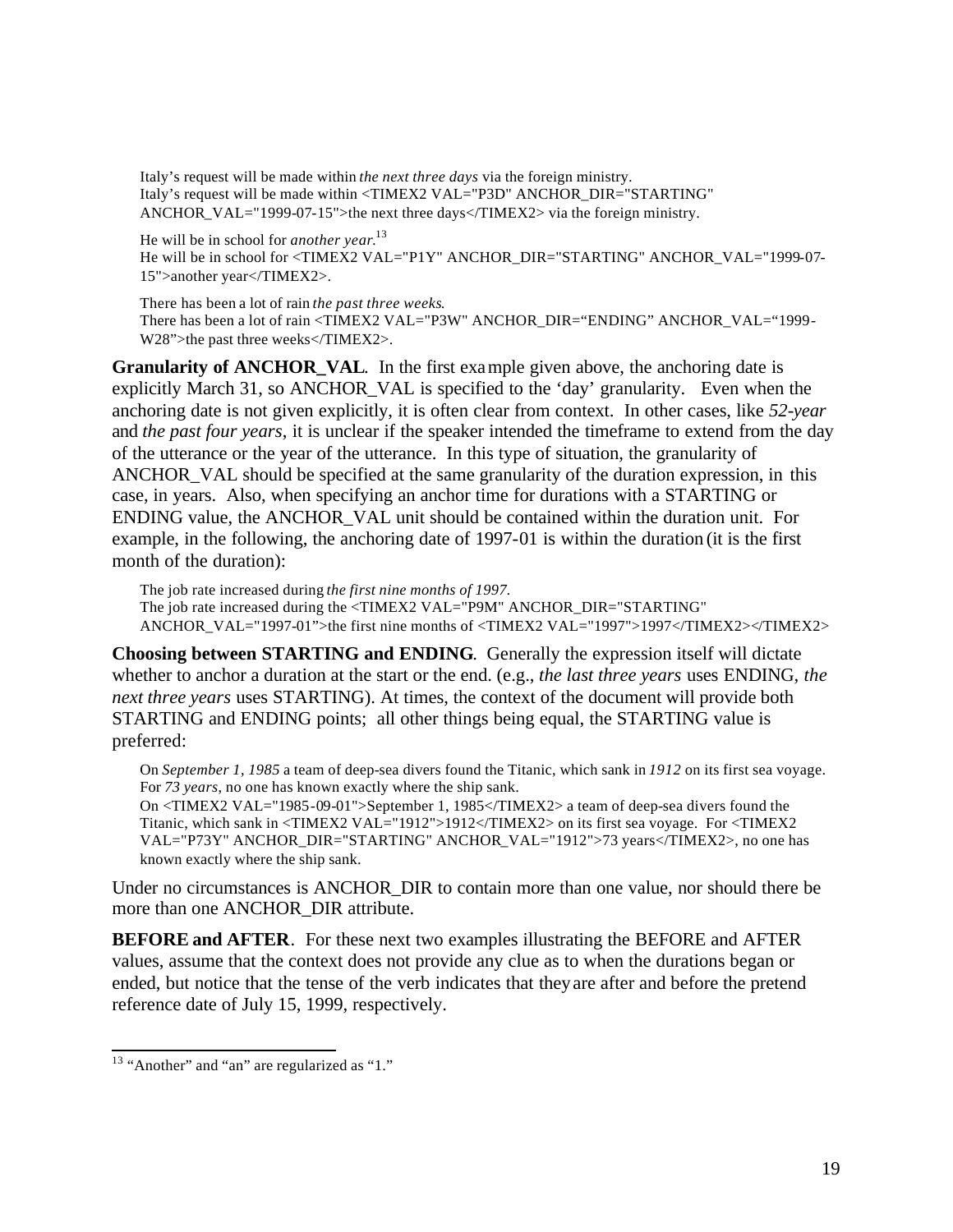I will be on vacation in Scotland for *three weeks*. I will be on vacation in Scotland for <TIMEX2 VAL="P3W" ANCHOR\_DIR="AFTER" ANCHOR\_VAL="1999-07-15">three weeks</TIMEX2>.

In the preceding example, the notation captures the meaning of period of three weeks occurring sometime after the reference time; in other words, a period of three weeks sometime in the future. In the following example, the notation captures the meaning that the period of three weeks occurred sometime in the past with regard to the reference date.

I was on vacation in Scotland for *three weeks*. I was on vacation in Scotland for <TIMEX2 VAL="P3W" ANCHOR\_DIR="BEFORE" ANCHOR\_VAL="1999-07-15">three weeks</TIMEX2>.

Thus, the BEFORE and AFTER values are used when the end or begin points of a duration cannot be anchored precisely, but it is clear from context whether the span occurred before or after the reference time.

#### **4.2.4.1 Fractions and Decimals**

If periods of time are no t given in whole numbers, it is often arithmetically equivalent to use decimal notation, e.g. "P6.5Y" for "six and a half years" or convert it to whole time units, e.g., "P6Y6M." Both decimal and non-decimal VALs are thus allowed, but for the sake of cons istency, the format should follow the linguistic expression wherever possible.

Following the federal sentencing guidelines, the judge gave him the maximum of *10 years and 1 month*. Following the federal sentencing guidelines, the judge gave him the maximum of <TIMEX2 VAL="P10Y1M" ANCHOR\_DIR="AFTER" ANCHOR\_VAL="1999">10 years and 1 month</TIMEX2>.

He spent *six and a half years* in prison. He spent <TIMEX2 VAL= "P6.5Y" ANCHOR\_DIR="BEFORE" ANCHOR\_VAL="1999-07-15" >six and a half years</TIMEX2> in prison.

The National Hockey League imposed a freeze on trading over *the next two and a half weeks* as many of the National Hockey League's players compete at the Winter Olympics. The National Hockey League imposed a freeze on trading over <TIMEX2 VAL="P2.5W" ANCHOR\_DIR="STARTING" ANCHOR\_VAL="1999-07-15" >the next two and a half weeks</TIMEX2> as many of the National Hockey League's players compete at the Winter Olympics.

The last example makes clear the benefit of allowing decimal notation. What, after all, is two and ha lf weeks? Two weeks and three days? Two week and four days? Because this is often unclear, it best to take the expression literally and use the decimal notation in these cases.

#### **4.2.4.2 Decades, Centuries, and Millennia: Periods not Accommodated by ISO**

The ISO standard does not supply the means to capture periods of decades, centuries, and millennia. We have therefore added the following unit abbreviations:

| Decade:     | DE |
|-------------|----|
| Century:    | CЕ |
| Millennium: | ML |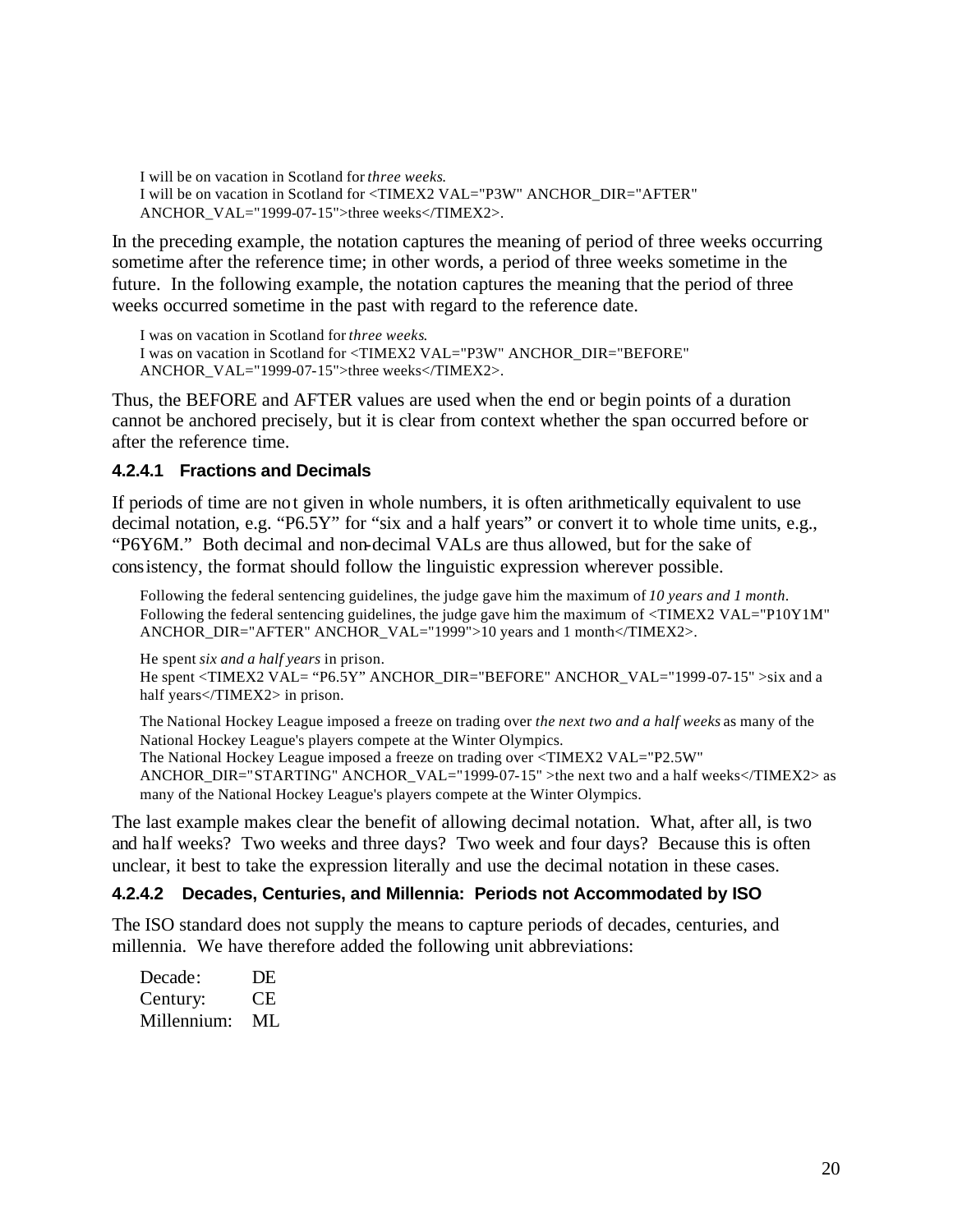For the first two examples below, assume that it is not clear from the document context what the granularity of the anchor should be, so we follow the fall-back rule of using the granularity of the expression to determine the granularity of ANCHOR\_VAL.

```
The recession lasted a decade.
The recession lasted <TIMEX2 VAL="P1DE" ANCHOR_DIR="ENDING" ANCHOR_VAL="199" >a 
decade</TIMEX2>.
Peace reigned for two millennia.
Peace reigned for <TIMEX2 VAL="P2ML" ANCHOR_DIR="ENDING" ANCHOR_VAL="1" >two 
millennia</TIMEX2>.
Charles reaches his half-century mark Saturday.
Charles reaches his <TIMEX2 VAL="P.5CE" ANCHOR_DIR="ENDING" ANCHOR_VAL="1999-07-
```
17">half-century</TIMEX2> mark <TIMEX2 VAL="1999-07-17">Saturday</TIMEX2>.

### **4.2.5 Choosing Between Point and Duration Format**

Whether something is considered a duration or a point in time can depend largely on the context. Almost identical expressions can be tagged differently if the context implies different meanings. For example, compare the following two examples:

| Point in Time: | He was happy <i>five days ago</i> .<br>He was happy $\langle$ TIMEX2 VAL="1999-07-10">five days ago $\langle$ TIMEX2>. |
|----------------|------------------------------------------------------------------------------------------------------------------------|
| Duration:      | He was depressed for <i>five days</i> .<br>He was depressed for <timex2 val="P5D">five days</timex2> . <sup>14</sup>   |

Thus, our word of caution here is to pay close attention to the context of the temporal expressions. It is often the context, and not the expression itself, which dictates the format of the annotation.

There are other instances in which an expression might be interpreted either way, as in the following example:

```
"I am busy the hours that you are not."15
```
This could be interpreted as set of points (in this case a set of hours) or a period of hours (a duration). Our rule of thumb is as follows:

#### **"Prefer Point" Rule:**

**If both a point and a duration interpretation is possible, the point representation is preferred over the duration representation.**

 $14$  This expression may or may not be anchorable, depending on the larger context, which is not provided here.

<sup>&</sup>lt;sup>15</sup> The annotation of set-denoting expressions, and this particular example, are illustrated further in "Example Annotations of Sets of Irregularly Recurring Times" on page 41.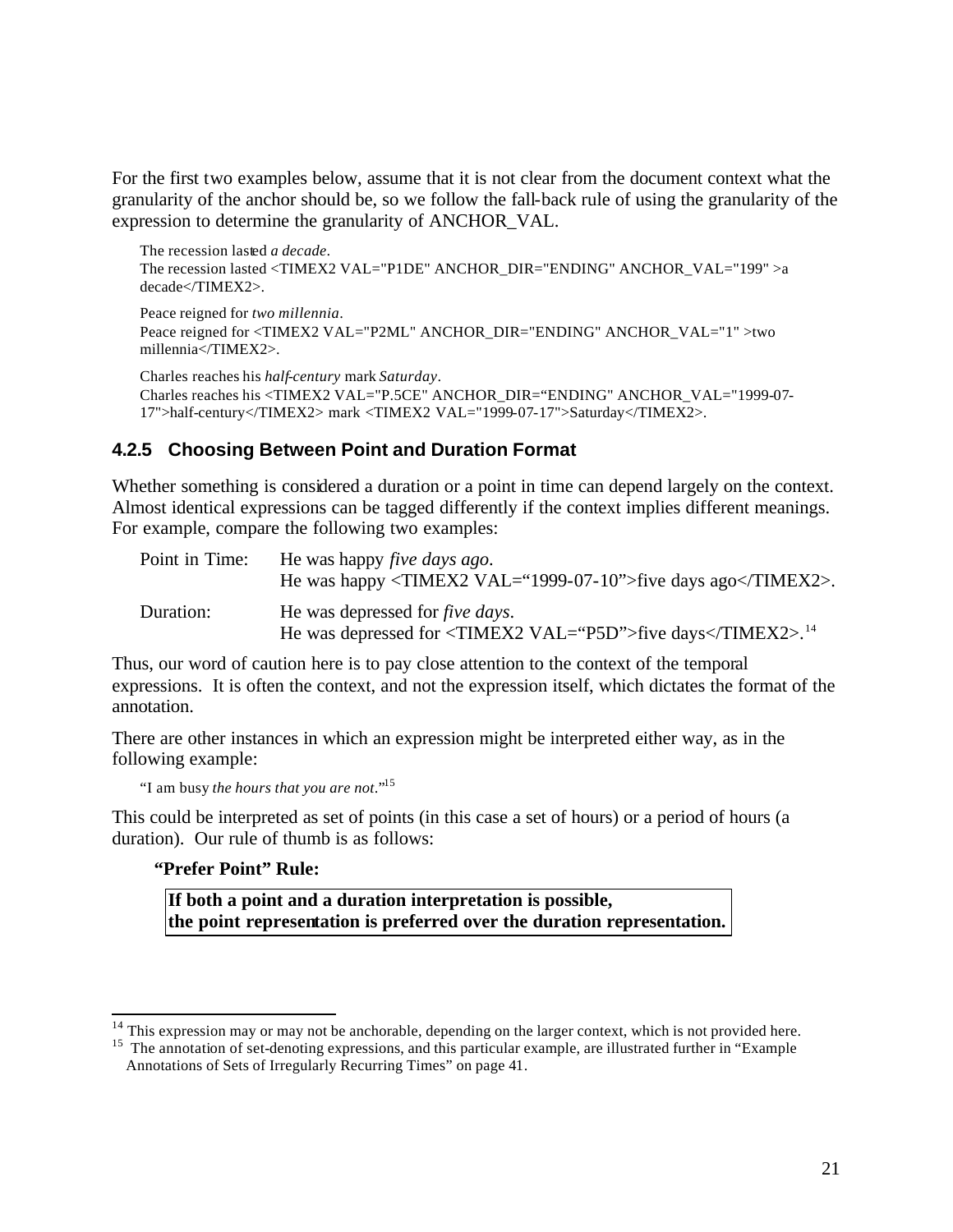# **4.3 Fuzzy Temporal Expressions**

Fuzzy temporal expressions are markable expressions that are vague or have imprecise boundaries. In this section we discuss a number of strategies for coping with such imprecision while still capturing as much of the meaning of the expression as possible. These strategies include rules of interpretation, the use of *tokens* in VAL, and the use of the X placeholder in VAL. Each is explained in more detail below.

## **4.3.1 Indeterminate Precision**

Unlike "a year ago today," which we saw earlier, expressions like "a year ago" are imprecise because they lack an explicit anchor. The writer could mean "a year ago today," (which would be 1998-07-15 if today were 1999-07-15) or just "last year" (1998). "In a week" could mean precisely seven days from now or any time in the following week.

To deal with these expressions, we invoke a rule of interpretation:

#### **"Expression Granularity" Rule:**

**Use only the head noun to determine the precision of the VAL.** 

For example, if the string specifies "year," only the YYYY portion of VAL is specified.<sup>16</sup>

```
Ann took office a year ago.
Ann took office <TIMEX2 VAL="1998">a year ago</TIMEX2>.
```
The Defense Minister referred to U.N. resolution 425 in a speech *six weeks ago*. The Defense Minister referred to U.N. resolution 425 in a speech <TIMEX2 VAL="1999-W23">six weeks ago</TIMEX2>.

In *a year*, everyone's salaries will be reviewed again. In <TIMEX2 VAL="2000">a year</TIMEX2>, everyone's salaries will be reviewed again.

# **4.3.2 Past, Present, Future**

Many temporal expressions refer in general terms to the past, the present, or the future. To handle these expressions, we have introduced an extension to the ISO standard that allows us to use alphabetical *tokens* that occupy the entire span of VAL. There are currently three such tokens, shown in the following table with some example expressions. The table also provides samples of non-markable expressions.

| <b>Token</b> | <b>Sample Markable Expressions</b> | <b>Sample Non-Markable</b><br><b>Expressions</b> |
|--------------|------------------------------------|--------------------------------------------------|
| PRESENT REF  | now [with the "nowadays" meaning]  | immediately                                      |

| Table 4-3 Present, Past, Future Tokens |  |  |  |
|----------------------------------------|--|--|--|
|----------------------------------------|--|--|--|

 $16$  If the annotator feels that this rule results in a VAL that is less or more specific than the writer intended, this can be indicated in the COMMENT attribute discussed in section 4.12.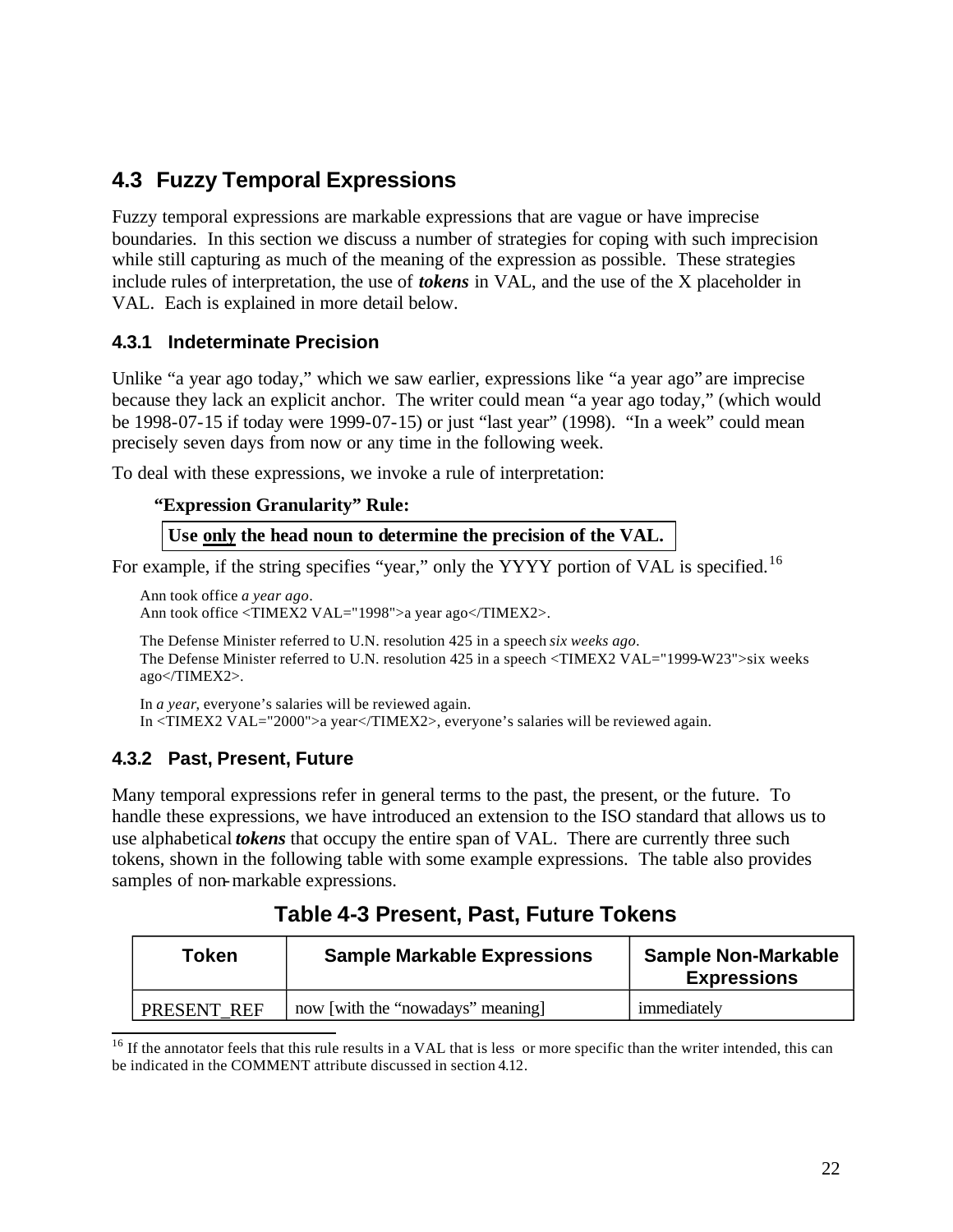|                   | today [with the "nowadays" meaning]       | instantly    |
|-------------------|-------------------------------------------|--------------|
|                   | current, currently                        | forthwith    |
|                   | present, presently                        |              |
|                   | nowadays                                  |              |
|                   | (at) this (point in) time                 |              |
|                   | (at) the present time/moment              |              |
|                   | future                                    | ahead        |
| <b>FUTURE_REF</b> | tomorrow [unless further resolvable to a  | after        |
|                   | particular date]                          | soon, sooner |
|                   | (in) a few/couple days/months/weeks/years | shortly      |
|                   |                                           | later        |
|                   |                                           | eventually   |
|                   |                                           | subsequent   |
|                   | past                                      | before       |
| PAST_REF          | yesterday [unless further resolvable to a | previously   |
|                   | particular date]                          | earlier      |
|                   | former                                    | beforehand   |
|                   | onetime                                   | once         |
|                   | lately                                    |              |
|                   | recently                                  |              |
|                   | long ago, a while ago, some time ago      |              |
|                   | ( <i>time unit</i> +) ago, e.g, a few     |              |
|                   | days/months/weeks/years ago               |              |
|                   | once <sup>17</sup>                        |              |

The mapping between expression and token is based on the reference time given in the document, rather than the time at which you are reading the document. For example, the day July 15, 1999 is in our past (unless this document was magically transported into a time before that). If you encounter a newspaper article dated July 15, 1999, which says, "Now is a good time to buy stock," the "Now" is marked PRESENT\_REF, even though that "now" is in our past.

In order to further anchor these time periods, the ANCHOR attributes introduced earlier for anchored durations (section 4.2.4) are used to orient the past/present/future to some reference time. Further examples are given next for each token.

**For PRESENT REF expressions**, it is usually possible to give the general timeframe under which "present" should be interpreted. To do so, the tag is given an ANCHOR VAL with the utterance's reference time and an ANCHOR\_DIR with a value of AS\_OF. If the value for the reference time is highly specific, as when it comes from the DATE\_TIME stamp on a transcribed broadcast news article (e.g., <DATE\_TIME>*10/08/1998 21:36:42.85*</DATE\_TIME>), **the granularity of ANCHOR\_VAL** will have the same

<sup>&</sup>lt;sup>17</sup> "once" is markable in "Huang once ran Lippo's U.S. operations" but is not markable in "Once the country" develops economic infrastructure...", "We visited Prague once" nor "They responded at once". See section 3.2.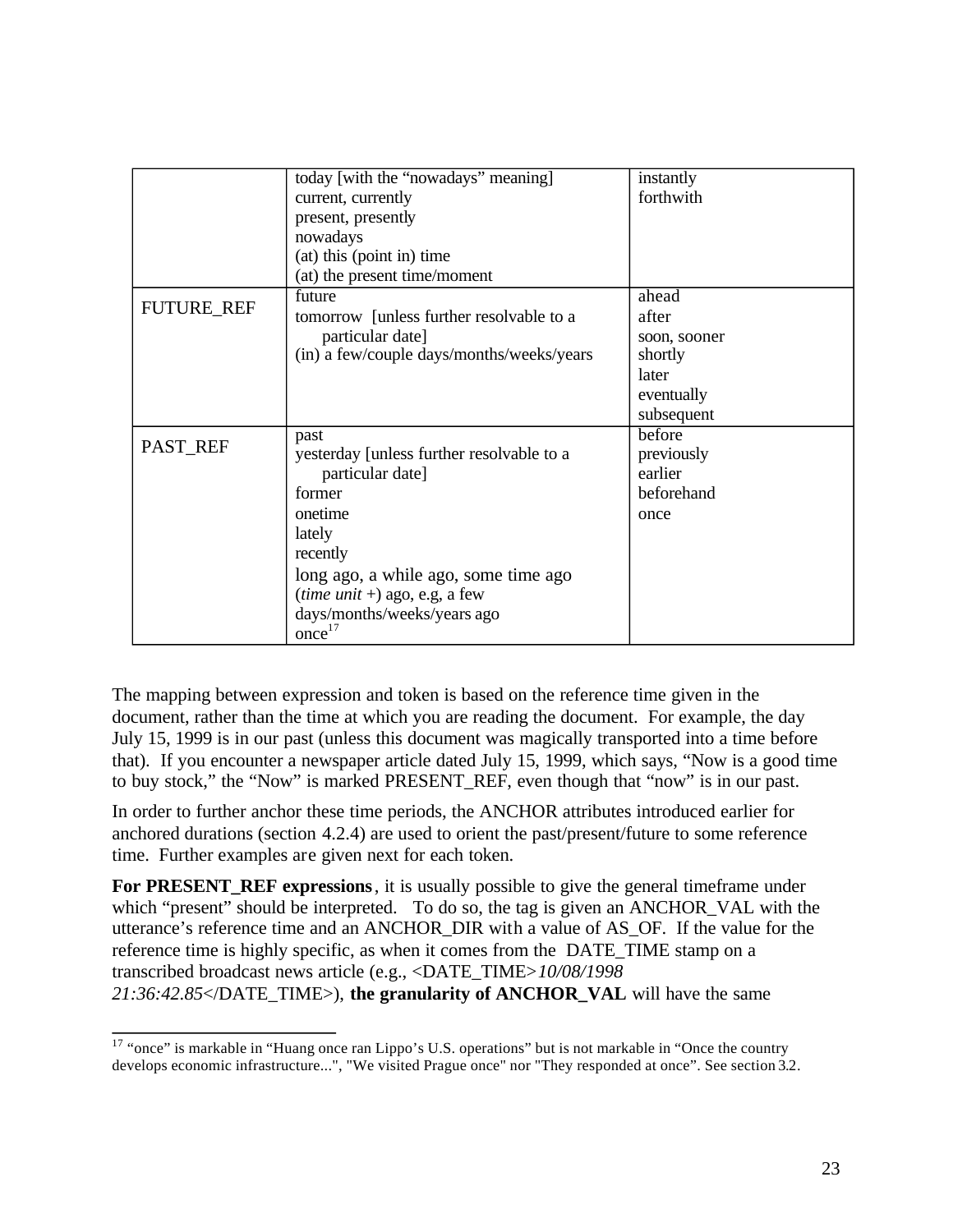specificity, even if it seems to the annotator that such a degree of detail wasn't intended by the speaker. In the following examples, we assume the reference time is July 15, 1999. Thus, the tag in the first example below means "the present time as it was interpreted as of July 15, 1999."

*Now* there are hundreds of schools with thousands and thousands of dancers. <TIMEX2 VAL="PRESENT\_REF" ANCHOR\_DIR="AS\_OF" ANCHOR\_VAL="1999-07- 15">Now</TIMEX 2> there are hundreds of schools with thousands and thousands of dancers.

We can trust *today*'s youth to do the right thing about the environment. We can trust <TIMEX2 VAL="PRESENT\_REF" ANCHOR\_DIR="AS\_OF" ANCHOR\_VAL="1999-07-15">today</TIMEX2>'s youth to do the right thing about the environment.

Binge drinking is the *current* plague of college campuses. Binge drinking is the <TIMEX2 VAL="PRESENT\_REF" ANCHOR\_DIR="AS\_OF" ANCHOR\_VAL="1999-07-15">current</TIMEX2> plague of college campuses.

We are expecting a re ply *two days from now*. We are expecting a reply <TIMEX2 VAL="1999-07-17">two days from <TIMEX2 VAL="PRESENT\_REF" ANCHOR\_DIR="AS\_OF" ANCHOR\_VAL="1999-07-15">now</TIMEX2></TIMEX2>.

Hotel and resort operators in Malaysia are experiencing tough times *these days*. Hotel and resort operators in Malaysia are experiencing tough times <TIMEX2 VAL="PRESENT\_REF" ANCHOR\_DIR="AS\_OF" ANCHOR\_VAL="1999-07-15">these days</TIMEX2>.

The stay of execution keeps the Bells out of the long-distance market for *the time being*. The stay of execution keeps the Bells out of the long-distance market for  $\langle$ TIMEX2 VAL="PRESENT\_REF" ANCHOR\_DIR="AS\_OF" ANCHOR\_VAL="1999-07-15">the time being</TIMEX2>.

**For PAST\_REF expressions** , ANCHOR\_DIR uses the BEFORE value to indicate the general timeframe under which the notion of "past" should be interpreted. With one exception, explained below, **the granularity of ANCHOR\_VAL** is based on the reference time, as described earlier for the PRESENT REF token. The following examples illustrate several uses of PAST\_REF. For example, in the first one the TIMEX2 tag conveys that "Europe will be stronger than in *the time before July 15, 1999*."

Europe will be stronger than in *the past*. Europe will be stronger than in <TIMEX2 VAL="PAST\_REF" ANCHOR\_DIR="BEFORE" ANCHOR\_VAL="1999-07-15">the past</TIMEX2>.

The prospects for resuscitating the peace process have appeared grim *lately*. 18 The prospects for resuscitating the peace process have appeared grim <TIMEX2 VAL="PAST\_REF" ANCHOR\_DIR="BEFORE" ANCHOR\_VAL="1999-07-15">lately</TIMEX2>.

They knew about his *recent* order to conduct a search for the body. They knew about his <TIMEX2 VAL="PAST\_REF" ANCHOR\_DIR="BEFORE" ANCHOR\_VAL="1999-07- 15">recent</TIMEX2> order to conduct a search for the body.

Duisenberg is a *former* Dutch central banker. Duisenberg is a <TIMEX2 VAL="PAST\_REF" ANCHOR\_DIR="BEFORE" ANCHOR\_VAL="1999-07- 15">former</TIMEX2> Dutch central banker. <sup>19</sup>

 $18$  We do not attempt to distinguish between the past and the recent past, or the future and the near future. We also interpret "lately" to mean "before now," not "as of now."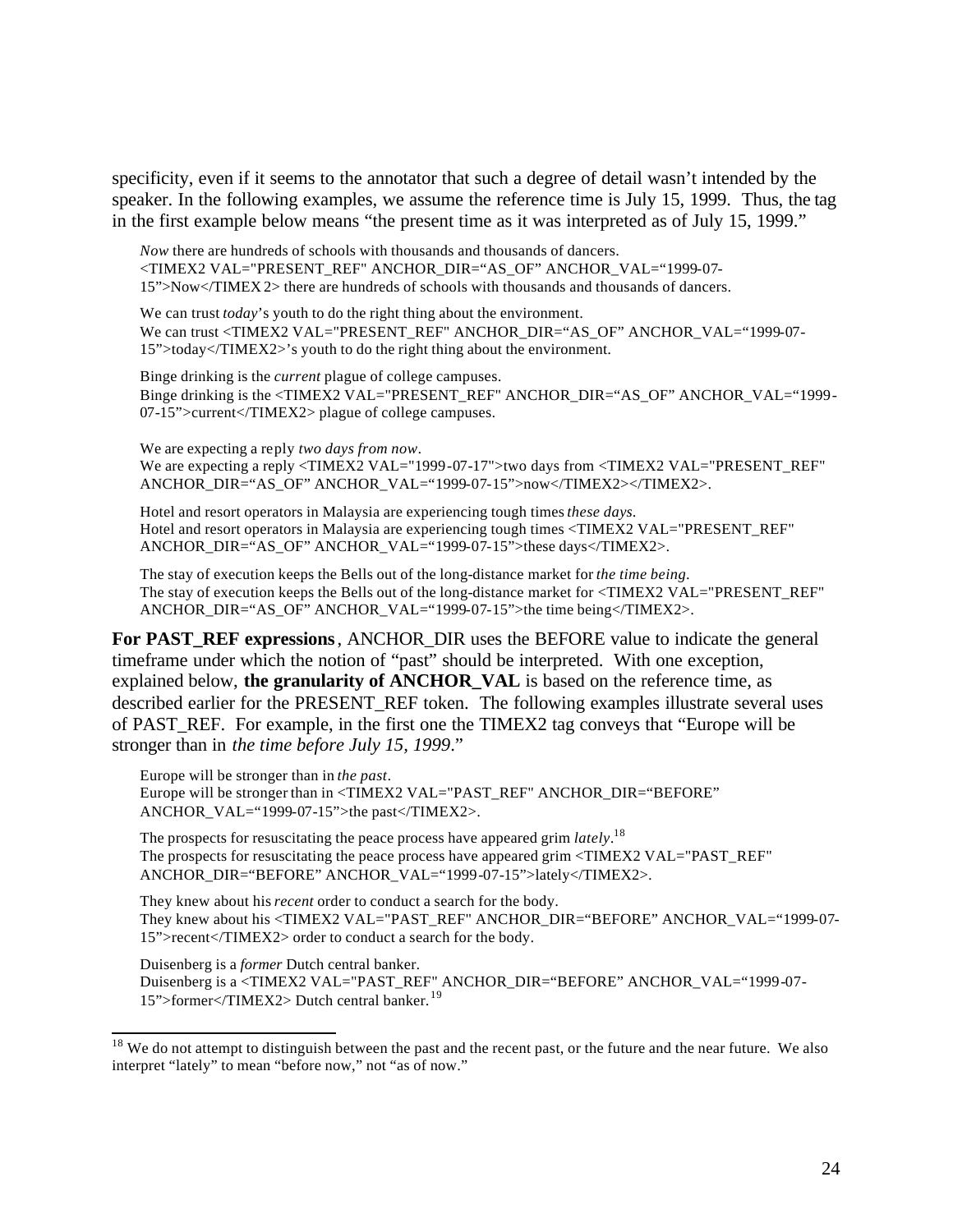We use PAST\_REF (and PRESENT\_REF) tokens for vague offsets from the present, e.g. *some days ago, a few months ago, a couple of years ago*. This is the one case where **the granularity of the ANCHOR VAL** should be based on the granularity of the lexical expression. What distinguishes these expressions is that their meaning incorporates measurable time units, e.g., day, month, year, etc.<sup>20</sup> We can exploit this degree of specificity while at the same time accommodating the vagueness of the offset (*some, few, couple*). In the following example, although "several weeks ago" refers to some unspecified point in the past, it is definitely not a point within the current week. We can capture this by using the current week (not day or hour) as the anchor:

The incident marked the most serious confrontation between Israeli troops and Palestinians since pro-Iraq demonstrations began in the West Bank *several weeks ago*.

The incident marked the most serious confrontation between Israeli troops and Palestinians since pro-Iraq demonstrations began in the West Bank <TIMEX2 VAL="PAST\_REF" ANCHOR\_DIR="BEFORE" ANCHOR\_VAL="1999-W28">several weeks ago</TIMEX2>.

**Expressions of type FUTURE\_REF** use the ANCHOR\_DIR value AFTER to capture what was considered "the future" at the time of the utterance:

His partner is a 22-year-old *future* accountant.

His partner is a <TIMEX2 VAL="P22Y" ANCHOR\_DIR="ENDING" ANCHOR\_VAL="1999">22 year</TIMEX2>-old <TIMEX2 VAL="FUTURE\_REF" ANCHOR\_DIR="AFTER" ANCHOR\_VAL="1999- 07-15">future</TIMEX2> accountant.

We need to discuss *the future of our peoples*. We need to discuss <TIMEX2 VAL="FUTURE\_REF" ANCHOR\_DIR="AFTER" ANCHOR\_VAL="1999-07-15">the future of our peoples</TIMEX2>.

The following examples illustrate those FUTURE\_REF cases where **the granularity of ANCHOR** VAL should come from the lexical expression because the head word is a measurable time unit:

Madeleine Albright warned Milosevic that if he doesn't withdraw his ground forces from Kosovo, he'll face air strikes in a *matter of days*.

Madeleine Albright warned Milosevic that if he doesn't withdraw his ground forces from Kosovo, he'll face air strikes in <TIMEX2 VAL="FUTURE\_REF" ANCHOR\_DIR="AFTER" ANCHOR\_VAL="1999-07-15">a matter of days</TIMEX2>.

The appeals court will hear arguments in the case in *a few months*. The appeals court will hear arguments in the case in <TIMEX2 VAL="FUTURE\_REF" ANCHOR\_DIR="AFTER" ANCHOR\_VAL="1999-07">a few months</TIMEX2>.

The people of Northern Ireland are going to have to address these concerns in *the coming weeks* and *months*. The people of Northern Ireland are going to have to address these concerns in <TIMEX2 VAL="FUTURE\_REF" ANCHOR\_DIR="AFTER" ANCHOR\_VAL="1999-W28">the coming weeks</TIMEX2> and <TIMEX2 VAL="FUTURE\_REF" ANCHOR\_DIR="AFTER" ANCHOR\_VAL="1999-07">months</TIMEX2>.

<sup>19</sup> We do not attempt to capture the full aspectual information of this expression, in which Duisenberg was a banker *before a time in the past*, nor that Duisenberg will continue to be a "former banker" into the future.

 $20^{\circ}$  An expression like "some time ago" does not belong to this group, because of the vague noun "time."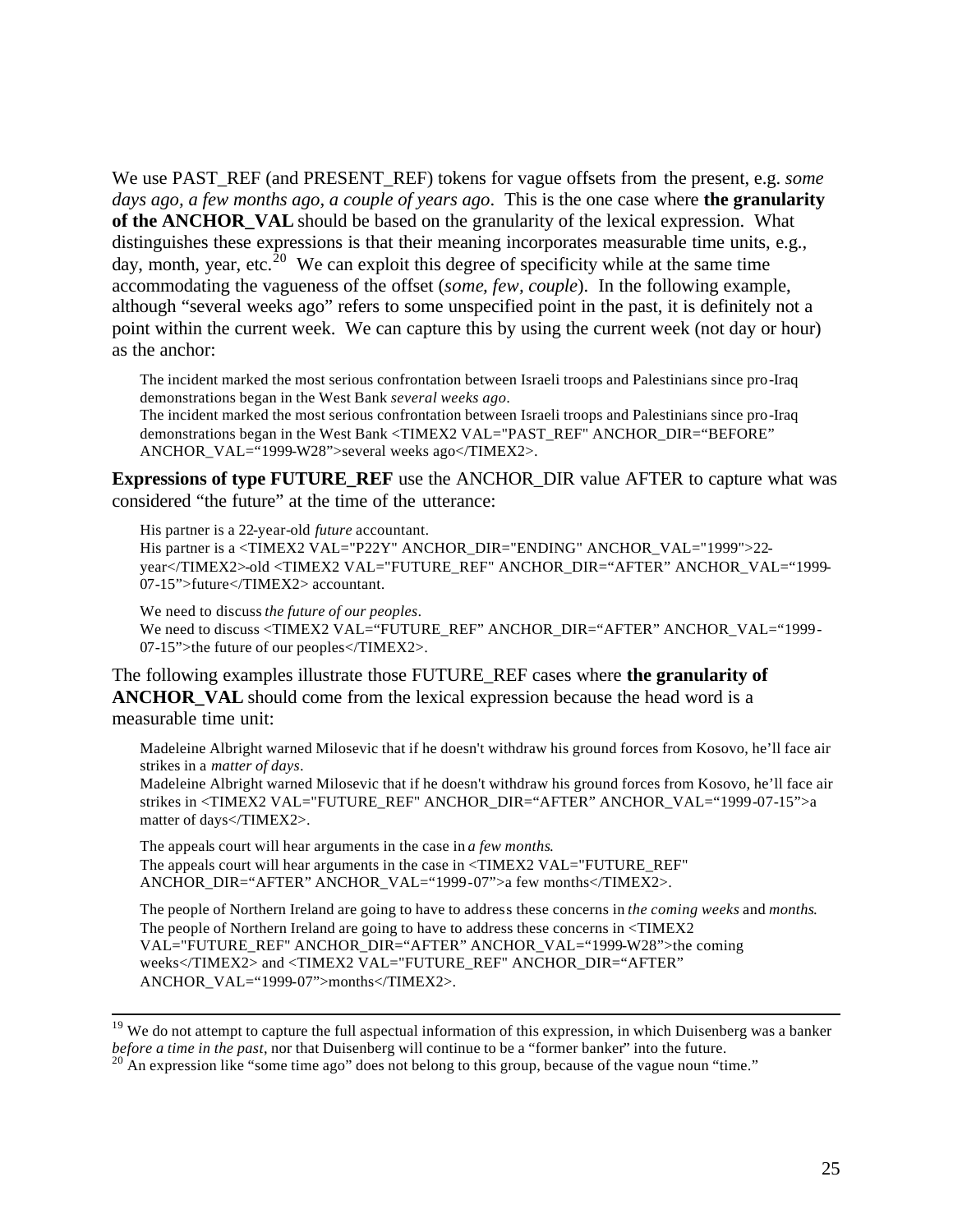Chinese military thinkers are divided on whether or not they see the Americans as rivals in *the years ahead*. Chinese military thinkers are divided on whether or not they see the Americans as rivals in <TIMEX 2 VAL="FUTURE\_REF" ANCHOR\_DIR="AFTER" ANCHOR\_VAL="1999">>the years ahead</TIMEX2>.

### **4.3.2.1 Choosing a Reference Time**

The preceding examples were relatively context-free, so the default reference time of July 15, 1999 was used for illustration purposes. However, it is possible for a document to have multiple reference times. For example, a newspaper story written on July 15 can report on an interview that was conducted the previous week, so that all the interviewee's utterances have the earlier reference time. If a document contains a publication time and writing time (as found in bylines), the writing time is the more logical reference time.

The following discussion of three additional examples illustrates the need for careful reading of the context in determining a reference time.

In the following example from a news article about the 150th anniversary of *The Communist Manifiesto*, the context makes it clear that the anchoring time for "the future" is 1848 rather than the year that the news article was written, which was 1998:

In *1848* Marx predicted that economics and not politics would be the driving force in *the future*. In <TIMEX2 VAL="1848">1848</TIMEX2>Marx predicted that economics and not politics would be the driving force in <TIMEX2 VAL="FUTURE\_REF" ANCHOR\_ DIR="AFTER" ANCHOR\_VAL="1848">the future</TIMEX2>.

In the next example, we have three potential anchors for "long ago" and "the past": the day the article was written, the day they finished their trip, and the day they started their trip. In such cases human annotators are free to use their world knowledge to determine the correct anchor. Although this will likely lead to some interannotator inconsistencies, the differences in the actual ANCHOR\_VAL value are not likely to be too great. We do encourage annotators to settle on a single reference time for a passage if there is one that will work for the interpretation of all the time expressions contained within it. For this example we chose the day of departure as the anchoring date, on the grounds that the temporal modifiers are related to activities ("crossed the sea…long ago") and feelings ("wanted") that existed before they left on their trip.

(SOUTH SEA ISLANDS, *August 1, 1947*) – Six sailors finished a 5,000-mile sailboat trip *yesterday*. In a ship called the Kon Tiki, the men crossed the sea just like people did *long ago*. … The men left Peru on *April 28*. They wanted to show how, in *the past*, people traveled miles across the seas. (SOUTH SEA ISLANDS, <TIMEX2 VAL="1947-08-01">August 1, 1947</TIMEX2>) – Six sailors finished a 5,000-mile sailboat trip <TIMEX2 VAL="1947 -07-31">yesterday</TIMEX2>. In a ship called the Kon Tiki, the men crossed the sea just like people did  $\langle$ TIMEX2 VAL="PAST\_REF" ANCHOR\_DIR="BEFORE" ANCHOR\_VAL="1947-04-28" >long ago</TIMEX2>. The men left Peru on <TIMEX2 VAL="1947 -04- 28">April 28</TIMEX2>. They wanted to show how, in <TIMEX2 VAL="PAST\_REF"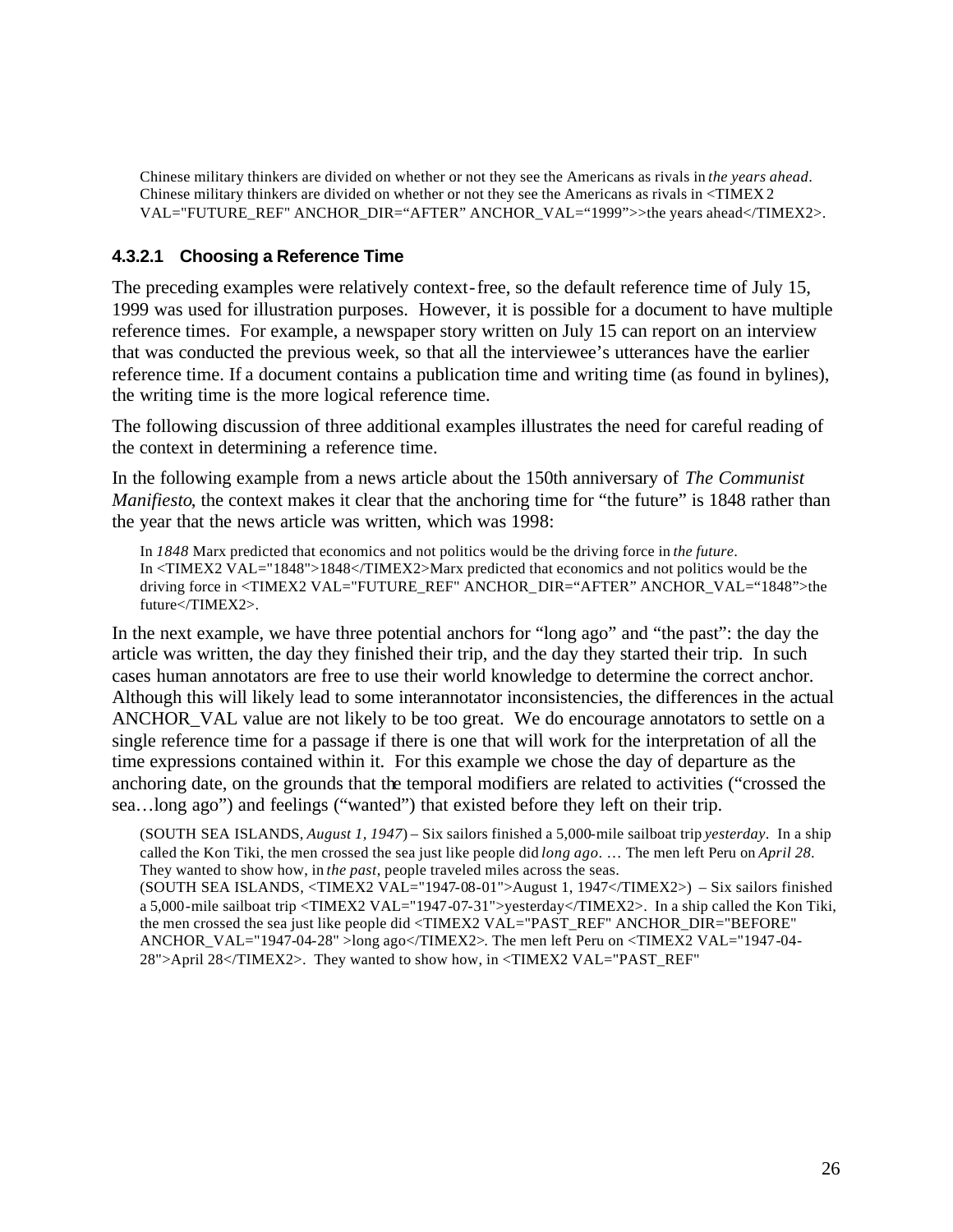ANCHOR\_DIR="BEFORE" ANCHOR\_VAL="1947-04-28" >the past</TIMEX2>, people traveled miles across the seas. $21$ 

Here is another example were the annotator must use world knowledge to determine an anchoring date for the expression "one time." In annotating this example, we felt that the statues were safe before the dam was built. There was no date provided for the dam building, but we assumed that the workers would not have started moving the statues five years ago (1961) if the statutes had been considered safe then, so the anchoring point was set to "before 1961."

(EGYPT, *1966*) – A team of workers has spent *five years* moving heavy statues. At *one time* the statues were safe, carved in rock next to the Nile River. But then a big dam was built to hold back the water and keep the Nile from flooding. Unfortunately, the resulting lake would also cover the statues. (EGYPT, <TIMEX2 VAL="1966">1966</TIM EX2>) – A team of workers has spent <TIMEX2 VAL="P5Y" ANCHOR\_DIR="ENDING" ANCHOR\_VAL="1966">five years</TIMEX2> moving heavy statues. At <TIMEX2 VAL="PAST\_REF" ANCHOR\_DIR="BEFORE" ANCHOR\_VAL="1961">one time</TIMEX2> the statues were safe, carved in rock next to the Nile River. But then a big dam was built to hold back the water and keep the Nile from flooding. Unfortunately, the resulting lake would also cover the statues.

Sometimes there is not enough information in the document to specify an anchor time. This can happen when the granularity of the expression is finer than the granularity of the known reference time. In the following example from a transcribed broadcast news show, the document doesn't indicate what time the reporter uttered this statement, only what day. In these cases ANCHOR VAL can use the X placeholder, which is discussed in section 4.3.8.

*A couple of minutes ago*, we reported that the big tobacco companies were in Congress *today*, pushing hard for a national settlement of all the lawsuits against them.

<TIMEX2 VAL="PAST\_REF" ANCHOR\_DIR="BEFORE" ANCHOR\_VAL="1999-07-15TXX:XX">A couple of minutes ago</TIMEX2>, we reported that the big tobacco companies were in Congress <TIMEX2 VAL="1999-07-15">today</TIMEX2>, pushing hard for a national settlement of all the lawsuits against them.

## **4.3.3 Seasons**

Seasons of the year have different meanings to different people. Some might interpret "winter" as the cold part of the year, while others interpret it more literally, from winter solstice to spring equinox. Thus, when the tagged lexical expression refers to a season, *tokens* rather than precise numerical values are used in the ISO month position of VAL for *point* expressions. For *duration* expressions, the token is used in the same manner as the ISO "PnW" format for periods of weeks. Note that we also use these season tokens for academic terms; i.e., "semester" in this context is a *lexical trigger*. Other academic terms that are less readily mapped to seasons are treated as culturally-determined expressions, discussed in section 4.8.1.

# **Table 4-4 Season Tokens**

| Token<br><b>Position in VAL</b> | <b>Sample Expressions</b> |
|---------------------------------|---------------------------|
|---------------------------------|---------------------------|

 $21$  Anchoring the distant past on the present is a bit odd, but because there's no agreed-upon notion of what counts as the distant past, it is difficult to formulate a rule for handling it differently; To maintain consistency, we use ANCHOR values for the distant past, but some users may wish not to.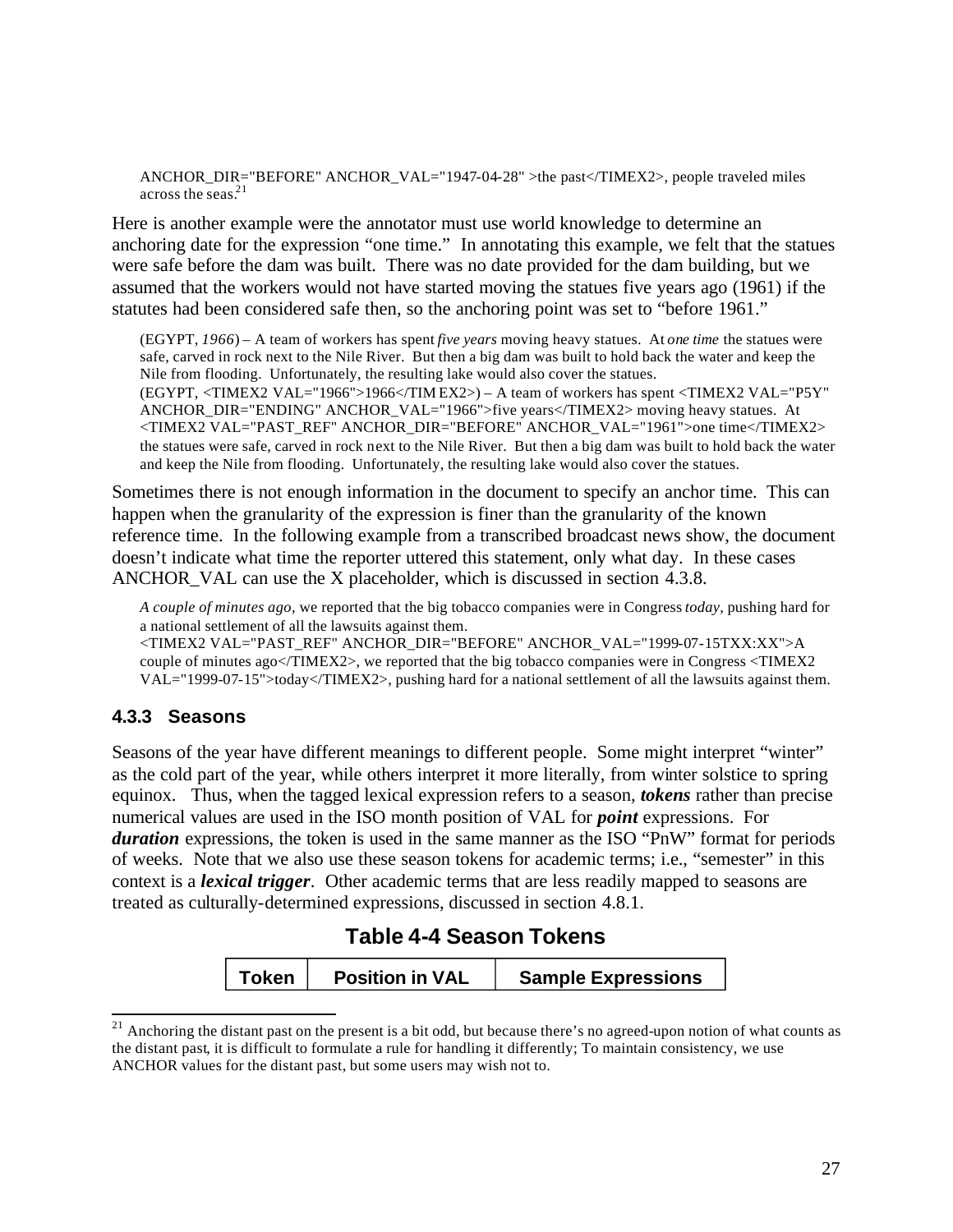| <b>SP</b> | point:<br>duration: | month<br>PnSP | spring<br>springtime |
|-----------|---------------------|---------------|----------------------|
| SU        | point:              | month         | summer               |
|           | duration:           | PnSU          | summertime           |
| FA        | point:              | month         | fall                 |
|           | duration:           | PnFA          | autumn               |
|           |                     |               | fall semester        |
|           |                     |               | fall term            |
| WI        | point:              | month         | winter               |
|           | duration:           | PnWI          | wintertime           |

The following examples illustrate point expressions:

New funding arrived in *Fall 1998*.

New funding arrived in <TIMEX2 VAL="1998-FA">Fall 1998</TIMEX2>.

There was a big wildfire in Santa Barbara in *summer of 1964*. There was a big wildfire in Santa Barbara in <TIMEX2 VAL="1964-SU">summer of 1964</TIMEX2>.

There was a big wildfire in *1964*, in *the summer*. There was a big wildfire in <TIMEX2 VAL="1964">1964</TIMEX2>, in <TIMEX2 VAL="1964-SU">the summer</TIMEX2>.

A Chinese gymnast was paralyzed in the Goodwill Games *last summer*. A Chinese gymnast was paralyzed in the Goodwill Games <TIMEX2 VAL="1998-SU">last summer</TIMEX2>.

Students were contacting their president with a desperate plea in the fall semester. Students were contacting their president with a desperate plea in <TIMEX2 VAL="1998-FA">*the fall semester*</TIMEX2>.

In the Midwest, after *an unusually mild winter*, they're digging out from a fierce snowstorm. In the Midwest, after <TIMEX2 VAL="1999-WI">an unusually mild winter</TIMEX2>, they're digging out from a fierce snowstorm.

Winters are tricky because they span the new year boundary. When no year is specified (as in the preceding example), the default year for winter (WI) is the year covering January-March of that winter. That is, for the winter spanning 1998-1999, use 1999 as the default year, in the absence of evidence to the contrary in the document itself. However, using 1998-WI is correct for "winter" in something like "We had a winter snowstorm on December 12, 1998."

In *duration* expressions, the season tokens can be combined with anchoring attributes. It would defeat the purpose of using tokens if we required the anchoring attributes to reflect the precise starting or ending dates of the season. For a reference to a single spring, fall, or summer, the WITHIN token can be used:

We had heavy rains all spring. We had heavy rains <TIMEX2 VAL="P1SP" ANCHOR\_DIR="WITHIN" ANCHOR\_VAL="1999">all spring</TIMEX2>.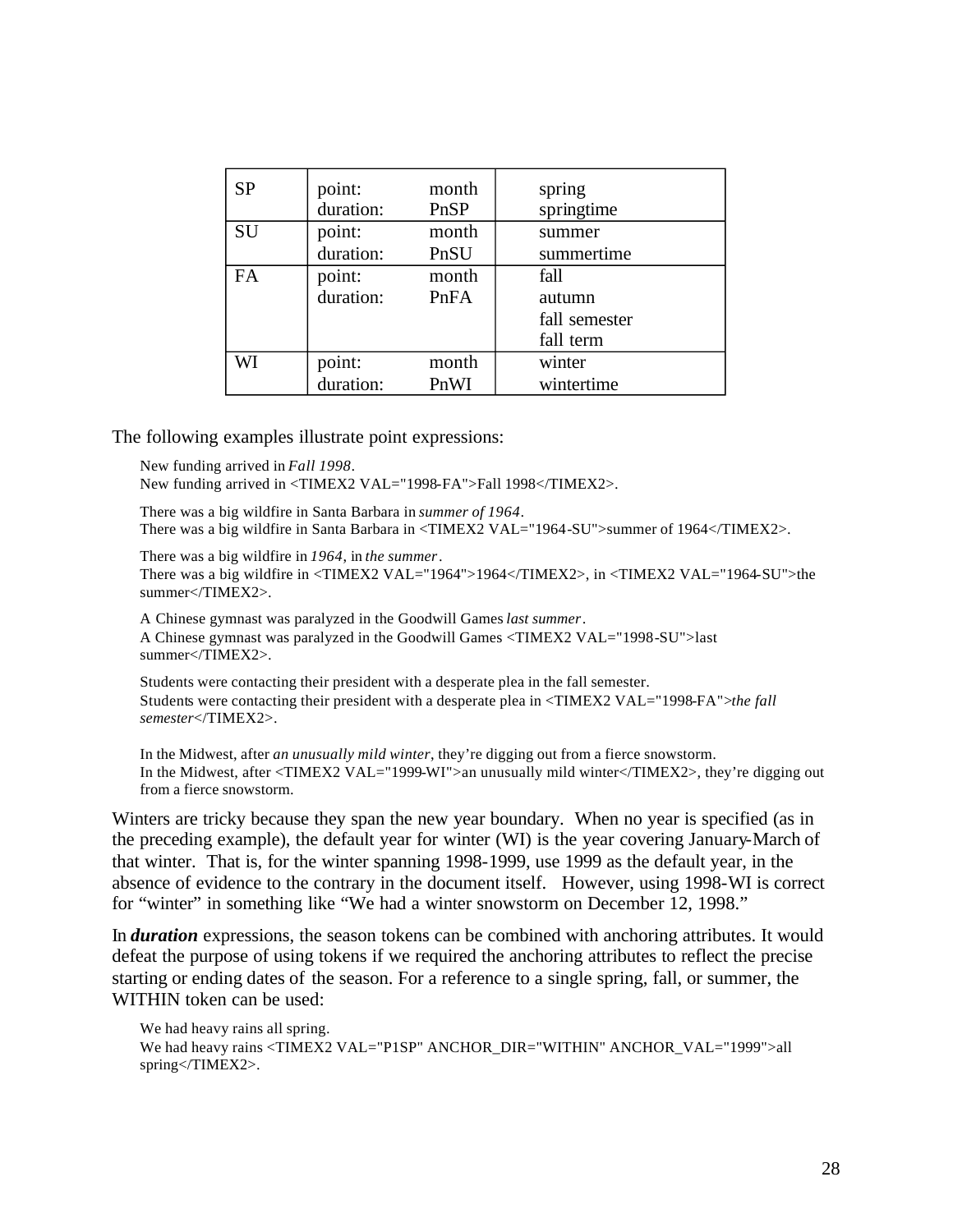For references to a single winter, the annotation must take into account the fact that winter spans the year boundary. Thus, in the following example, the value for ANCHOR\_DIR is "STARTING," indicating the winter of 1999-2000.

That raises the prospect that the position could go unfilled *all winter*. That raises the prospect that the position could go unfilled <TIMEX2 VAL="P1WI" ANCHOR\_DIR="STARTING" ANCHOR\_VAL="1999">all winter</TIMEX2>.

References to more than one season can be anchored with the current reference time using the BEFORE/AFTER values:

Confrontations among Catholic protesters, Protestant marchers and the police have provoked widespread violence in Northern Ireland for *the past three summers*.

Confrontations among Catholic protesters, Protestant marchers and the police have provoked widespread violence in Northern Ireland for <TIMEX2 VAL="P3SU" ANCHOR\_DIR="BEFORE" ANCHOR\_VAL="1998-03-22">the past three summers</TIMEX2>.

### **4.3.4 Fiscal Years**

Fiscal years are another time unit that is very much open to interpretation, since they vary freely from organization to organization. We use a two-character token pre-pended to the ISO year position to indicate that a fiscal year is being referred to.

| <b>Token</b> | <b>Position in VAL</b> |                    | <b>Sample Expressions</b>   |
|--------------|------------------------|--------------------|-----------------------------|
| FY           | point:<br>duration:    | pre-pended<br>PnFY | fiscal<br>fiscal year<br>FУ |

## **Table 4-5 Fiscal Year Token**

The aid was expected to total about \$37 million in *fiscal 1998*. The aid was expected to total about \$37 million in <TIMEX2 VAL="FY1998">fiscal 1998</TIMEX2>.

Their profits rose throughout *FY98*.

Their profits rose throughout <TIMEX2 VAL="P1FY" ANCHOR\_DIR="WITHIN" ANCHOR\_VAL="FY1998">FY98</TIMEX2>

See the next section for additional examples of fiscal years.

## **4.3.5 Yearly Quarters and Halves**

Tokens can also be used for expressions denoting quarters or halves of years.

# **Table 4-6 Yearly Quarters & Halves Tokens**

| ∣ Token | <b>Position in VAL</b> | <b>Sample Expressions</b> |
|---------|------------------------|---------------------------|
|         |                        |                           |

 $22$  To keep the example genuine, we are using the real reference time for this example, which was March 22, 1998.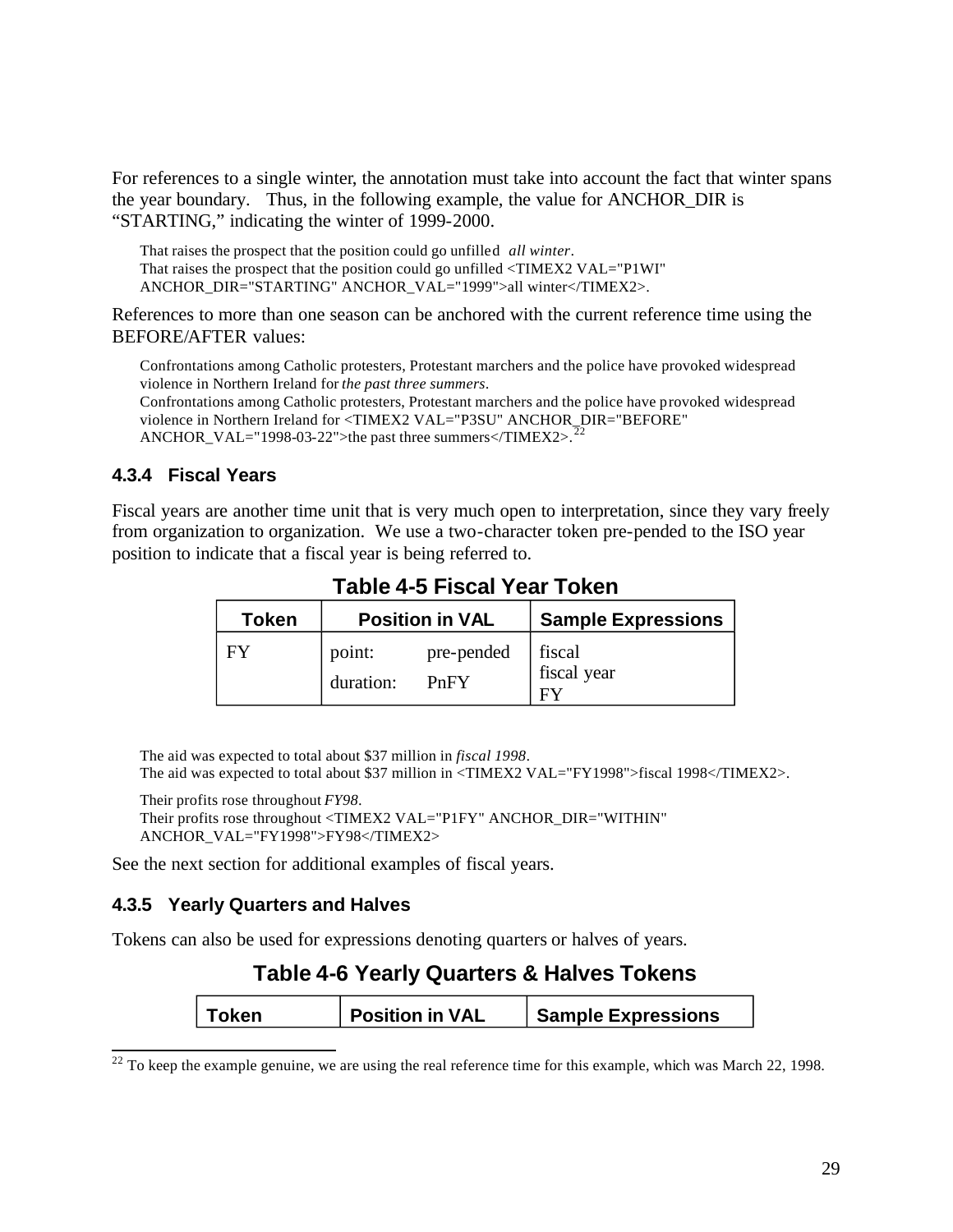| Q1             | point:    | month            | $1st$ quarter      |
|----------------|-----------|------------------|--------------------|
|                | duration: | PnQ1             |                    |
| Q <sub>2</sub> | point:    | month            | $2nd$ quarter      |
|                | duration: | PnQ <sub>2</sub> |                    |
| Q <sub>3</sub> | point:    | month            | $3rd$ quarter      |
|                | duration: | PnQ3             |                    |
| Q4             | point:    | month            | $4th$ quarter      |
|                | duration: | PnQ4             |                    |
| QX             | point:    | month            | a quarter          |
|                | duration: | PnQX             |                    |
| H1             | point:    | month            | 1st half (of year) |
|                | duration: | PnH1             |                    |
| H2             | point:    | month            | 2nd half (of year) |
|                | duration: | PnH <sub>2</sub> |                    |
| HX             | point:    | month            | a half             |
|                | duration: | PnHX             |                    |

The Dow rose 17 percent during *the 4th quarter*. The S&P's 500-stock index gained nearly 21 percent, *its second-best quarter ever*.

The Dow rose 17 percent during <TIMEX2 VAL="1998-Q4">the 4th quarter</TIMEX2>. The S&P's 500stock index gained nearly 21 percent, <TIMEX2 VAL="1998-Q4">its second-best quarter ever</TIMEX2>

Their profits rose *this year* during *the first three quarters.* 

Their profits rose <TIM EX2 VAL="1999">this year</TIMEX2>during <TIMEX2 VAL="P3QX"

ANCHOR\_DIR="STARTING" ANCHOR\_VAL="1999">the first three quarters</TIMEX2>.

The fiscal year and quarter/half tokens can be combined if the context makes it clear that the quarters are part of a fiscal rather than a calendar year:

```
Their expenses increased during the first quarter of FY1998.
Their expenses increased during <TIMEX2 VAL="FY1998 -Q1">the first quarter of <TIMEX2 
VAL="FY1998">FY1998</TIMEX2></TIMEX2>.
```
#### **4.3.6 Weekends**

To capture the meaning behind the expression "weekend," first determine which week is intended, and then place a WE *token* in the day position of the ISO value. Thus, "1999-W28- WE" means "the weekend of Week 28 of 1999." For point expressions, the WE token is only used in the week-based ISO format. For *duration* expressions, the anchoring attributes can be used to identify the week.

# **Table 4-7 Weekend Token**

| <b>Token</b> |        | <b>Position in VAL</b>   | <b>Sample Expression</b> |
|--------------|--------|--------------------------|--------------------------|
| <b>WE</b>    | point: | day in week-based format | weekend                  |

 $23$  Note that the annotation does not capture the meaning of "first."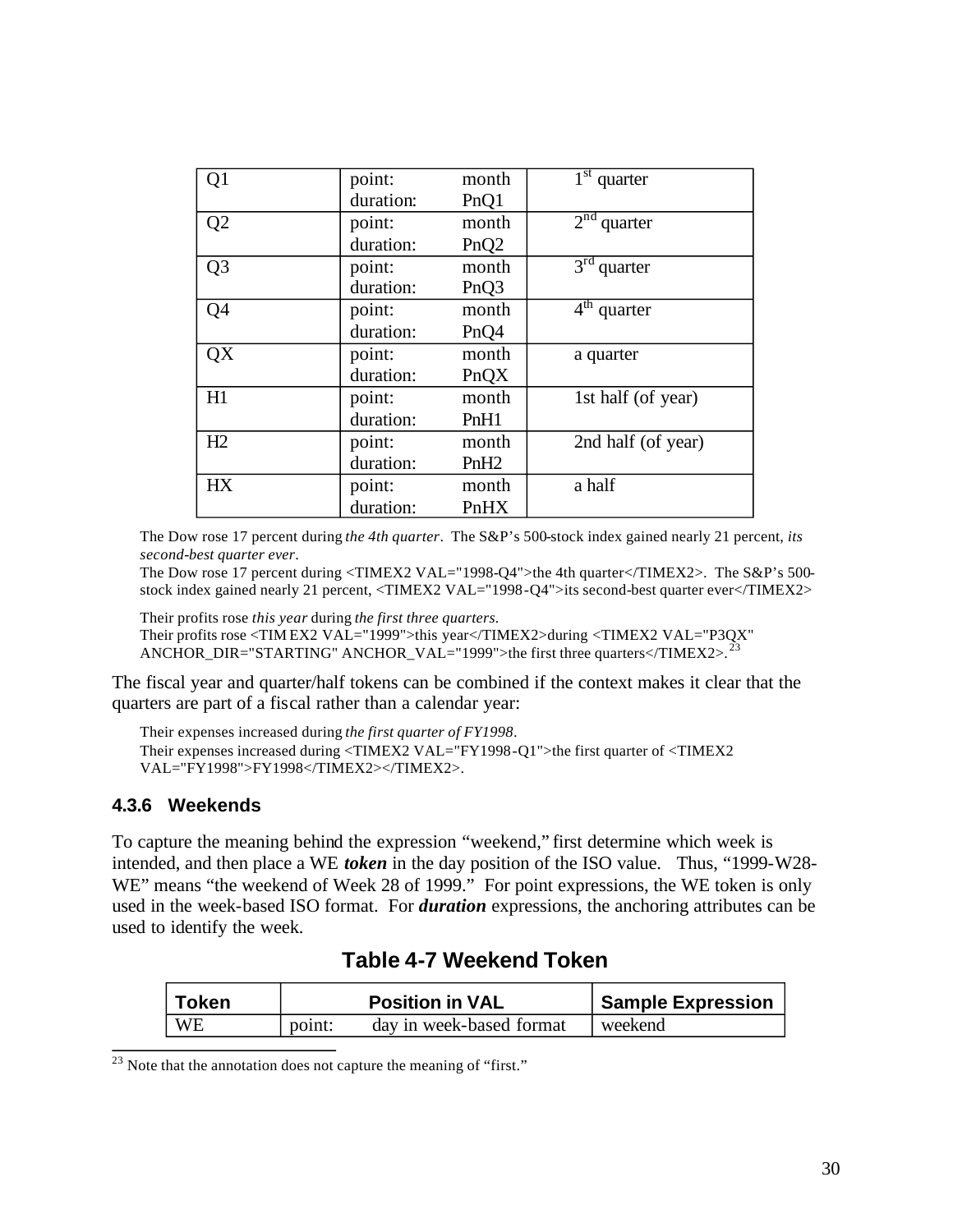| $-$<br>^ |
|----------|
|----------|

The U.N. Secretary-General departs *this weekend* for Baghdad. The U.N. Secretary-General departs <TIMEX2 VAL="1999-W28-WE">this weekend</TIMEX2> for Baghdad.

The senators will be working through *the weekend*. The senators will be working through <TIMEX2 VAL="P1WE" ANCHOR\_DIR="WITHIN" ANCHOR\_VAL="1999-W28">the weekend</TIMEX2>.

The seminar was taught over *two weekends*. The seminar was taught over <TIMEX2 VAL="P2WE" ANCHOR\_DIR="WITHIN" ANCHOR\_VAL="1999">two weekends</TIMEX2>.

For holiday weekends that extend beyond Saturday and Sunday, the weekend token can still be used:

Many Americans were traveling *that long holiday weekend*. Many Americans were traveling <TIMEX2 VAL="1999-W21-WE">that long holiday weekend</TIM EX2>.

## **4.3.7 Morning, Afternoon, and Night**

Periods of the day such as "morning" are also subject to individual interpretation, so we use *tokens* in place of the hour position of the ISO value in point expressions.

| <b>Token</b> | <b>Position in VAL</b> |      | <b>Sample Expressions</b> |
|--------------|------------------------|------|---------------------------|
| <b>MO</b>    | point:                 | hour | morning                   |
|              | duration:              | PnMO |                           |
| $\mathbf{M}$ | point:                 | hour | mid-day                   |
|              | duration:              | PnMI |                           |
| AF           | point:                 | hour | afternoon                 |
|              | duration:              | PnAF |                           |
| EV           | point:                 | hour | evening                   |
|              | duration:              | PnEV |                           |
| NI           | point:                 | hour | night                     |
|              | duration:              | PnNI |                           |
| DT           | point:                 | hour | $moring + afternoon$      |
|              | duration:              | PnDT | (basically, daytime or    |
|              |                        |      | working hours)            |

# **Table 4-8 Part-of-Day Tokens**

There were doughnuts at the *8:00* meeting *this morning*.

There were doughnuts at the <TIMEX2 VAL="1999-07-15T08:00">8:00</TIMEX2> meeting <TIMEX2 VAL="1999-07-15TMO">this morning</TIMEX2>.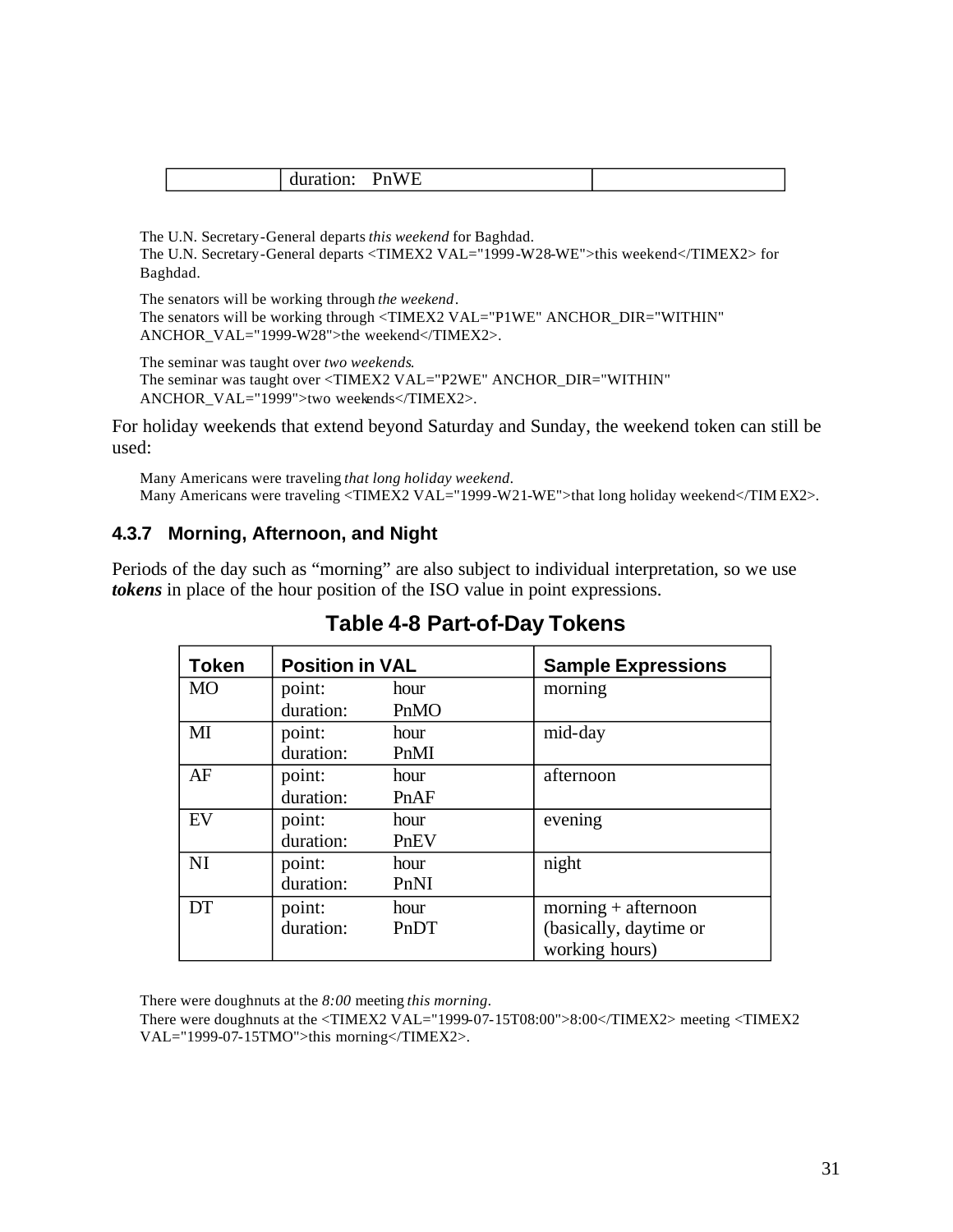He explained that he was flying off to Bosnia in *the morning* and wanted to go out with a bang.<sup>24</sup> He explained that he was flying off to Bosnia in <TIMEX2 VAL="1999-01-01TMO">the morning</TIMEX2> and wanted to go out with a bang.

The bug will get fixed between *now* and *Monday morning*. The bug will get fixed between <TIMEX2 VAL="PRESENT\_REF" ANCHOR\_VAL="1999-07-15" ANCHOR\_DIR="AS\_OF">now</TIMEX2> and <TIMEX2 VAL="1999-07-19TMO">Monday morning</TIMEX2>

Note that these tokens are only used if the precise time of day is not present in the expression. For example, "eleven in the morning" is simply given a TOD value of "T11:00" and "morning" is not annotated separately.

Like "winter," nighttime is tricky because it spans a new day boundary. Thus, "*last night* " could mean the latter part of the previous day or early part of the current day. To prevent the annotator from having to discern the writer's intention, we invoke the following rule if the context is not explicit about the day:

#### **"***Last Night* **is Yesterday" Rule**

**"***last night***" always gets the date of yesterday** 

For example:

```
The talks ended last night.
The talks ended <TIMEX2 VAL="1999-07-14TNI"> last night</TIMEX2>.
```
If the context is explicit about which portion of the night is being referred to, the above rule can be ignored:

```
The talks ended last night at 1 a.m.
The talks ended <TIMEX2 VAL="1999-07-15-TNI">last night</TIMEX2> at <TIMEX2 VAL="1999-15-
07T01:00">1 a.m.</TIMEX2>
```
Here are some duration examples using the TOD tokens:

Madeleine Albright has been sort of shuttling back and forth uh through *the day* and *the night* speaking to both sides.

Madeleine Albright has been sort of shuttling back and forth uh through <TIMEX2 VAL="P1DT" ANCHOR\_DIR="WITHIN" ANCHOR\_VAL="1999-07-15">the day</TIMEX2> and <TIMEX2 VAL="P1NI" ANCHOR\_DIR="WITHIN" ANCHOR\_VAL="1999-07-14">the night</TIMEX2> speaking to both sides.

First lady Hillary Rodham Clinton, on a *day* trip to Baltimore to speak at a college, found herself pressed for a response on the uproar.

First lady Hillary Rodham Clinton, on a <TIMEX2 VAL="P1DT" ANCHOR\_DIR="WITHIN" ANCHOR\_VAL="1999-07-15">day</TIMEX2> trip to Baltimore to speak at a college, found herself pressed for a response on the uproar.

<sup>&</sup>lt;sup>24</sup> This example appeared in a narrative about New Year's Eve 1998.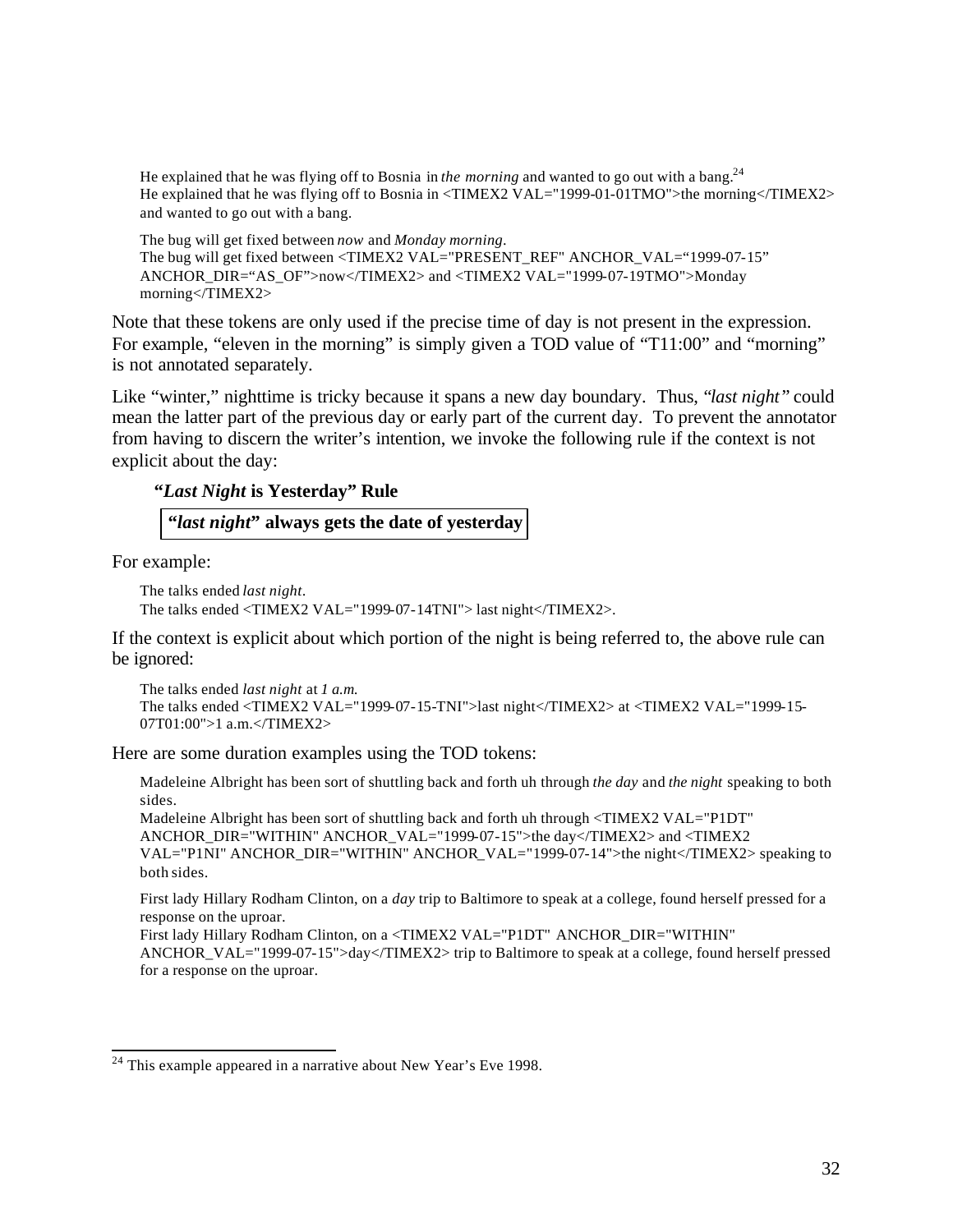### **4.3.8 Unspecified Components of Calendar Dates and Times of Day**

The ISO standard permits omission of values in the calendar date and TOD representations starting from the left (truncation) and right (reduced precision). We also allow for gaps in the middle if the context does not allow the values to be specified. To make the interpretation of the resulting values unambiguous, we require the use of a placeholder character, X, for each unfilled position in the value of a component. The placeholder is always required in cases of truncated and gapped components.

The building was erected in *'63*. 25 The building was erected in <TIMEX2 VAL="XX63">'63</TIMEX>. *Sunday*'s paper was thrown out.<sup>26</sup> <TIMEX2 VAL="XXXX-WXX -7">Sunday</TIMEX>'s paper was thrown out</TIMEX>.

Fox said he believes that Lewinsky visited the Oval Office, on *a Saturday afternoon* in either *September*, *October* or *November 1995*.

Fox said he believes that Lewinsky visited the Oval Office, on <TIMEX2 VAL="1995-WXX-6TAF">a Saturday afternoon</TIMEX2> in either <TIMEX2 VAL="1995-09">September</TIMEX2>, <TIMEX2 VAL="1995-10">October </TIMEX2>or <TIMEX2 VAL="1995-11">November 1995</TIMEX2>.

The X placeholder also tends to be useful in temporal expressions denoting sets of times (see "Set-Denoting Temporal Expressions" on page 37) and non-specific expressions (see "Non-Specific Temporal Expressions" on page 39).

Note that an omitted value or a placeholder value indicates an unknown or unspecified value. In contrast to the usage described in the ISO standard, there is no implication of default to "current" time values in such cases.

Keep in mind that the entire context of the document should be used in specifying VAL. In the following example, from a document dated February 19, 1998, VAL can be fully specified, so no X placeholders are needed:

```
He was referring to a Feb. 14 stunt in a streetcar dubbed Valentine, in which a justice of the peace married 20 
young couples. 
He was referring to a <TIMEX2 VAL="1998-02-14">Feb. 14</TIMEX2> stunt in a streetcar dubbed 
Valentine, in which a justice of the peace married 20 young couples.
```
## **4.3.9 Unspecified Plural Numbers in Durations**

The X character is also used in the representation of durations as an indicator of an unspecified plural number. For example, PXY is interpreted as "a period of X years," where the value of X is greater than one. Note that as with fully specified durations, these expressions can often be anchored.

<sup>&</sup>lt;sup>25</sup> Assume for this example that the context is not known, so it is unclear which century and millennium are intended. If instead, the century and millennium were known from context, the VAL would be "1963."

<sup>&</sup>lt;sup>26</sup> Assume for this example that you cannot tell which Sunday is intended, but the context makes it clear that it is a specific Sunday.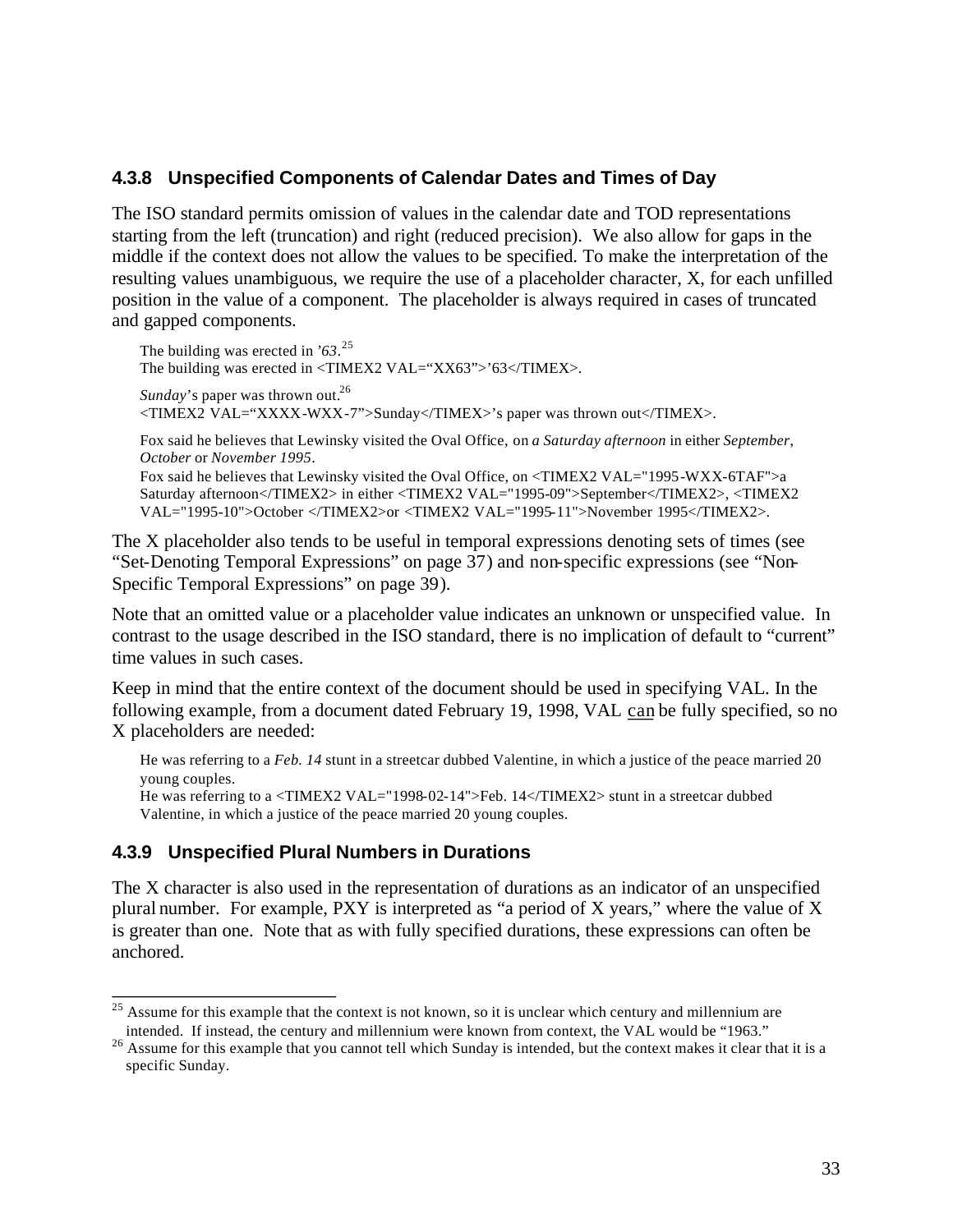After *months of renewed hostility*, the fighting has suddenly ceased. After <TIMEX2 VAL="PXM" ANCHOR\_DIR="ENDING" ANCHOR\_VAL="1999-07">months of renewed hostility</TIMEX2>, the fighting has suddenly ceased.

The conventions around dating fell away in *recent decades*. The conventions around dating fell away in <TIMEX2 VAL="PXDE" ANCHOR\_DIR="ENDING" ANCHOR\_VAL="199">recent decades</TIMEX2>. <sup>27</sup>

Activity will be intensifying over *the coming months*. Activity will be intensifying over <TIMEX2 VAL="PXM" ANCHOR\_DIR="STARTING" ANCHOR\_VAL=" 1999-07" >the coming months</TIMEX2>.

For *millennia*, dancing was a form of social glue. For <TIMEX2 VAL="PXML" ANCHOR\_DIR="ENDING" ANCHOR\_VAL="1">millennia</TIMEX2>, dancing was a form of social glue. <sup>28</sup>

Similarly, vague quantifiers such as "a couple" and "a few" are represented with the X placeholder:

She has been going to the gym to play basketball for *the past few years*. She has been going to the gym to play basketball for <TIMEX2 VAL="PXY" ANCHOR\_DIR="ENDING" ANCHOR VAL="1999">the past few years</TIMEX2>.

I was away for *a couple of years*. I was away for <TIMEX2 VAL="PXY" ANCHOR\_DIR="BEFORE" ANCHOR\_VAL="1999">a couple of years</TIMEX2>

# **4.4 Modified Temporal Expressions**

In this section we discuss temporal expressions that are quantified or modified in some way. For example, "1999" is an unmodified expression, but "late 1999" is modified. In general, we want the annotation to capture the basic semantics of modifiers of quantifiers (e.g., *approximately*, *no more than*) and lexicalized aspect markers, e.g., *early*, *start [of].* 

We do not want to capture the semantics of leading prepositions or other terms that are outside the extent of the tagged temporal expression (see the section "Determining the Extent of the Annotations" starting on page 54). For example, the expression "before Tuesday" is not considered a modified exp ression for our purposes because "before," as a preposition, is not included within the extent of the TIMEX2 tag. Although it is important to NLP applications to capture the semantics of such prepositional phrases, we view this as a different layer of annotation that would overlay the TIMEX2 annotations, so that the referent of the noun phrase "Tuesday" is retained in the markup. For example, an "event timestamp" tag could make reference to a TIMEX2 tag:

 $27$  The expression "recent days, recent decades" etc. can be interpreted as a point or duration, depending on the context. If the context here had indicated a point interpretation, it would be tagged as a set expression

<sup>(</sup>a set of points) rather than a duration expression. See section 4.5. <sup>28</sup> Recall that "L" stands for "Millennium" in our extension to the ISO standard.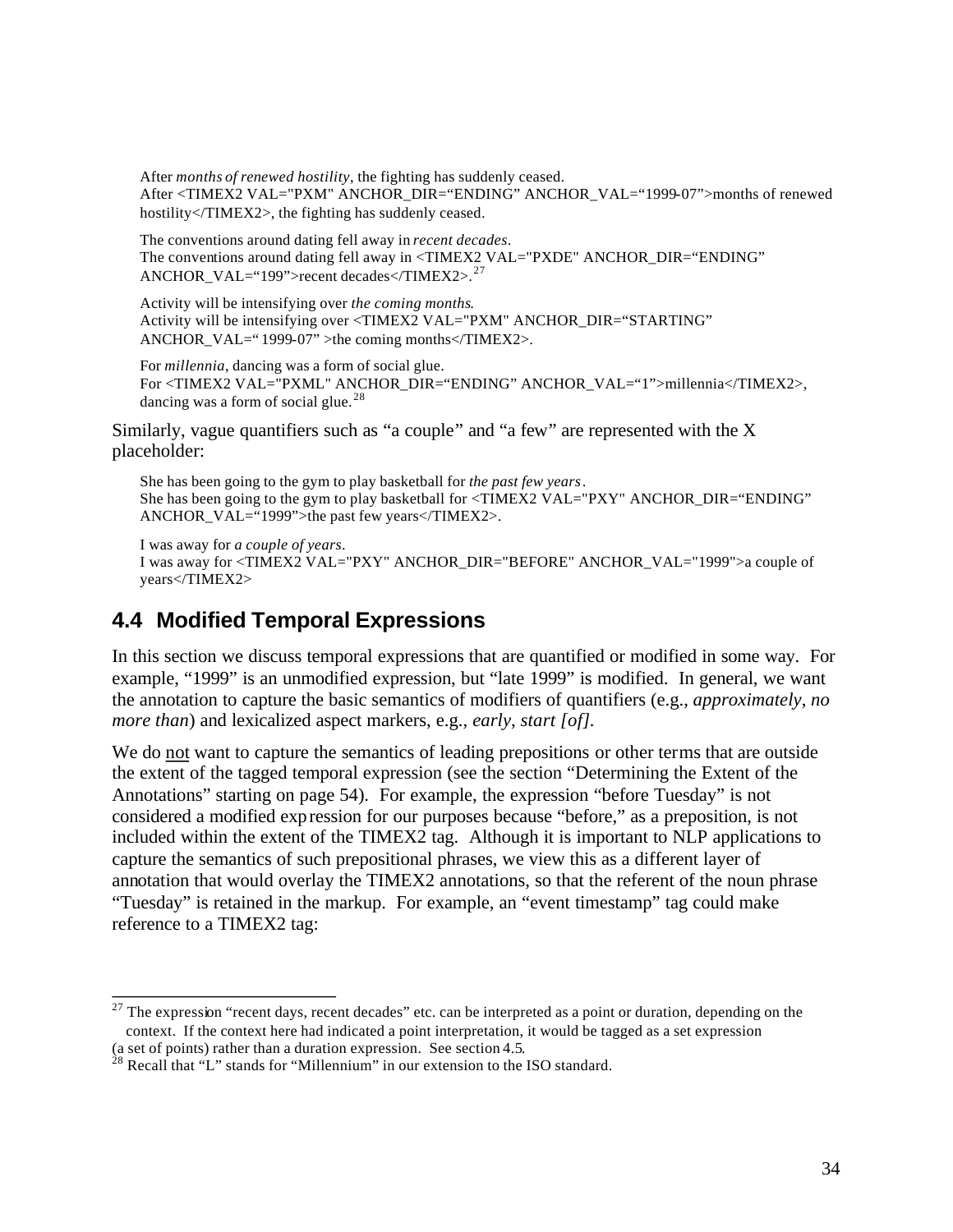## <EVENT\_TS DIR="BEFORE" TID="1">before <TIMEX2 VAL="1999-07-15" ID="1">Tuesday</TIMEX2></EVENT\_TS>

The ACE Relation Detection and Characterization

(http://www.nist.gov/speech/tests/ace/index.htm) task used an approach similar to this. See also Setzer (2001) and Ingia and Pustejovsky (2002) for the treatment of prepositional phrases as temporal modifiers.

In the TIMEX2 standard we use the MOD attribute to capture the semantics of modifiers within the scope of the TIMEX2 expression. There are values for MOD that apply only to points in time, values that apply only to durations, and values that can apply to either.

|                  | <b>Token</b>                                                           | <b>Sample Expressions</b>                          |  |  |  |
|------------------|------------------------------------------------------------------------|----------------------------------------------------|--|--|--|
| <b>Points</b>    | <b>BEFORE</b>                                                          | more than ("more than a decade ago")               |  |  |  |
|                  | <b>AFTER</b>                                                           | less than ("less than a year ago")                 |  |  |  |
|                  | ON_OR_BEFORE                                                           | no less than ("no less than a year ago")           |  |  |  |
|                  | ON_OR_AFTER                                                            | no more than ("no more than a year ago")           |  |  |  |
| <b>Durations</b> | <b>LESS_THAN</b>                                                       | less than (e.g., "less than 2 hours long")         |  |  |  |
|                  |                                                                        | nearly (e.g., "nearly four decades of experience") |  |  |  |
|                  | MORE_THAN                                                              | more than (e.g., "more than 5 minutes")            |  |  |  |
|                  | no more than (e.g., "will be open no more than<br>$10 \text{ days}$ ") |                                                    |  |  |  |
|                  | EQUAL_OR_MORE                                                          | at least (e.g., "will be open at least 10 days")   |  |  |  |
| <b>Points</b>    | <b>START</b>                                                           | early (e.g., "the early 1960s")                    |  |  |  |
| and              |                                                                        | dawn (e.g., "the dawn of 2000")                    |  |  |  |
| <b>Durations</b> |                                                                        | start (e.g., "the start of the quarter")           |  |  |  |
|                  |                                                                        | beginning                                          |  |  |  |
|                  | <b>MID</b>                                                             | middle (e.g., "the middle of the month")           |  |  |  |
|                  |                                                                        | mid- (e.g., "mid-February")                        |  |  |  |
|                  | <b>END</b>                                                             | end                                                |  |  |  |
|                  |                                                                        | late (e.g., "late afternoon")                      |  |  |  |
|                  | <b>APPROX</b>                                                          | about (e.g., "about three years ago")              |  |  |  |
|                  | around (e.g., "around three o'clock")                                  |                                                    |  |  |  |
|                  |                                                                        | approximately (e.g., "approximately one hour")     |  |  |  |

# **Table 4-9 Modifier Tokens**

Sen. Alton Waldon, who served briefly in Congress *more than a decade ago*, is *now* retired.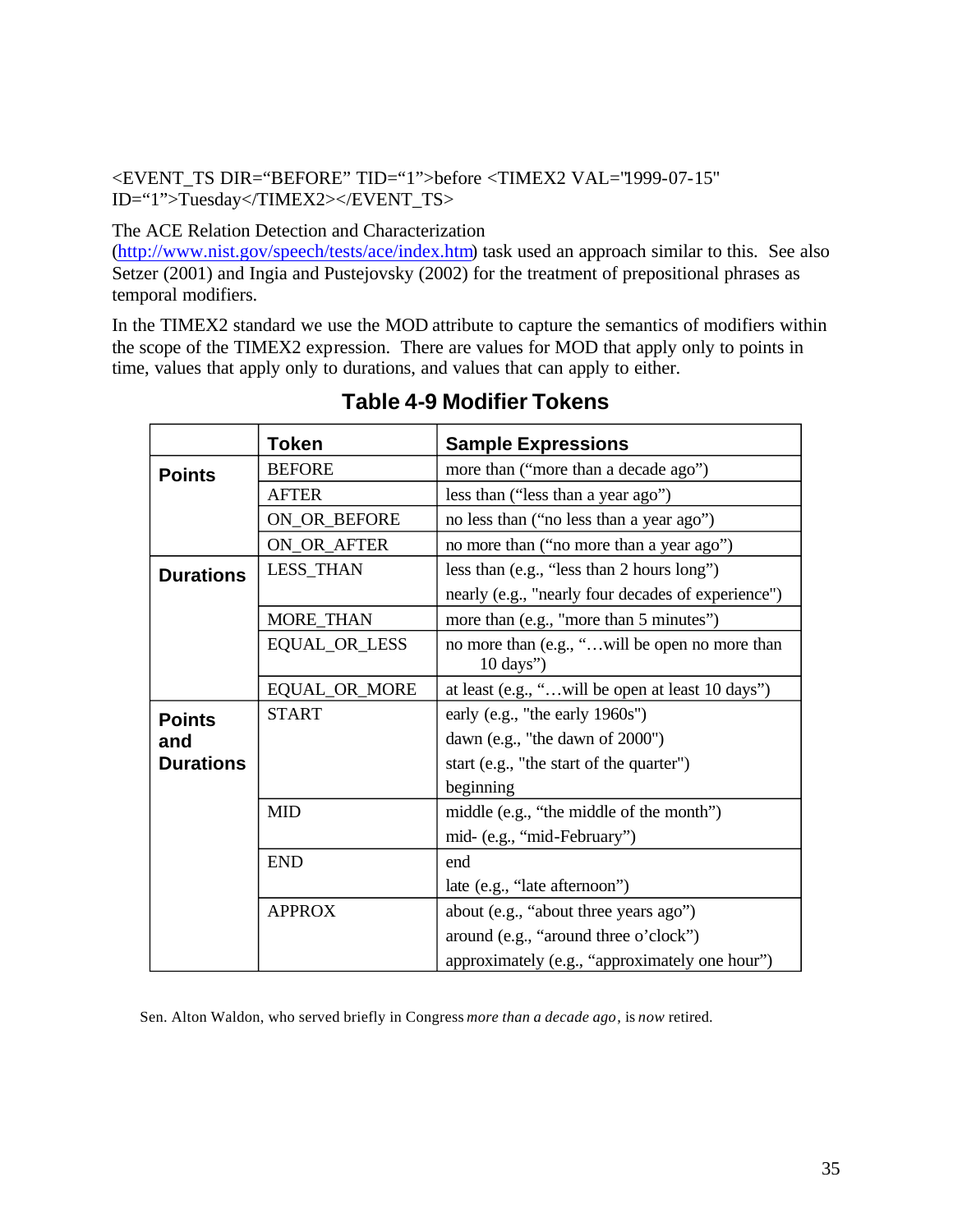Sen. Alton Waldon, who served briefly in Congress <TIMEX2 VAL="1989" MOD="BEFORE">more than a decade ago</TIMEX2>, is <TIMEX2 VAL="PRESENT\_REF" ANCHOR\_DIR="AS\_OF" ANCHOR\_VAL="1999-07-15" >now</TIMEX2> retired.

The king lived *more than 4,000 years ago*.

The king lived <TIMEX2 VAL="BC2001" MOD="BEFORE">more than 4,000 years ago</TIMEX2>.

The teacher has *nearly four decades of experience*. The teacher has <TIMEX2 VAL="P4DE" MOD="LESS\_THAN" ANCHOR\_DIR="BEFORE" ANCHOR VAL="1999-07-15">nearly four decades of experience $\langle$ TIMEX2>.

She has been at work for *more than a month*.

She has been at work for <TIMEX2 VAL="P1M" MOD="MORE\_THAN" ANCHOR\_DIR="ENDING" ANCHOR\_VAL="1999-07-15">more than a month</TIMEX2>.

Annan is due in Baghdad on *Friday* after a stop in Paris. He said he will stay in Iraq for *no more than two days* before returning to brief the Security Council.

Annan is due in Baghdad on <TIMEX2 VAL="1999-07-16">Friday</TIMEX2> after a stop in Paris. He said he will stay in Iraq for <TIMEX2 VAL="P2D" MOD="EQUAL\_OR\_LESS" ANCHOR\_DIR="STARTING" ANCHOR\_VAL="1999-07-16">no more than two days</TIMEX2> before returning to brief the Security Council.

Britain is staying outside the currency union for *at least the next year* or *two*. Britain is staying outside the currency union for <TIMEX2 VAL="P1Y" MOD="EQUAL OR MORE" ANCHOR\_DIR="STARTING" ANCHOR\_VAL="1999" >at least the next year</TIMEX2> or <TIMEX2 VAL="P2Y" MOD="EQUAL\_OR\_MORE" ANCHOR\_DIR="STARTING" ANCHOR\_VAL="1999"  $>$ two $<$ TIMEX2 $>$ .<sup>29</sup>

There is certain to be heightened excitement at *the dawn of 2000*. There is certain to be heightened excitement at <TIMEX2 VAL="2000" MOD="START">the dawn of 2000</TIMEX2>.

The trend began in *the early 1960s*. The trend began in <TIMEX2 VAL="196" MOD="START">the early 1960s</TIMEX2>.

Marx was an important social thinker of *the mid nineteenth century*. Marx was an important social thinker of <TIMEX2 VAL="18" MOD="MID">the mid nineteenth century</TIMEX2>.

The talks ended *late last night*. The talks ended <TIMEX2 VAL="1999-07-14TNI" MOD="END">late last night</TIMEX2>

The restaurant opened *about three years ago*. The restaurant opened <TIMEX2 VAL="1996" MOD="APPROX">about three years ago</TIMEX2>.

Aristotle wrote his "Poetics" *some 2,300 years ago*. Aristotle wrote his "Poetics" <TIMEX2 VAL="BC0301" MOD="APPROX">some 2,300 years ago</TIMEX2>.

The MOD is shown as applying to each half of the disjunction, although that is somewhat misleading semantically.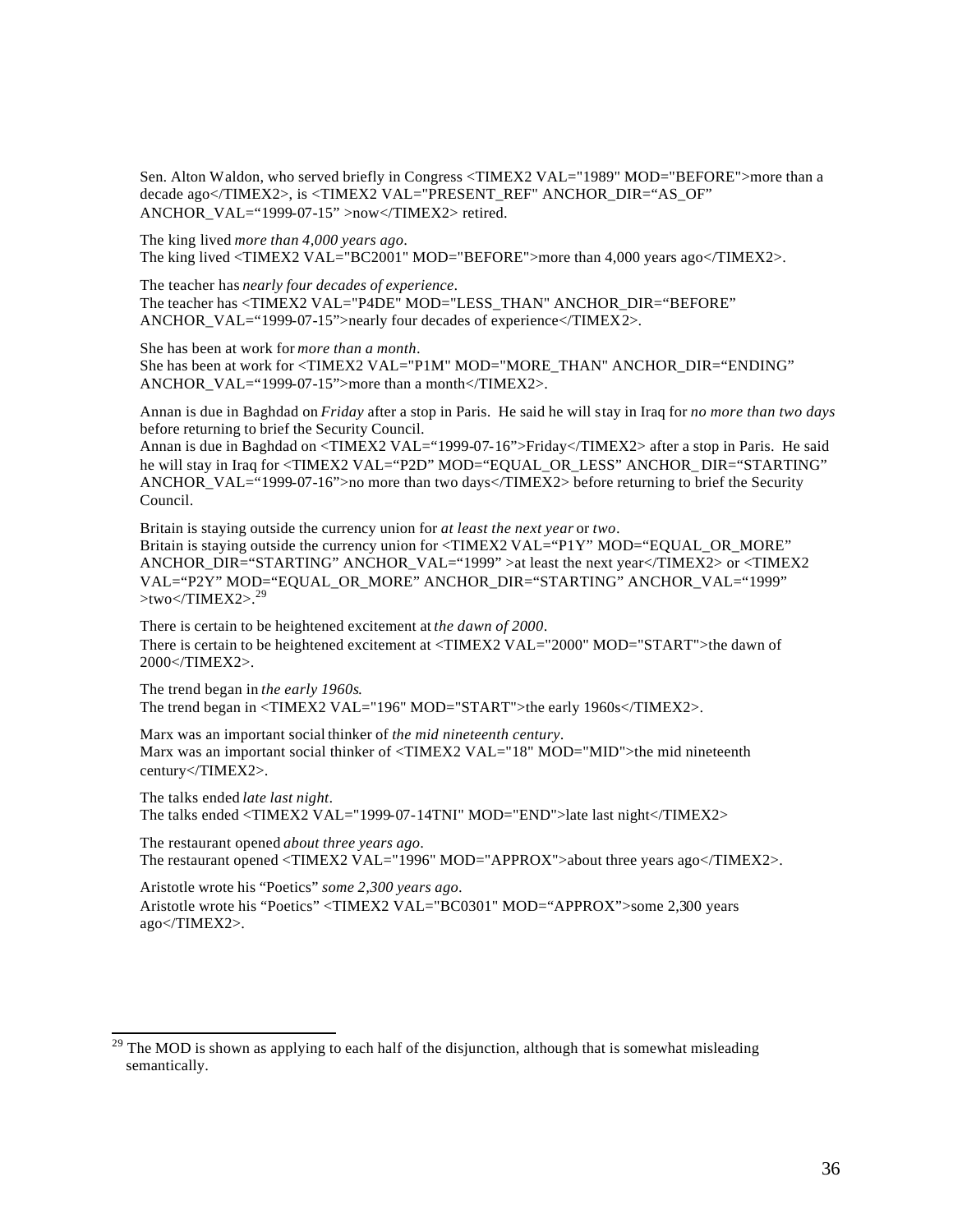## **4.4.1 Anchoring Approximate Offsets**

In an expression such as "nearly five years ago," if the utterance time is sometime in 1999, we can reasonably assume that the time being referred to is after the start of 1994, but before the start of 1995, as diagrammed below:

"*nearly five years ago*"



In cases such as these, the tag uses a combination of VAL, MOD, and anchoring attributes to anchor the vague offset. In the above example, the VAL and MOD attributes are used to capture the notion of "after 1994" and the anchoring attributes are used to capture the notion of "before 1995."

*Nearly five years ago*, the plan was to rebuild the team around the new draftees. <TIMEX2 VAL="1994" MOD="AFTER" ANCHOR\_DIR="BEFORE" ANCHOR\_VAL="1995">Nearly five years ago</TIMEX2>, the plan was to rebuild the team around the new draftees.

Here are some more examples:

The British mine removal expert was kidnapped by Khmer Rouge guerrillas *just over two years ago*. The British mine removal expert was kidnapped by Kh mer Rouge guerrillas <TIMEX2 VAL="1997" MOD="BEFORE" ANCHOR\_DIR="AFTER" ANCHOR\_VAL="1996">just over two years ago</TIMEX2>.

The investigation concluded *almost a year and a half ago*. The investigation concluded <TIMEX2 VAL="1998-01" MOD="AFTER" ANCHOR\_DIR="BEFORE" ANCHOR VAL="1999-07-15">almost a year and a half ago</TIMEX2>.

# **4.5 Set-Denoting Temporal Expressions**

In this section we discuss temporal expressions that indicate sets of times, such as "every hour," "Octobers" or "numerous Saturdays." Whereas points of time tell when something happen, and durations tell how long something lasted, set-denoting expressions tell how often something happened.

Previous versions of the TIMEX2 standard attempted to capture the semantics of such expressions with two attribut es, GRANULARITY and PERIODICITY. Experience showed that these attributes were insufficient for the task and were confusing to annotators. They have therefore been eliminated and efforts are currently underway to develop a new model for set expressions. The proposed model is discussed in Appendix B. In the meantime, the only attribute remaining for these expressions is SET, which is set to "YES" in all set expressions. If the expression does not denote a set, the attribute is omitted from the annotation altogether.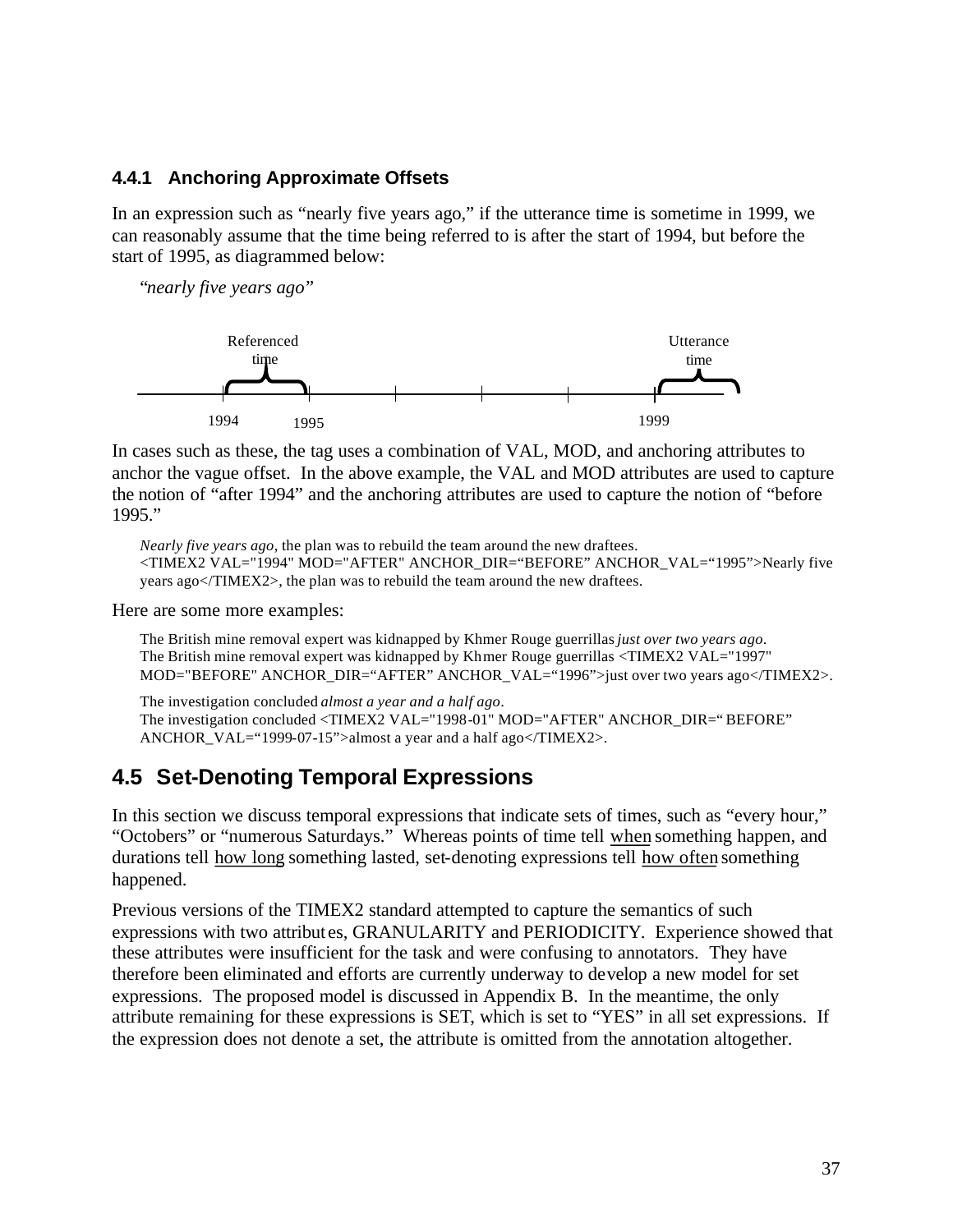In addition, we have expanded the use of the X placeholder to encode the granularity of the linguistic expression. Previously, we allowed the X placeholder in regularly recurring times like "Fridays," where VAL was "XXXX-WXX-5." We now require the X placeholder to be used wherever the lexical trigger contains a temporal unit that maps to a portion of the ISO format. Thus, "monthly" receives a VAL of "XXXX-XX" to denote the month granularity of the lexical expression.

## **4.5.1 Example Annotations of Sets of Regularly Recurring Times**

Sets of regularly recurring times can be expressed by words like "always " or "every" or "each" in the local context or by the plural form of *triggers*.

They watched Millionaire on TV *every Tuesday in 1999*. They watched Millionaire on TV <TIMEX2 SET="YES" VAL="1999-WXX-2">every Tuesday in <TIMEX2 VAL="1999">1999</TIMEX2></TIMEX2>.

There were, as there have been *every December 31* for *decades*, thousands of people in Times Square. <sup>30</sup> There were, as there have been <TIMEX2 SET="YES" VAL="XXXX-12-31" >every December 31</TIMEX> for <TIMEX2 VAL="PXDE" ANCHOR\_DIR="ENDING" ANCHOR\_VAL="199">decades</TIMEX2>, thousands of people in Times Square.

We spend *the first three days of every month* writing status reports. We spend <TIMEX2 SET="YES" VAL="P3D" ANCHOR\_DIR="STARTING" ANCHOR\_VAL="XXXX-XX-01">the first three days of <TIMEX2 VAL="XXXX-XX" SET="YES">every month</TIMEX2></TIMEX2> writing status reports.

On *Friday nights*, the ballroom dance club was overwhelmed.<sup>31</sup> On <TIMEX2 SET="YES" VAL="1998-WXX-5TNI">Friday nights</TIMEX2>, the ballroom dance club was overwhelmed.

Two years ago, the dance club drew about 100 students *each week* . 32 <TIMEX2 VAL="1997">Two years ago</TIMEX2>, the dance club drew about 100 students <TIMEX2 SET="YES" VAL="XXXX-WXX">each week</TIMEX2>.

They reviewed their stock portfolio *the first day of each month in 1999*. They reviewed their stock portfolio <TIMEX2 SET="YES" VAL="1999-XX-01">the first day of <TIMEX2 SET="YES" VAL="1999-XX">each month in <TIMEX2 VAL="1999">1999</TIMEX2></TIMEX2></TIMEX2>.

Temporal adverbs like the following are also considered set expressions:

The family has visited the cemetery *monthly* since his death. The family has visited the cemetery <TIMEX2 SET="YES" VAL="XXXX-XX">monthly</TIMEX2> since his death.

This picnic has been an *annual* event in our family. This picnic has been an <TIMEX2 SET="YES" VAL="XXXX">annual</TIMEX2> event in our family.

<sup>&</sup>lt;sup>30</sup> The phrase "for decades" is not considered a modifier of the preceding time expression, so there are two independent TIMEX2 annotations.

 $31$  Assume for this example that 1998 is implied.

<sup>&</sup>lt;sup>32</sup> "Each" is represented the same as "every" ("each and every").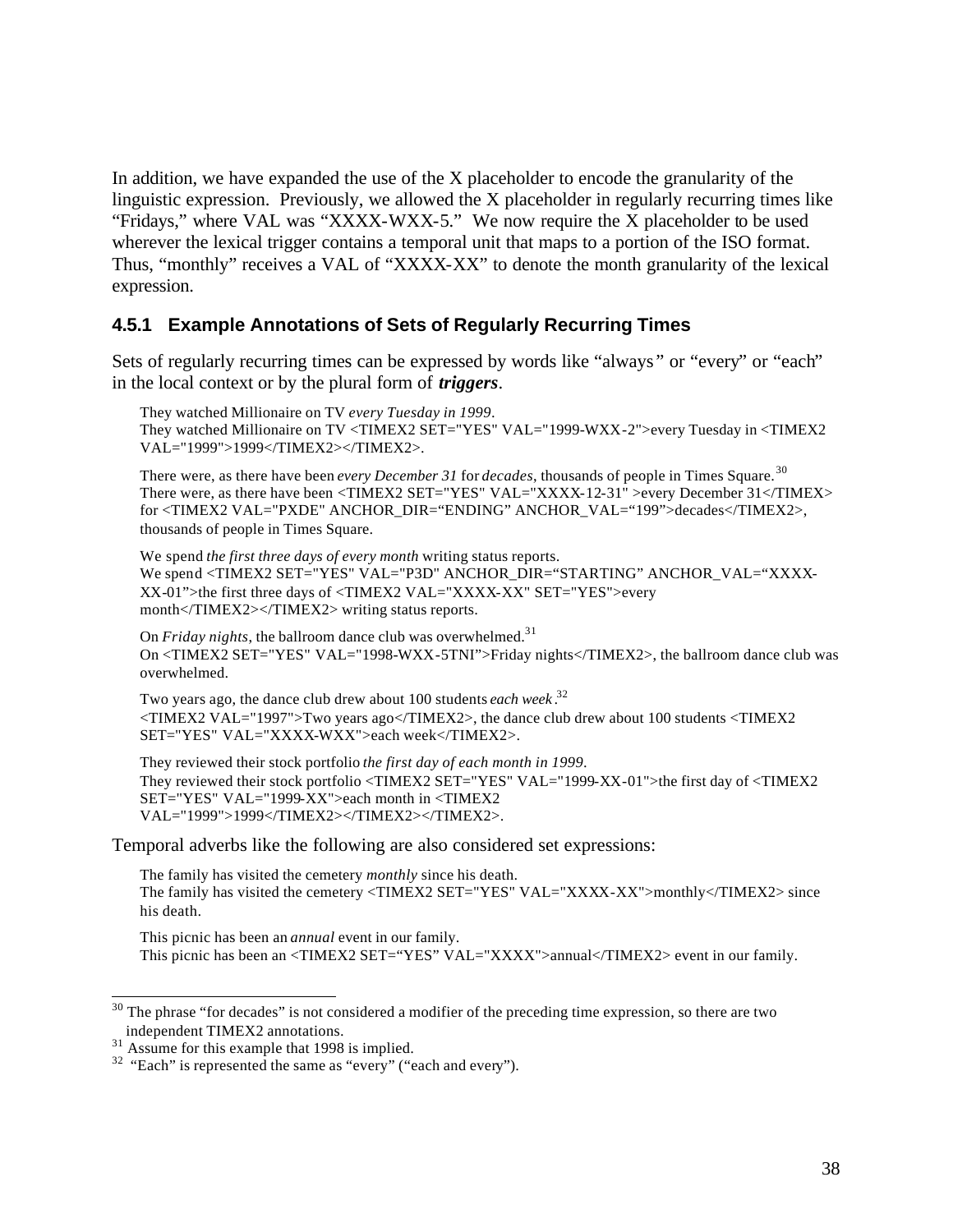The Colombian government provided *semiannual* certification during the recent regime. The Colombian government provided <TIMEX2 SET="YES" VAL="XXXX-HX">semiannual</TIMEX2> certification during the recent regime.

## **4.5.2 Example Annotations of Sets of Irregularly Recurring Times**

Irregularly recurring times are also indicated with plural triggers, and vague quantifiers like some, several, few etc. In our current tagging scheme, the tag attributes themselves do not capture the distinction between regular and irregularly recurring times.

Last summer, I went to the beach on *numerous Saturdays*. <TIMEX2 VAL="1998-SU">Last summer</TIMEX2>, I went to the beach on <TIMEX2 SET="YES" VAL="1998-WXX-6">numerous Saturdays</TIMEX2>.

I tutored an English student *some Thursdays in 1998*. I tutored an English student <TIMEX2 SET="YES" VAL="1998-WXX-4">some Thursdays in <TIMEX2 VAL="1998">1998</TIMEX2></TIMEX2>.

Because on *Tuesday* I am busy *the hours that you are not* .

Because on <TIMEX2 VAL="1999-07-20">TUESDAY</TIMEX2> I am busy <TIMEX2 VAL="1999-07-20TXX">the hours that you are not</TIMEX2>

We are currently not capturing the semantics of the modifiers in the following types of expressions. In the first, the notion of "almost" is not captured. In the next two, the notion of "recent" is absent from the encoding.  $33$  (The meaning of NON SPECIFIC="YES" is explained in the following section.)

Military contacts have ballooned to *almost weekly* visits by Chinese officers to the U.S. Military contacts have ballooned to <TIMEX2 SET="YES" VAL="XXXX-WXX" NON SPECIFIC="YES">almost weekly</TIMEX2> visits by Chinese officers to the U.S.

It was easier for the average reveler to see and hear what was going on *this year* than in *recent years*. 34 It was easier for the average reveler to see and hear what was going on  $\langle$ TIMEX2 VAL="1999" >this year</TIMEX2> than in <TIMEX2 SET="YES" VAL="XXXX" NON\_SPECIFIC="YES">recent years</TIMEX2>.

He said that in *recent days* he has been on the phone to Paris to speak with Perez de Cuellar. He said that in <TIMEX2 SET="YES" VAL="XXXX-XX-XX" NON\_SPECIFIC="YES">recent days</TIMEX2> he has been on the phone to Paris to speak with Perez de Cuellar.

# **4.6 Non-Specific Temporal Expressions**

This section discusses temporal expressions that do not reference a specific time. These nonspecific temporal expressions, which go somewhat beyond the purposes for which the ISO standard was developed, fall into two distinct categories:

<sup>&</sup>lt;sup>33</sup> It may be possible to extend the anchoring attributes to anchor modified sets like "recent years." See Appendix B.

<sup>&</sup>lt;sup>34</sup> In this example, "recent" does not necessarily imply "*all* recent." Also, "in recent years" is not interpreted as a duration, but rather as a set of points (a set of New Year's Eves, in the broader context in which this example was seen).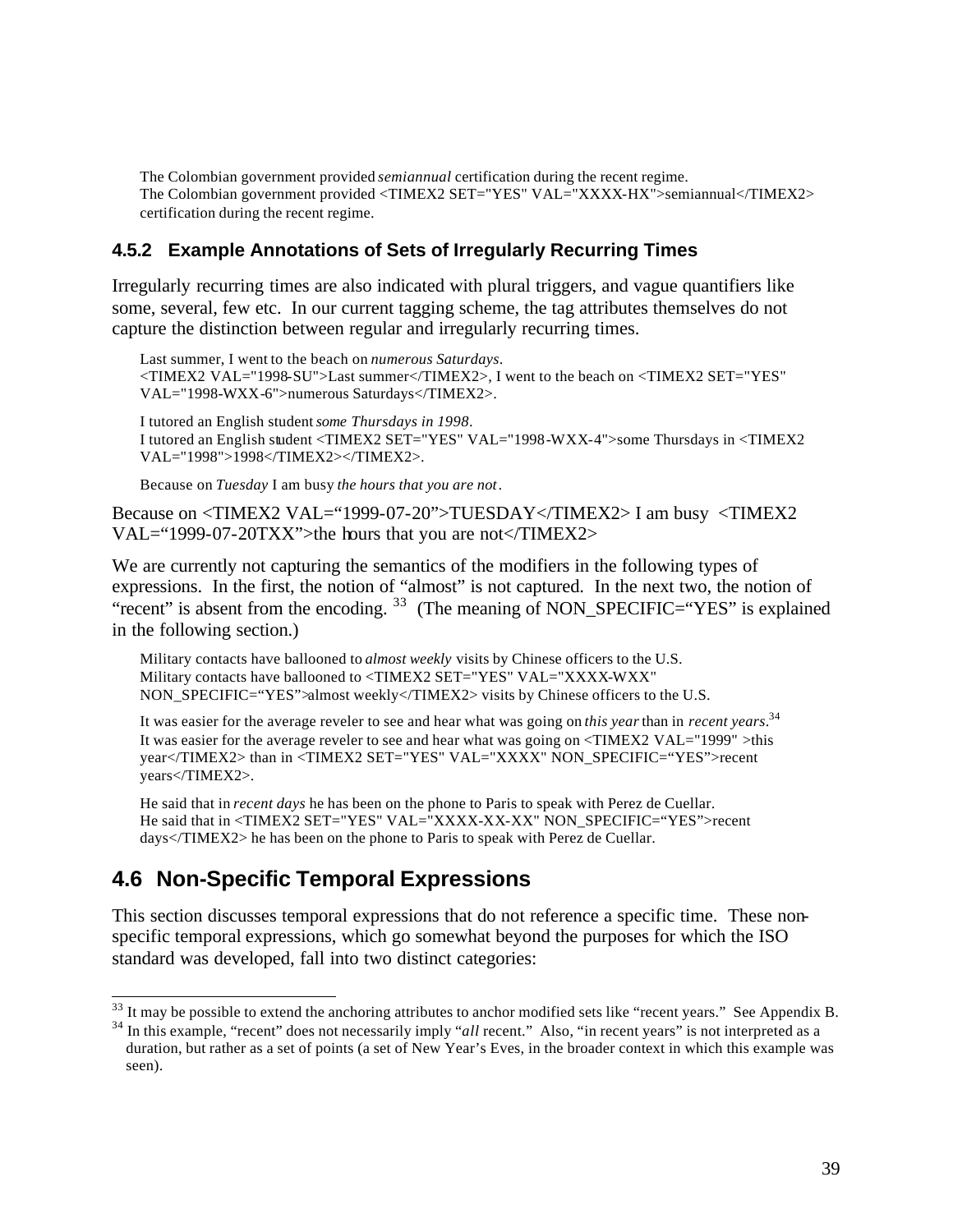- ? Generic: *Lexical triggers* used generically, as in "I love *December*" or "I like *the winter*" or "*Winters* are cold here" or "The average movie lasts *two hours*." Such expressions specify a whole class of temporal entities rather than referring to a specific time. (Note that the example sentences are stating generalizations.)
- ? Indefinite: Singular lexical triggers that are used referentially but are indefinite, as in "The election took place on *a Tuesday*." (Note the indefinite article "a" in this example.)

These very subtle distinctions among non-specifics may be hard to distinguish. Therefore, we require only that non-specifics be identified by adding a NON\_SPECIFIC="YES" attribute to the TIMEX2 tag. If the expression is specific rather than non-specific, the attribute is omitted from the annotation altogether, as in all the previous examples in this document.

## **4.6.1 A Brief Note About VAL in Non-Specific Expressions**

Before illustrating the types of non-specific temporal expressions that occur, we will say a few words about the interpretation of VAL. Because of the nature of non-specific expressions, the value of VAL is necessarily underspecified in many cases. While *durations* can often be fully specified, most *points* and *sets* make use of the X placeholder, either partially or completely. When a VAL contains nothing but "Xs," it is to indicate the granularity of the lexical expression (whether it's a day, year, etc.). In some cases the temporal expression itself is not a distinct unit, so no VAL at all is possible. The following examples illustrate the range of possibilities for VAL:

The trip to Romania takes *eight hours*. The trip to Romania takes <TIMEX2 VAL="PT8H" NON\_SPECIFIC="YES">eight hours</TIMEX2>.

They report the traffic conditions *15 minutes after the hour*.

They report the traffic conditions <TIMEX2 VAL="TXX:15" NON\_SPECIFIC="YES">15 minutes after the hour</TIMEX2>.

The ideal situation for *January* to *March* in *a decent year* for hotel owners is an occupancy rate of 70 -75% with good room rates.

The ideal situation for <TIMEX2 VAL="XXXX -01" NON\_SPECIFIC="YES">January</TIMEX2> to <TIMEX2 VAL="XXXX-03" NON\_SPECIFIC="YES">March </TIMEX2>in <TIMEX2 VAL="XXXX" NON\_SPECIFIC="YES">a decent year</TIMEX2> for hotel owners is an occupancy rate of 70 -75% with good room rates.

*Each year*, thousands of people come to Sea World to see Kandu the killer whale do tricks. <TIMEX2 VAL="XXXX" SET="YES" NON\_SPECIFIC="YES">Each year</TIMEX2>, thousands of people come to Sea World to see Kandu the killer whale do tricks.

We will give you as many answers as we can, as soon as we can, at *the appropriate time*, consistent with our obligation to also cooperate with the investigations.<sup>35</sup>

We will give you as many answers as we can, as soon as we can, at <TIMEX2 NON SPECIFIC="YES">the appropriate time</TIMEX2>, consistent with our obligation to also cooperate with the investigations.

<sup>35</sup> This expression is taken to be essentially synonymous with "*some* appropriate time", i.e., it's not really definite.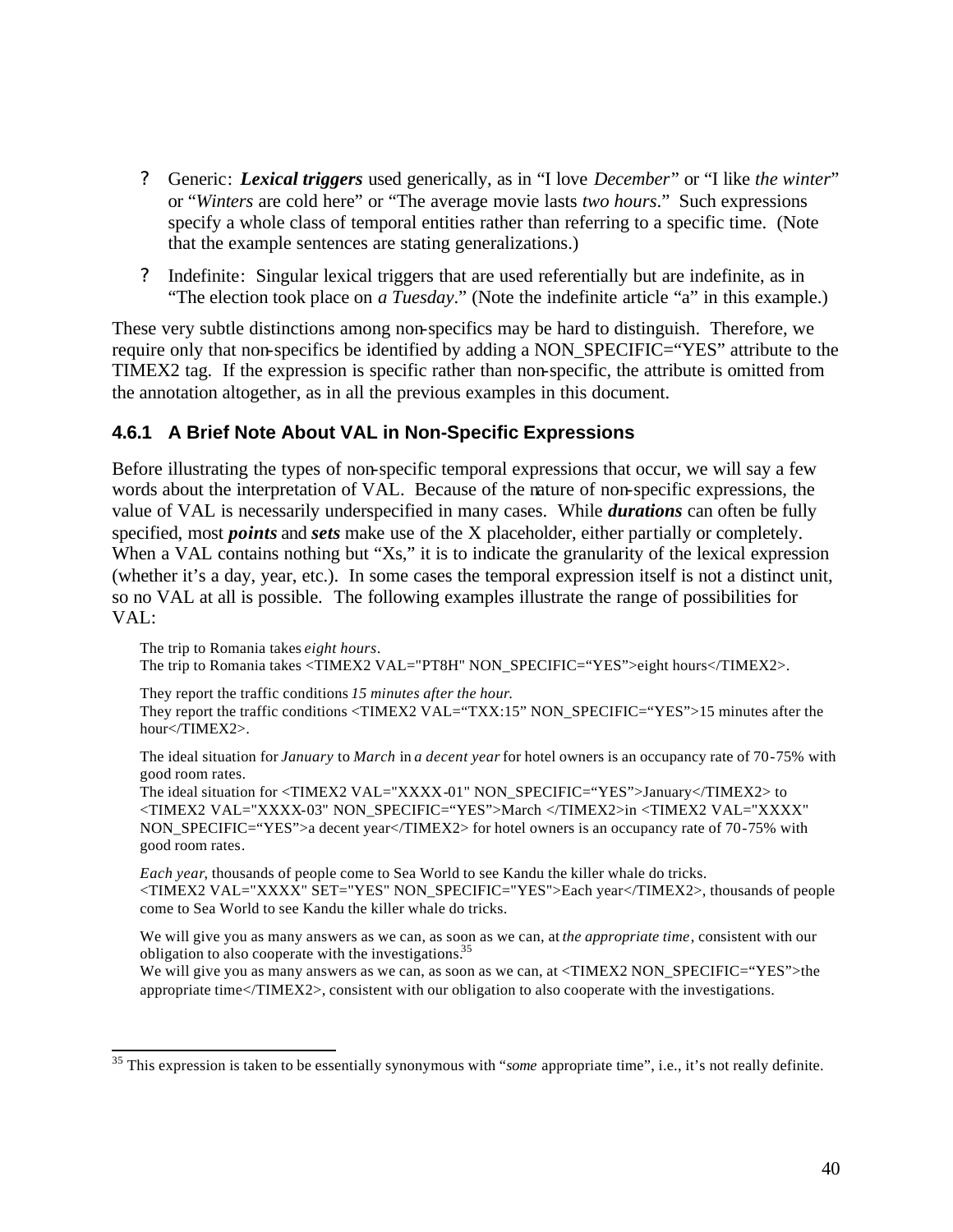In the following sections you will see additional examples of the various ways VAL is encoded in non-specific expressions.

### **4.6.2 Non-Specific Point Expressions**

**Indefinite noun phrases** are non-specific even when used referentially:

The last election took place on *a Tuesday*. The last election took place on <TIMEX2 VAL="1998-WXX-2" NON\_SPECIFIC="YES">a Tuesday</TIMEX2>.

He left on *a sunny day in June*. He left on <TIMEX2 VAL="1999-06-XX" NON\_SPECIFIC="YES">a sunny day in <TIMEX2 VAL="1999- 06">June</TIMEX2></TIMEX2>.

If the context of the document later makes clear what the interpretation of VAL would be, indefinite expressions should not be identified as non-specific.

He left on *a sunny day in June*. In fact, it must have been *the 20th*, because that's when we were supposed to get married.

He left on <TIMEX2 VAL="1999-06-20">a sunny day in <TIMEX2 VAL="1999- 06">June</TIMEX2></TIMEX2>. In fact, it must have been <TIMEX2 VAL="1999-06-20">the 20th</TIMEX2>, because that's when we were supposed to get married.

Some indefinite expressions are used generically rather than referentially. Note that in predicate nominal constructions like the following, such expressions are not considered to be coreferential with the head noun; e.g., "a sunny day" does not refer to, and is not given the same value as, "today."

```
Today is a sunny day.
<TIMEX2 VAL="1999-07-15">Today</TIMEX2> is <TIMEX2 VAL="XXXX -XX-XX" 
NON_SPECIFIC="YES">a sunny day</TIMEX2>.
```
The following sentence illustrates a **plural noun** used generically, which is given a NON\_SPECIFIC tag:

```
Winters are cold here.
<TIMEX2 VAL="XXXX-WI" NON_SPECIFIC="YES">Winters</TIMEX2> are cold here.
```
The following examples illustrate **definite noun phrases** (and other types) being used generically:

If you were living on Mars, in *the morning* you would wake up to pink skies. At *night*, you would see blue sunsets.

If you were living on Mars, in <TIMEX2 VAL="XXXX-XX-XXTMO" NON\_SPECIFIC="YES">the morning</TIMEX2> you would wake up to pink skies. At <TIMEX2 VAL="XXXX-XX-XXTNI" NON\_SPECIFIC="YES">night</TIMEX2>, you would see blue sunsets.

An old folk tale says that groundhogs can tell how long *the winter* will last. The tale says to watch the groundhogs on *February 2*. If they don't see their shadows when they emerge from their dens, they will stay outside, and that means *spring* will start soon.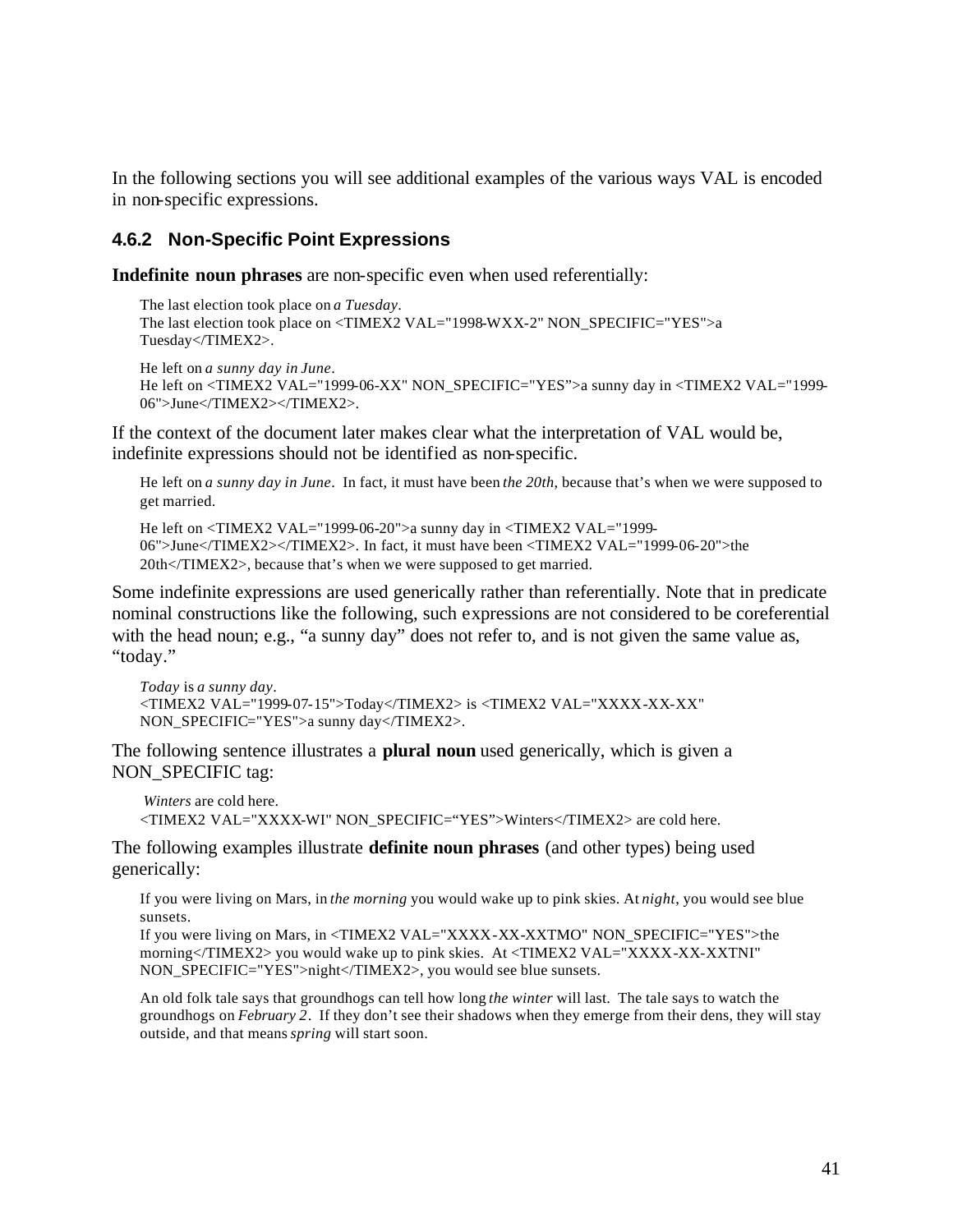An old folk tale says that groundhogs can tell how long <TIMEX2 VAL="XXXX-WI" NON\_SPECIFIC="YES">the winter</TIMEX2> will last. The tale says to watch the groundhogs on <TIMEX2 VAL="XXXX-02-02" NON\_SPECIFIC="YES">February 2</TIMEX2>. If they don't see their shadows when they emerge from their dens, they will stay outside, and that means <TIMEX2 VA L="XXXX-SP" NON\_SPECIFIC="YES">spring</TIMEX2> will soon start.

**Named** temporal units can be used generically as well:

```
I love December.
I love <TIMEX2 VAL="XXXX-12" NON_SPECIFIC="YES">December</TIMEX2>.
```
### **4.6.3 Non-Specific Durations**

Non-specific durations frequently occur in sentences that are stating generalizations. The following duration expressions are non-specific and do not use the X placeholder in VAL.

In an assembly line, each worker does only one task *all day*. In an assembly line, each worker does only one task <TIMEX2 VAL="P1DT" NON\_SPECIFIC="YES">all day</TIMEX2>.

The gestation period in humans is *nine months*. <TIMEX2>The gestation period in humans</TIMEX2> is <TIMEX2 VAL="P9M" NON\_SPECIFIC="YES">nine months</TIMEX2>. <sup>36</sup>

The United States proposed that Israel withdraw from 13.1 percent of the West Bank over *12 weeks*. The United States proposed that Israel withdraw from 13.1 percent of the West Bank over <TIMEX2 VAL="P12W" NON\_SPECIFIC="YES">12 weeks</TIMEX2>.

The following non-specific duration expressions use the X placeholder in VAL:

New-born quintuplets used to live only *hours* or *days*. New-born quintuplets used to live only <TIMEX2 VAL="PXH" NON\_SPECIFIC="YES">hours </TIMEX2>or <TIMEX2 VAL="PXD" NON\_SPECIFIC="YES">days</TIMEX2>.

Within *a few days* or *weeks* of being bitten by an infected mosquito, the person comes down with a high fever and tires easily. Within <TIMEX2 VAL="PXD" NON\_SPECIFIC="YES">a few days</TIMEX2> or <TIMEX2 VAL="PXW"

NON\_SPECIFIC="YES">weeks</TIMEX2> of being bitten by an infected mosquito, the person comes down with a high fever and tires easily.

During *the day*, Noah teaches school. During <TIMEX2 VAL="PXDT" NON\_SPECIFIC="YES">the day</TIMEX2>, Noah teaches school.

Non-specific durations also occur in frequency (rate) expressions like the following:

The Orient Express traveled at speeds of 50 miles per *hour*. The Orient Express traveled at speeds of 50 miles per <TIMEX2 VAL="PT1H" NON\_SPECIFIC="YES">hour</TIMEX2>.

Singer and Howe predict that they will be selling 1/2 million machines a *year*. Singer and Howe say that they will be selling 1/2 million machines <TIMEX2 VAL="P1Y" NON\_SPECIFIC="YES">a year</TIMEX2>.

<sup>&</sup>lt;sup>36</sup> "the gestation period in humans" is not given a VAL. See section 4.9 Expressions Whose Values can C.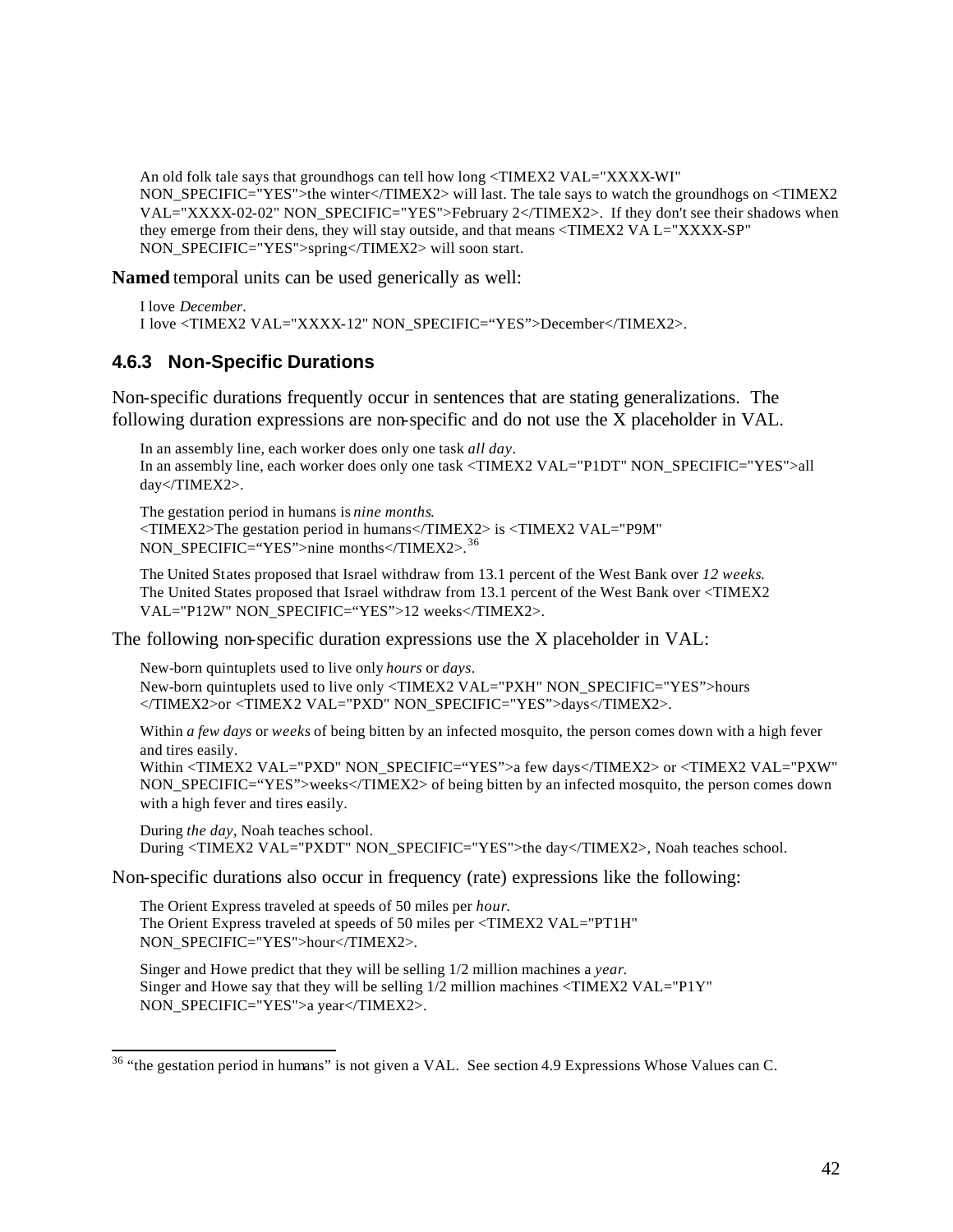#### **4.6.4 Non-Specific TOD Expressions**

In the case of non-specific TOD expressions, the ISO standard allows the calendar date portion to be missing, so the X placeholder is not needed in VAL:

The clock strikes 12 at *noon* and *midnight*.

The clock strikes 12 at <TIMEX2 VAL="T12:00" NON\_SPECIFIC="YES">noon</TIMEX2> and <TIMEX2 VAL="T24:00">midnight</TIMEX2>. $37$ 

That emergency clinic is open from *7 p.m.* to *7 a.m.* That emergency clinic is open from <TIMEX2 VAL="T19:00" NON\_SPECIFIC="YES">7 p.m. </TIMEX2> to <TIMEX2 VAL="T07:00" NON\_SPECIFIC="YES">7 a.m.</TIMEX2>

#### **4.6.5 Non-Specific Set-Denoting Expressions**

Set-denoting expressions can be non-specific. The following is indefinite but referential:

*Some winters*, he was too sick to go to school. <TIMEX2 VAL="XXXX-WI" SET="YES" NON\_SPECIFIC="YES">Some winters</TIMEX2>, he was too sick to go to school.

These sets are used generically:

I always vote on *Election Day*. I always vote on <TIMEX2 SET="YES" NON\_SPECIFIC="YES">Election Day</TIMEX2>.<sup>38</sup>

We always watch the game on *Super Bowl Sunday*. We always watch the game on <TIMEX2 VAL="XXXX-WXX-7" SET="YES" NON\_SPECIFIC="YES">Super Bowl Sunday</TIMEX2>.<sup>39</sup>

*April* is usually wet. <TIMEX2 VAL="XXXX-04" SET="YES" NON\_SPECIFIC="YES">April</TIMEX2> is usually wet.<sup>40</sup>

On *some nights*, one of Mars' moons rises twice. On <TIMEX2 VAL="XXXX-XX-XXTNI" SET="YES" NON\_SPECIFIC="YES">some nights</TIMEX2>, one of Mars' moons rises twice.

Expressions like "daily" "each day" etc. are frequently present in statements that make generalizations. Contrast these to the examples given in section 4.5.1, which described actual events that had taken place.

Yellow fever kills thousands of people around the world *each year*. Yellow fever kills thousands of people around the world <TIMEX2 VAL="XXXX" SET="YES" NON\_SPECIFIC="YES">each year</TIMEX2>.

Consumers will grow tired of unpredictable *monthly* phone bills. Consumers will grow tired of unpredictable <TIM EX2 VAL="XXXX-XX" SET="YES" NON\_SPECIFIC="YES">monthly</TIMEX2> phone bills.

 $^{37}$  Granularity of VAL is indicated by the terms "noon" and "midnight."

<sup>&</sup>lt;sup>38</sup> The set is indicated by "always."

<sup>&</sup>lt;sup>39</sup> The set is indicated by "always."

<sup>&</sup>lt;sup>40</sup> The set is indicated by "usually."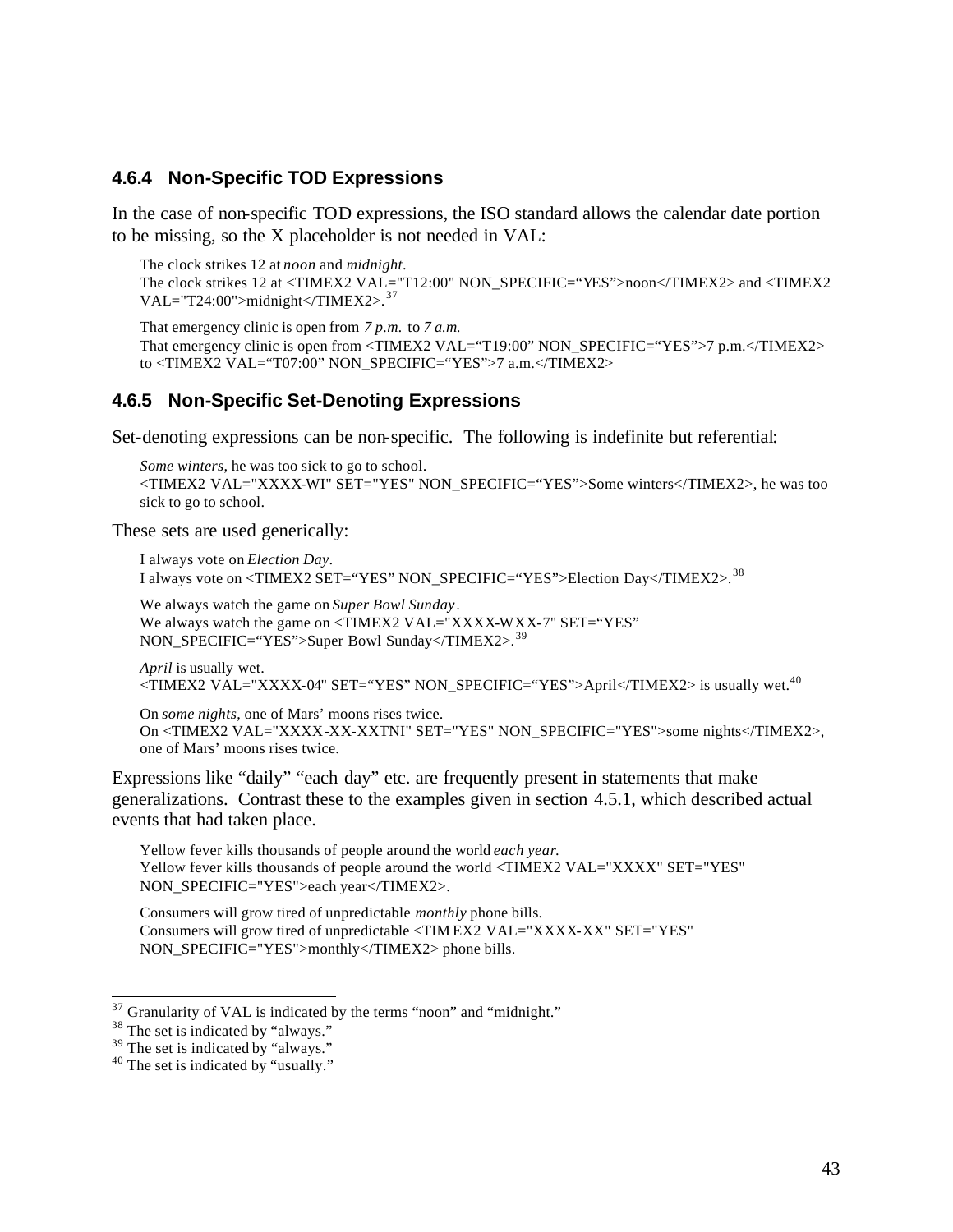## **4.6.6 Combined Week-Based and Month-Based Expressions**

There are complex temporal expressions that contain both week-based and month-based subexpressions. To handle such cases, we have extended the ISO standard to permit the value to be expressed as a single string. For example, "They were sitting on the porch *one Friday night in fall 1998*" would be assigned the value of 1998-FA-WXX-5TNI (plus an attribute to indicate the non-specific nature of the reference).

They were sitting on the porch early one Friday night in fall 1998. They were sitting on the porch <TIMEX2 VAL="1998-FA-WXX-5TNI" MOD="EARLY" NON\_SPECIFIC="YES">early one Friday night in <TIMEX2 VAL="1998-FA">fall 1998</TIMEX2></TIMEX2>.

## **4.6.7 Idioms Containing Temporal Expressions**

Many time words and phrases can be used in an idiomatic sense, as in "the last minute," "the eleventh hour," "the order of the day," "at the end of the day," and "midnight oil." The temporal expressions in such idioms are markable but are designated NON-SPECIFIC. They do not receive a VAL, because the idioms are not to be taken literally. E.g., in the following example, "the day" is not given the VAL from "tomorrow."

Beer-drinkin g will indeed be the order of *the day*, assuming the contract is signed *tomorrow*. Beer-drinking will indeed be the order of <TIMEX2 NON\_SPECIFIC="YES">the day</TIMEX>, assuming the contract is signed <TIMEX2 VAL="1999-07-16">tomorrow</TIMEX2>.

```
Saddam will not cave in at the last minute. 
Saddam will not cave in at <TIMEX2 NON_SPECIFIC="YES">the last minute</TIMEX2>.
```
# **4.7 Event-Anchored Temporal Expressions**

An event-anchored time expression is one in which, in order for its value to be fully resolved, one must know the time of an event. For example, to determine the value of "the day" in "*the day after our meeting,*" one needs to know when the meeting occurred. In prior versions of the TIMEX2 standard, expressions like "*the day after our meeting*" were markable but received no VAL, even in those cases where the annotator knew from world knowledge or could deduce from the context the time of the event. In this the 2003 version, we are allowing VAL to be specified if it can determined based on information available within the document. We still prohibit world knowledge from being used to determine VAL.<sup>41</sup> We are also still limiting the annotations to *lexical triggers*; therefore, just "*the day after our meeting*" and NOT "our meeting" will receive a TIMEX2 tag.

This first set of examples contains temporal *point* expressions that are anchored on actual, specific events, but because the time of the event is not given in the document, VAL does not

 $41$  Of course, as in all situations where one is determining the value of VAL, we permit the use of a calendar. This is the only form of "world knowledge" permitted.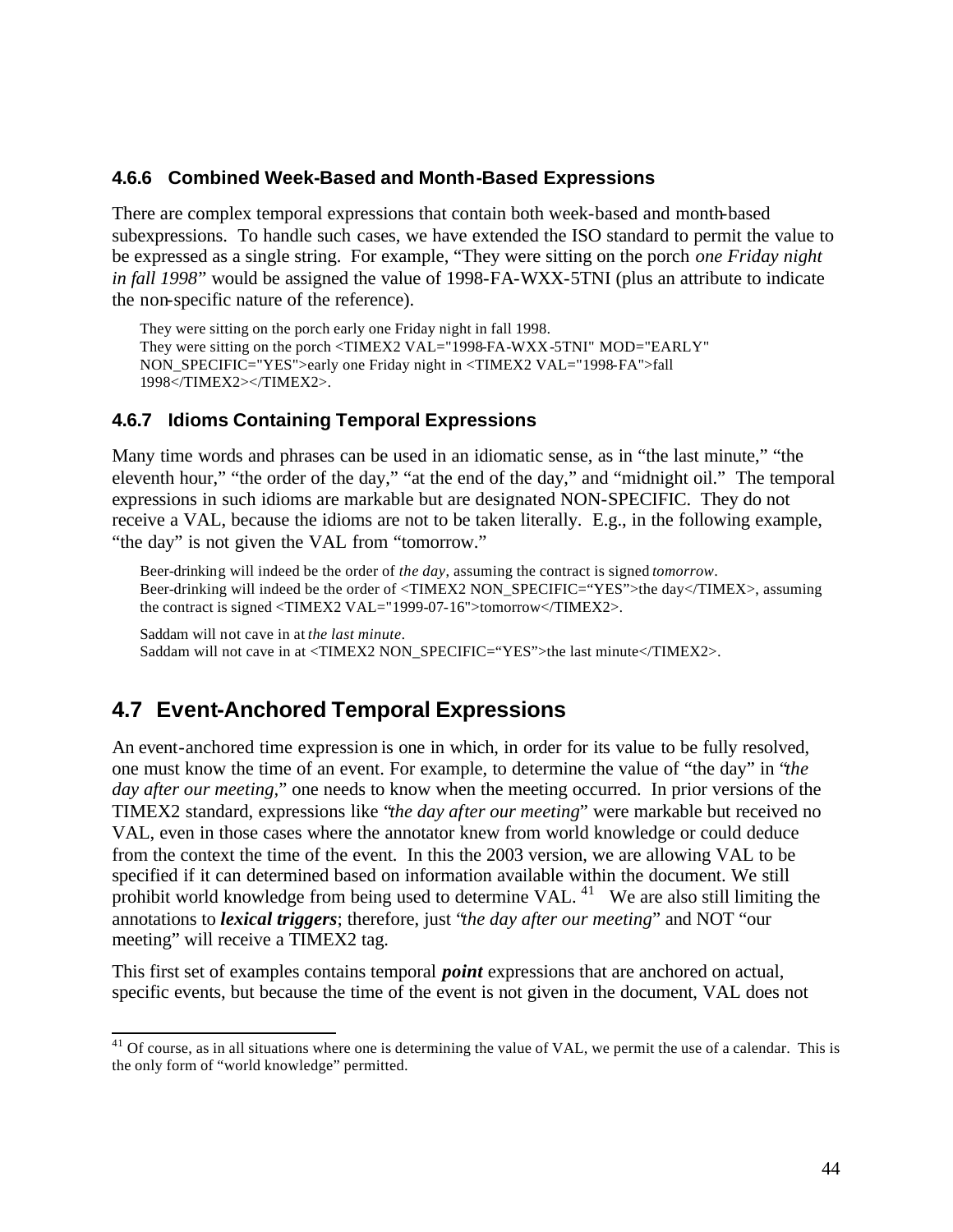specify a point on a timeline. X placeholders can be used to capture the granularity of the head noun when it corresponds to a time unit within the ISO format.

I remember *the day that Roosevelt died*. I remember <TIMEX2 VAL="XXXX-XX-XX">the day that Roosevelt died</TIMEX2>.

The firefighters came home *three days after the fire*. The firefighters came home <TIMEX2 VAL="XXXX-XX-XX">three days after the fire</TIMEX2>.

He returned some gifts *five days after Christmas*. He returned some gifts <TIMEX2 VAL="XXXX-XX-XX">five days after <TIMEX2>Christmas</TIMEX2></TIMEX2>.<sup>42</sup>

Jerry had been brought in *a few weeks earlier* to try to rebalance the story. Jerry had been brought in <TIMEX2 VAL="XXXX-WXX">a few weeks earlier</TIMEX2> to try to rebalance the story.

By *the time it ended*, it should have been called slushboard, not snowboard. By <TIMEX2>the time it ended</TIMEX2>, it should have been called slushboard, not snowboard.

Selangor, meanwhile, is expected to have more than 10,000 hotel rooms by *the time the Commonwealth Games take place*.

Selangor, meanwhile, is expected to have more than 10,000 hotel rooms by <TIMEX2>the time the Commonwealth Games take place</TIMEX2>.

Many Russians yearn for *the days when Moscow was the world's other superpower*. Many Russians yearn for <TIMEX2>the days when Moscow was the world's other superpower</TIMEX2>.

We have been extending our hands since *the days of Israeli Prime Minister Yitzhak Rabin*, and our hands are still slapped.

We have been extending our hands since <TIMEX2>the days of Israeli Prime Minister Yitzhak Rabin</TIMEX2>, and our hands are still slapped.

In *the distant era known as Watergate*, it was Johnny Carson who ruled. In <TIMEX2>the distant era known as Watergate</TIMEX2>, it was Johnny Carson who ruled.

In theory, the past/present/future tokens and the ANCHOR attributes could be used in the previous examples in order to orient the expressions with respect to some general time frame. For example, in all cases where the anchoring events are described in the past tense, one could specify VAL="PAST\_REF" in the TIMEX2 tag and provide an anchoring time. We note this here because although the official TIMEX2 standard does not require this level of detail, users of the TIMEX2 standard are free to use the token and anchor values in this way if it would be useful in their domain.

In the following example, although the information available about the time of the murder is not specific enough to provide an exact value in minutes, a value at a broader granularity can be given, along with X placeholders to capture the granularity of the lexical trigger:

Vasily Naumov died of multiple gunshot wounds at the wheel of his BMW on *Tuesday night*. … Police immediately announced an all-points alert and *40 minutes after the killing* arrested two suspects in a car.

Although "Christmas" is markable, it doesn't provide an anchoring date value because it does not have a VAL itself. See section 4.8.3 about holidays.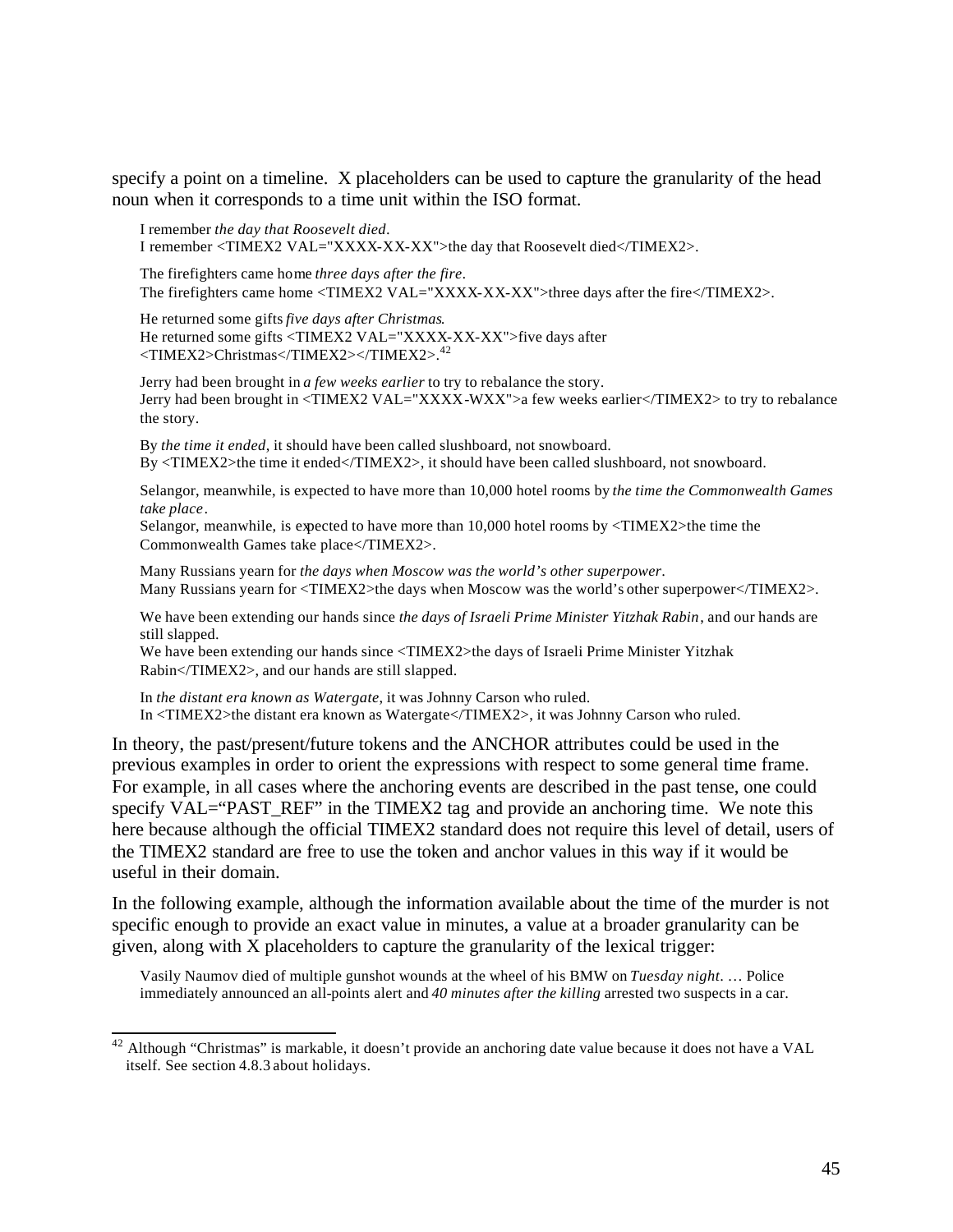Vasily Naumov died of multiple gunshot wounds at the wheel of his BMW on <TIMEX2 VAL="1999-07- 13TNI">Tuesday night</TIMEX2>. … Police immediately announced an all-points alert and <TIMEX2 VAL="1999-07-13TXX:XX">40 minutes after the killing</TIMEX2> arrested two suspects in a car.<sup>43</sup>

In the following *duration* expressions, the period of the duration can be specified in VAL, but because the time of the event is not given in the document, no ANCHOR attributes are given:<sup>44</sup>

In *the 30 years since Neil Armstrong walked on the Moon*, interest in the U.S. space program has wavered. In <TIMEX2 VAL="P30Y">the 30 years since Neil Armstrong walked on the Moon</TIMEX2>, interest in the U.S. space program has wavered.

Wendy Willits, Arkansas' freshman guard, nailed five 3-pointers in *the first nine minutes of the game*. Wendy Willits, Arkansas' freshman guard, nailed five 3-pointers in  $\langle$ TIMEX2 VAL="PT9M>the first nine minutes of the game</TIMEX2>.

The Idaho congresswoman publicly fed false militia-spawned rumors of malevolent government helicopters in *the months before the Oklahoma City bombing*.

The Idaho congresswoman publicly fed false militia-spawned rumors of malevolent government helicopters in <TIMEX2 VAL="PXM">the months before the Oklahoma City bombing</TIMEX2>.

It couldn't have been this bad even in *the last 10 minutes of the Roman Empire*. It couldn't have been this bad even in <TIMEX2 VAL="PT10M">the last 10 minutes of the Roman Empire</TIMEX2>.

He was depressed for *the five days following his graduation*. He was depressed for <TIMEX2 VAL="P5D">the five days following his graduation</TIMEX2>.

In statements of generalizations, an underspecified VAL can often be given, and a NON SPECIFIC attribute is added to the tag:

He's the kind of guy who can go out and party *the night before* and come *the next day* and pitch a no hitter, a perfect game.

He's the kind of guy who can go out and party <TIMEX2 VAL="TNI" NON SPECIFIC="YES">the night before</TIMEX2> and come <TIMEX2 VAL="XXXX-XX-XX" NON\_SPECIFIC="YES">the next day</TIMEX2> and pitch a no hitter, a perfect game.

Parents of premature babies must spend *the first few weeks of their babies' lives* with doctors and nurses. Parents of premature babies must spend <TIMEX2 VAL="PXW" NON\_SPECIFIC="YES">the first few weeks of their babies' lives</TIMEX2> with doctors and nurses.

In the following generalization, no VAL is possible because the lexical trigger itself ("time") is too vague:

We usually hold a meeting on the plane….So you are using *the time that you're in the air* to conduct business. We usually hold a meeting on the plane....So you are using <TIMEX2 NON\_SPECIFIC="YES">the time that you're in the air</TIMEX2> to conduct business.

<sup>&</sup>lt;sup>43</sup> Given that the anchoring event occurred at night, it's possible that a new day had begun 40 minutes later. We ignore this possibility in specifying the day.

<sup>&</sup>lt;sup>44</sup> As with point expressions that refer to events, individual users of the TIMEX2 scheme are free to anchor the event durations with respect to a document reference time, if they would find that useful, but this is not part of the "official" standard.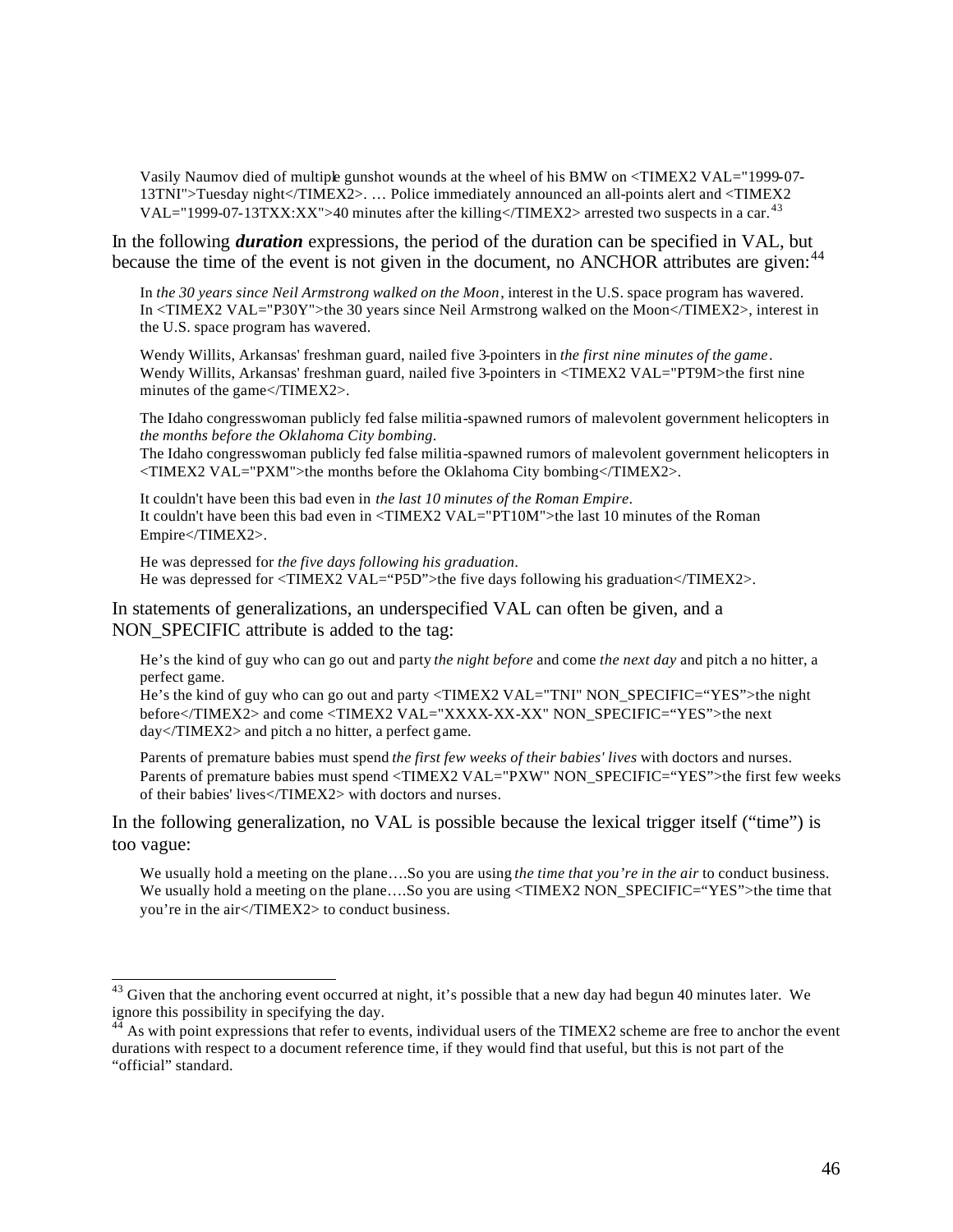The following examples contain event-anchored expressions in which the time of the anchoring event can be determined based on the information in the document.

Guided by that outlook, Netanyahu's cabinet staked out its position in a series of actions before his meeting *Tuesday* with President Clinton. ... Palestinian leader Yasser Arafat, scheduled to meet with Clinton *two days after Netanyahu*, has reacted in generally subdued tones.

Guided by that outlook, Netanyahu's cabinet staked out its position in a series of actions before his meeting <TIMEX2 VAL="1999-07-20">Tuesday</TIMEX2> with President Clinton. ... Palestinian leader Yasser Arafat, scheduled to meet with Clinton <TIMEX2 VAL="1999-07-22">two days after Netanyahu</TIMEX2>, has reacted in generally subdued tones.

*06/05/1998 20:15:00* Judge Herve Stephan, is trying to determine whether nine photographers and a motorcyclist arrested at the scene of the accident *last Aug. 31* may have somehow caused the crash….The French authorities determined that the chauffeur was legally drunk at *the time of the accident*. <TIMEX2 VAL="1998-06-05T20:15:00">06/05/1998 20:15:00</TIMEX2>

Judge Herve Stephan, is trying to determine whether nine photographers and a motorcyclist arrested at the scene of the accident <TIMEX2 VAL="1997-08-31">last Aug. 31</TIMEX2> may have somehow caused the crash….The French authorities determined that the chauffeur was legally drunk at <TIMEX2 VAL="1997-08- 31">the time of the accident</TIMEX2>.

Dr. Sheppard was convicted of murdering his wife and sent to prison in *1954*. But Sheppard won the right to a new trial, and *12 years later*, another jury found him not guilty.

Dr. Sheppard was convicted of murdering his wife and sent to prison in <TIMEX2

VAL="1954">1954</TIMEX2>. But Sheppard won the right to a new trial, and <TIMEX2 VAL="1966">12 years later</TIMEX2>, another jury found him not guilty.

By *the time he arrived at the New York Hilton to be interrogated by the news media at 4 p.m.*, he was dragging. By <TIMEX2 VAL="1998-07-14T16:00">the time he arrived at the New York Hilton to be interrogated by the news media at <TIMEX2 VAL="1998-07-14T16:00">4 p.m.</TIMEX2></TIMEX2>, he was dragging.

*Now* is *the time to recognize the possibilities which lie before us in the taking up and developing of this part of our forefathers' vision*.

<TIMEX2 VAL="PRESENT\_REF" ANCHOR\_VAL="1936-11"

ANCHOR\_DIR="AS\_OF">Now</TIMEX2> is <TIMEX2 VAL="PRESENT\_REF" ANCHOR\_VAL="1936- 11" ANCHOR\_DIR="AS\_OF">the time to recognize the possibilities which lie before us in the taking up and developing of this part of our forefathers' vision</TIMEX2>.<sup>45</sup>

## **4.7.1 Birthdays and Anniversaries**

Birthdays and anniversaries are necessarily anchored on some event. The terms "birthday" and anniversary" are *lexical triggers*, so these expressions are markable. Like other event-anchored expressions, they receive a VAL only if there is sufficient information in the document for it to be determined. In the first two examples, there is insufficient information to specify a VAL attribute:

But the heir to the throne was a hit nonetheless *Friday* at a *50th birthday* party staged in his honor. But the heir to the throne was a hit nonetheless <TIMEX2 VAL="1999-07-09">Friday </TIMEX2>at a  $\langle$ TIMEX2>50th birthday $\langle$ TIMEX2> party staged in his honor.<sup>46</sup>

<sup>45</sup> This quote is from an article by Eleanor Roosevelt in *Parent's Magazine* of September 1936.

<sup>&</sup>lt;sup>46</sup> Assume for the purposes of this example that it's not clear from the context if the party actually took place on his birthday.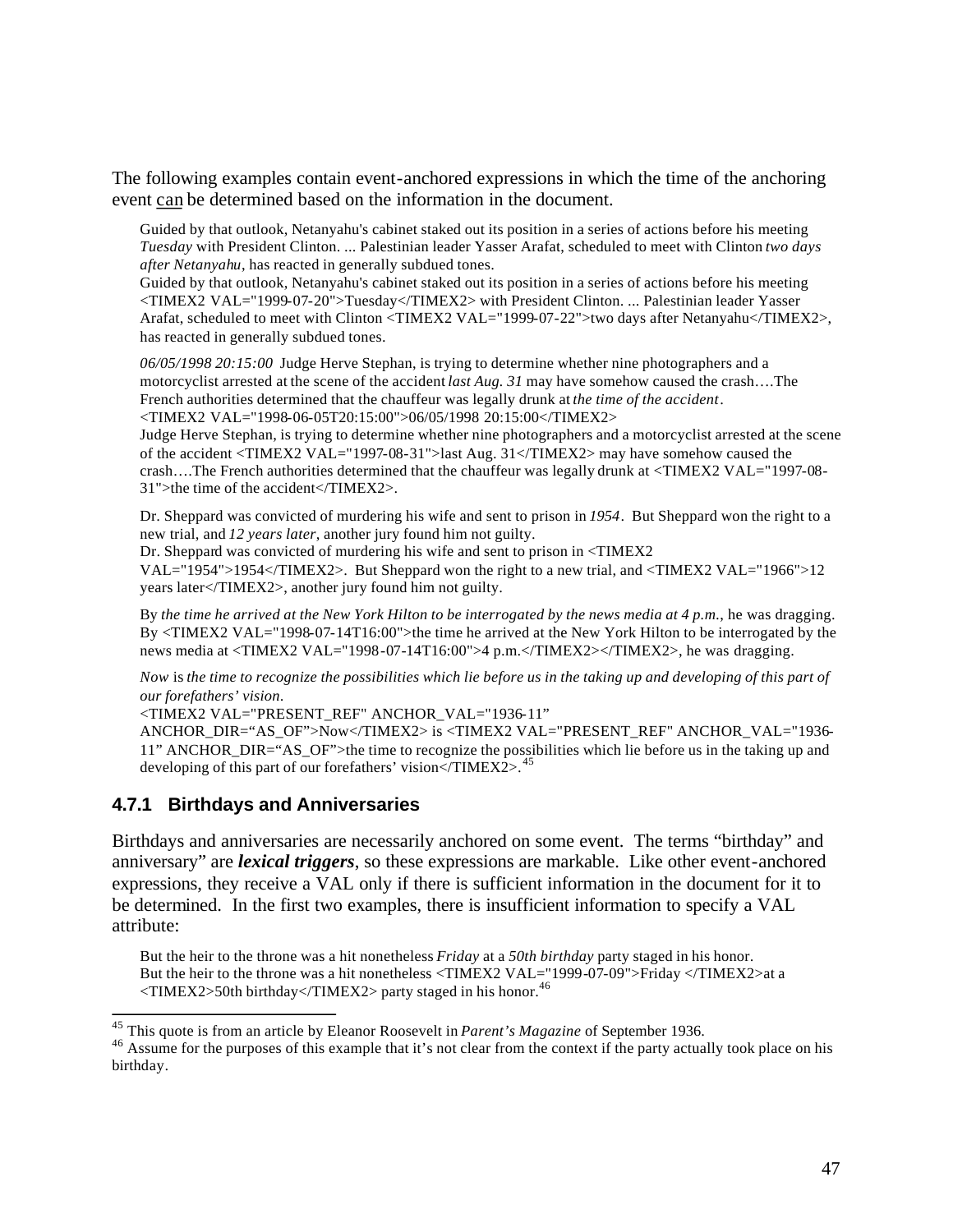As *the tenth anniversary of the Pan Am bombing* draws near, a policy shift is occurring. As <TIMEX2>the tenth anniversary of the Pan Am bombing</TIMEX2> draws near, a policy shift is occurring.

In these next two examples, the context allows VAL to be specified, as is often the case in news stories.

The discovery of the problem came on *my birthday, December twenty-ninth*. The dis covery of the problem came on <TIMEX2 VAL="1998-12-29">my birthday, <TIMEX2 VAL="1998- 12-29">December twenty-ninth</TIMEX2></TIMEX2>.

*02/19/1998* Two Russians and a Frenchman left the Mir and endured a rough landing on the snow-covered plains of Central Asia on *Thursday*. But no one was hurt as the crew completed a successful mission on *the 12th anniversary of the space station's launch*.

<TIMEX2 VAL="1998-02-19">02/19/1998</TIMEX2> Two Russians and a Frenchman left the Mir and endured a rough landing on the snow-covered plains of Central Asia on <TIMEX2 VAL="1998-02- 19">Thursday</TIMEX2>. But no one was hurt as the crew completed a successful mission on <TIMEX2 VAL="1998-02-19">the 12th anniversary of the space station's launch</TIMEX2>.

# **4.8 Culturally-Determined Expressions**

This section deals with temporal expressions whose interpretation typically requires cultural or domain-specific knowledge. In general, these expressions are markable but receive no VAL. Specific end-users of the TIMEX2 tagging scheme may then choose to specify VAL where appropriate for their applications. For further discussion and examples, refer to the following sections.

# **4.8.1 Alternative Calendars**

The ISO standard, upon which this tagging scheme is based, is designed to represent dates in the Gregorian calendar. This is admittedly a cultural bias, because there are other calendars in use throughout the world, such as the Chinese calendar or the Hindu calendar. Then there are those temporal units whose meanings are only understood with relation to a particular field of endeavor, such as academia (e.g., "the school year"), sports (e.g., "baseball season"), television (e.g., "prime time"), and political terms in office (e.g., "fourth term"). $47$ 

To the speakers who use these expressions, they might correlate to some coordinates on the Gregorian calendar, but outside the group of users, the meaning is not well understood. Therefore, when these expressions have a *lexical trigger* as their head, they are markable, but receive no VAL.

On the Chinese calendar, *this* is *the year 4688, which is the year of the horse*.

On the Chinese calendar, <TIMEX2>this</TIMEX2> is <TIMEX2>the year 4688, which is <TIMEX2>the year of the horse</TIMEX2></TIMEX2>.

 $47$  Fiscal years are also an form of alternative calendar. These are identified with the FY token, discussed in section 4.3.4.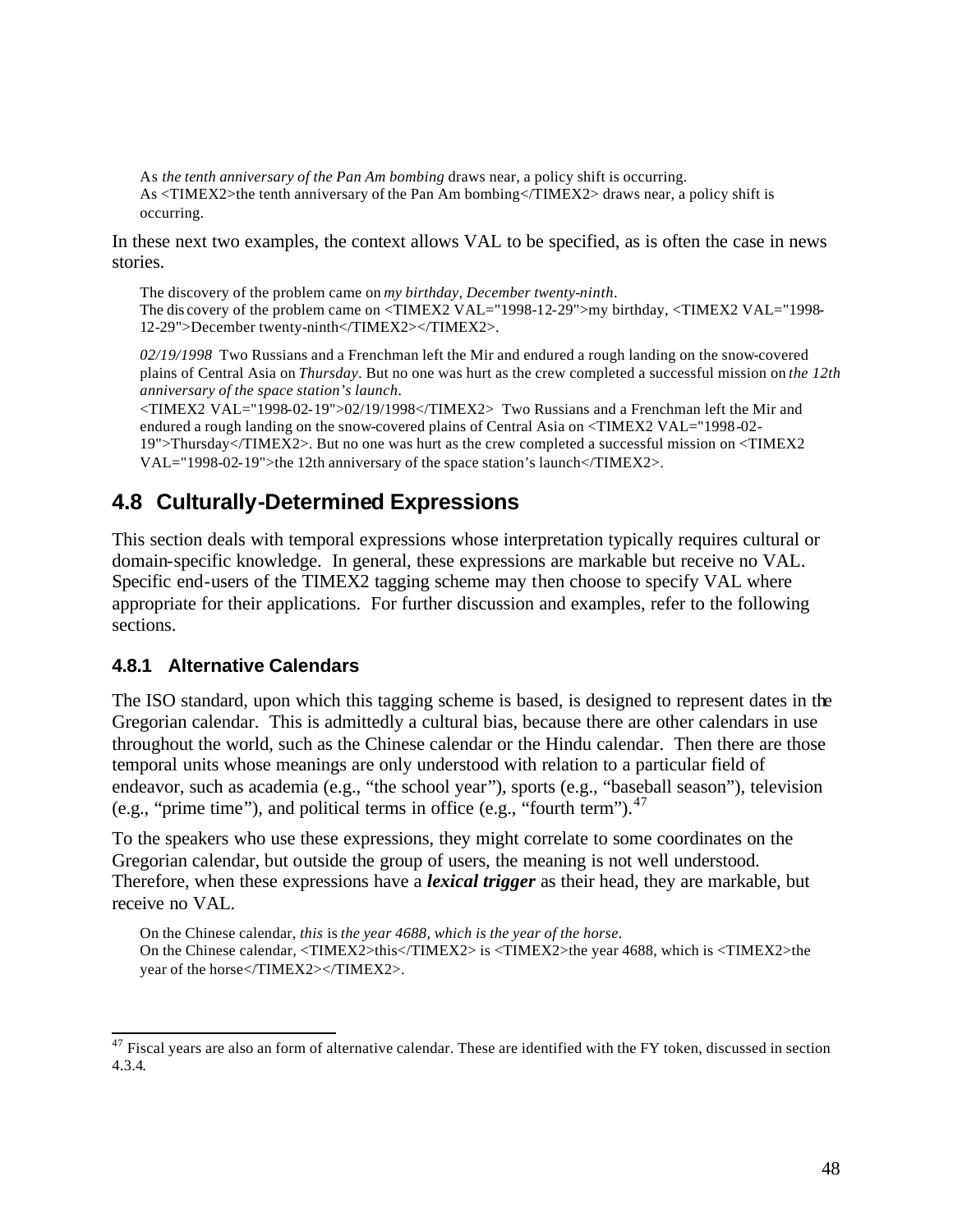The Braves' starting pitching, the best and deepest in the major leagues, dominates in *the regular season* because no team can match the starting five.

The Braves' starting pitching, the best and deepest in the major leagues, dominates in <TIMEX2 NON-SPECIFIC="YES">the regular season</TIMEX2> because no team can match the starting five.

The Atlanta Braves are not playing in the World Series for the third time in their *seven-season* run as a division champion.

The Atlanta Braves are not playing in the World Series for the third time in their <TIMEX2>sevenseason</TIMEX2> run as a division champion.

One of the old timers who had covered the White House since *Franklin Roosevelt's first term* surprised us when he said that if he was ever marooned on a desert island, he would like Goldwater as a companion. One of the old timers who had covered the White House since <TIMEX2>Franklin Roosevelt's first term</TIMEX2> surprised us when he said that if he was ever marooned on a desert island, he would like Goldwater as a companion.

Security forces have held back from intervening, despite a government ban on demonstrations and large gatherings during *the election period*.

Security forces have held back from intervening, despite a government ban on demonstrations and large gatherings during <TIMEX2>the election period</TIMEX2>.

She was not allowed to play video games *last school year*, and her grades improved dramatically. She was not allowed to play video games <TIMEX2>last school year</TIMEX2>, and her grades improved dramatically.<sup>48</sup>

And they're what young designers around the world say are *the season*'s best buys. And they're what young designers around the world say are  $\langle$ TIMEX2>the season $\langle$ /TIMEX2>'s best buys.<sup>49</sup>

Note that in the following example an embedded expression using the Gregorian calendar is fully annotated, but the expression referring to the baseball season is given no VAL:

*The 1994 baseball season* was cut short by the strike. <TIMEX2>The <TIMEX2 VAL="1994">1994</TIMEX2> baseball season</TIMEX2> was cut short by the strike.

#### **4.8.2 Other Expressions Open to Historical and Individual Interpretation**

Some expressions' meanings are understood in some fuzzy sense by the general population and not limited to specific fields of endeavor. However, the general rule is that no VAL is to be specified if they are culturally or historically defined, because there would be a high degree of disagreement over the exact value of VAL.

But he was among the few workers in the area who resisted gawking at the *lunchtime* spectacle. But he was among the few workers in the area who resisted gawking at the <TIMEX2>lunchtime</TIMEX2> spectacle.

Malaysia is making an aggressive move into *the information age*. Malaysia is making an aggressive move into <TIMEX2>the information age</TIMEX2>.

<sup>&</sup>lt;sup>48</sup> Although "school year" is not given a VAL, "semester" can use a season token in VAL in certain circumstances. See section 4.3.3.<br> $49$  This is "season" as the fashion industry defines it.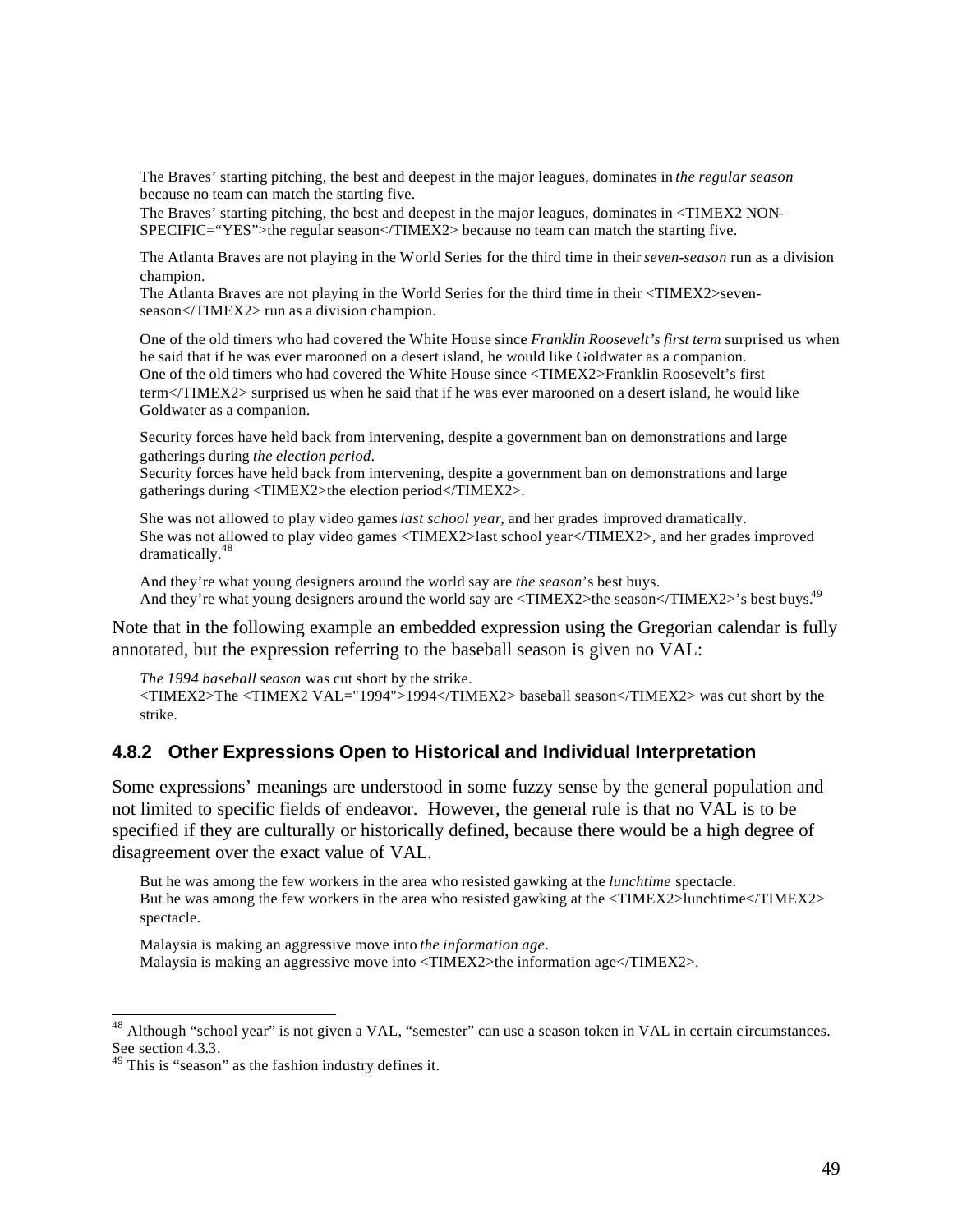But the relative success of the NATO-led peacekeeping mission in Bosnia has emboldened the United States to promote NATO initiatives for the Ba lkans, the Middle East and Africa that would have been unthinkable in *Cold War days*.

But the relative success of the NATO-led peacekeeping mission in Bosnia has emboldened the United States to promote NATO initiatives for the Balkans, the Middle East and A frica that would have been unthinkable in <TIMEX2>Cold War days</TIMEX2>.

Nellie Campobello was an artist from *Mexico's golden age*. Nellie Campobello was an artist from <TIMEX2>Mexico's golden age</TIMEX2>.

## **4.8.3 Holidays**

We globally refer to names of festivals, holidays and other occasions of religious observance, remembrance of famous massacres, etc. as "holidays." Some of these expressions, like "Shrove Tuesday" and "Thanksgiving Day," contain *lexical trigger* words. Others, like "Thanksgiving," "Christmas," and "Diwali," do not. A holiday name is markable (sorry, there is NO fixed list of holidays!), but should receive a value only when that value can be inferred from the context of the text, rather than from cultural and world knowledge. This rule is to make the annotation standard applicable to the broadest range of users possible. Specific end-uses of the TIMEX2 scheme are free to assign values to holidays if it is feasible and necessary in their partic ular application.

In the following, the X placeholder in VAL is used to indicate the granularity of the lexical expression:

Bars were packed with people intent on taking part in the ritual of the *New Year's Day* hangover. Bars were packed with people intent on taking part in the ritual of the <TIMEX2 VAL="XXXX -XX-XX" NON\_SPECIFIC="YES">New Year's Day</TIMEX2> hangover.

Some "holidays" are generic set-denoting expressions with some information that can be captured in VAL. Here, we know the day is a Sunday:

We always watch the game on *Super Bowl Sunday* . We always watch the game on <TIMEX2 VAL="XXXX-WXX-7" SET="YES" NON\_SPECIFIC="YES">Super Bowl Sunday</TIMEX2>.

Holidays can also be definite and referential, but should not receive a VAL if one is not provided by the context.

My cousins came to visit on *Christmas.* My cousins came to visit on <TIMEX2>Christmas</TIMEX2>.

# **4.9 Expressions Whose Values can Change**

Recall that the VAL attribute contains a normalized form of the date/time that is referenced by the tagged expression. In the following example, one might be inclined to say that "the gestation period for humans" refers to a period of "nine months."

The gestation period for humans is normally nine months.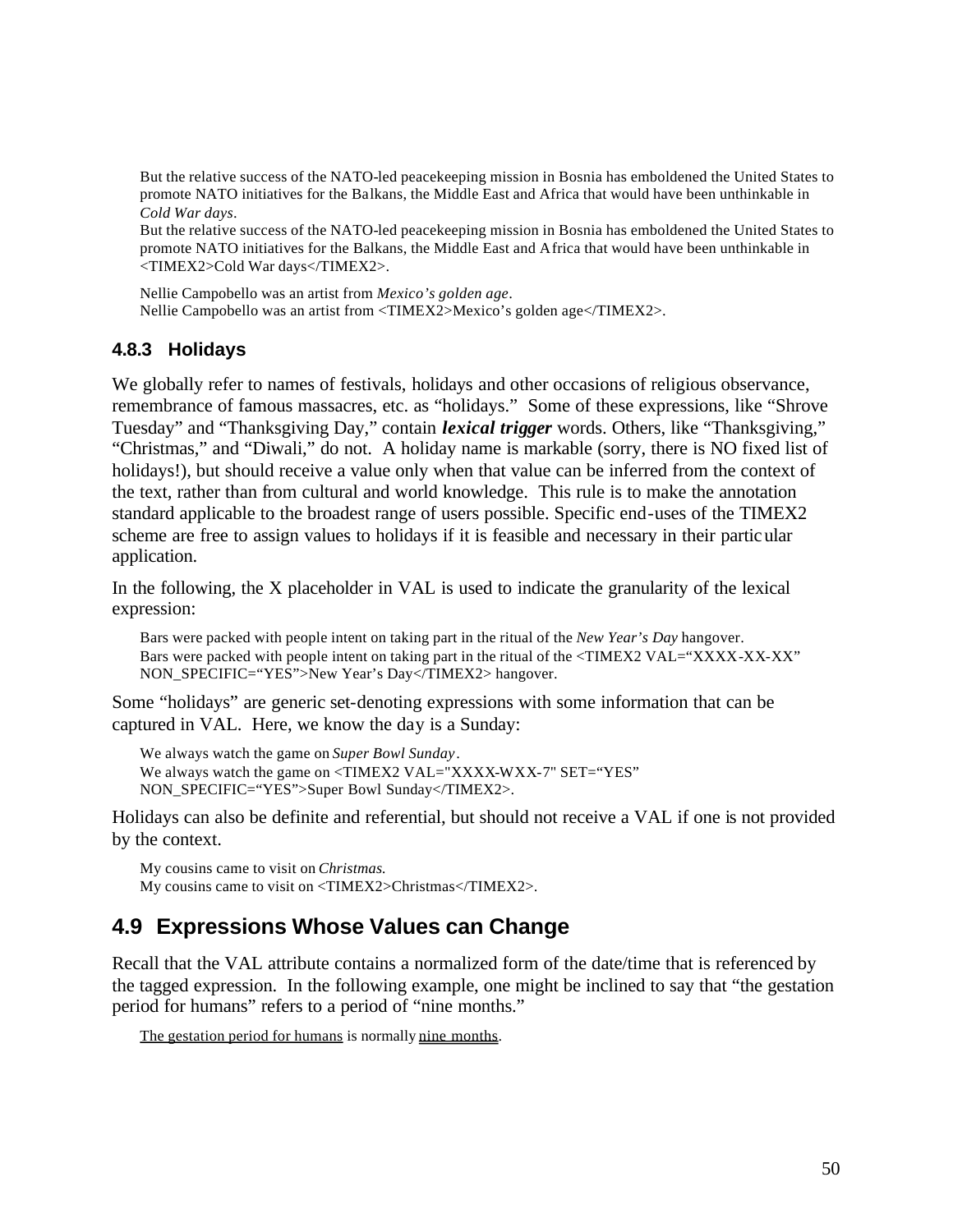However, in the following examples, it becomes clearer that the value associated with such expressions is not fixed:

The gestation period for horses is 11 to 12 months.

With the new trains, the time it takes to travel between Washington D.C. and Boston has been reduced from nine hours to six hours.

Analogous to these examples are those dealt with in the coreference annotation task definition (Hirschman and Chinchor 1997) from the Sixth and Seventh Message Understanding Conferences (MUC-6 and MUC-7):

Henry Higgins, who was formerly sales director of Sudsy Soaps, became president of Dreamy Detergents. Sudsy Soaps named Eliza Dolittle as sales director effective last week.

The stock price fell from \$4.02 to \$3.85.

In the first example, the position "sales director of Sudsy Soaps" was associated with Henry Higgins at one time, but is now associated with Eliza Dolittle. In the second, the value of the stock price changes over time. Following the suggestion made by van Deemter & Kibble (2001), we treat such expressions as non-referring concepts, so that the values associated with them are viewed as *properties* of the concepts rather than referents. In the case of temporal concepts (period, time, etc.), the expression should receive a TIMEX2 tag. However, because we take the point of view that they are non-referring, they do not receive a VAL. A different type of annotation scheme, one capturing properties of entities and concepts, would perform the association between the expression and the properties. Note that the properties themselves are straightforward TIMEX2 expressions, albeit NON-SPECIFIC in nature.

*The gestation period for horses* is *11* to *12 months*. <TIMEX2>The gestation period for horses</TIMEX2> is <TIMEX2 VAL="P11M" NON\_SPECIFIC="YES">11</TIMEX2> to <TIMEX2 VAL="P12M" NON\_SPECIFIC="YES">12 months</TIMEX2>.

With the new trains, *the time it takes to travel between Washington D.C. and Boston* has been reduced from *nine hours* to *six*. With the new trains, <TIMEX2>the time it takes to travel between Washington D.C. and Boston</TIMEX2>

has been reduced from <TIMEX2 VAL="PT9H" NON\_SPECIFIC="YES">nine hours</TIMEX2> to <TIMEX2 VAL="PT6H" NON\_SPECIFIC="YES">six</TIMEX2>.

# **4.10 Metonymic Expressions**

People commonly use a reference to one entity to refer to another, e.g., "The ham sandwich is waiting for his check" or "Vietnam changed American's attitudes towards war." In the first example, the speaker is really referring to the person who ordered the ham sandwich, and in the second example, the speaker is referring to the conflict in Vietnam and not the country. These are examples of *metonymy*, and they occur with temporal expressions as well. Most notably, the expressions "September 11," "9/11" etc. have come to refer to the terrorist attacks that occurred on 9/11, and not simply to the date itself. Thus, just as in the previous examples where a sandwich stands for a person and a location stands for an event, in this case a date stands for an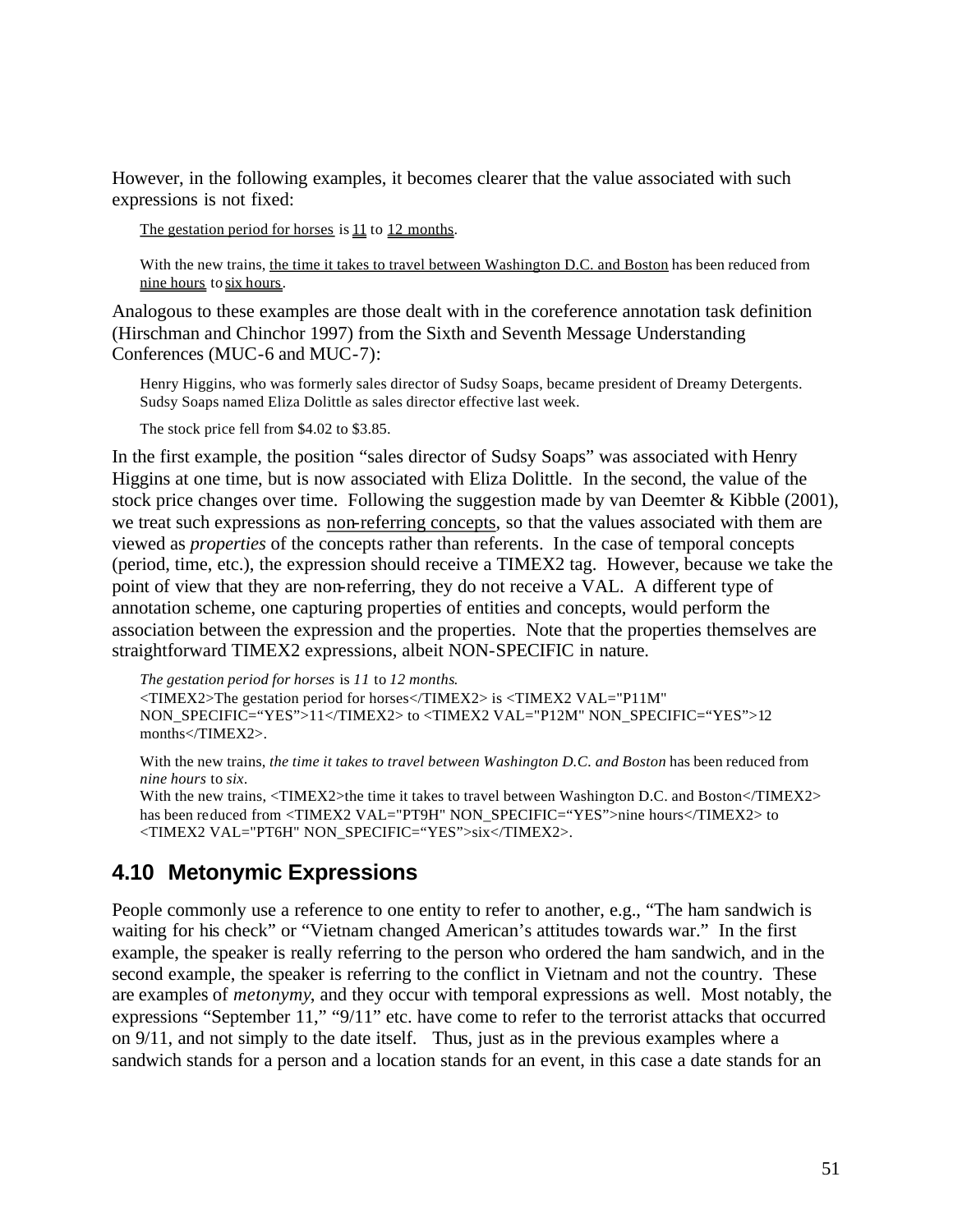event. Because we anticipate that downstream information processing will want to link the date to the thing it stands for, all cases of temporal metonyms should be given a TIMEX2 tag, with a VAL if it can be determined based on information in the document. To be consistent with other event-anchored expressions, annotators may not use world-knowledge to determine VAL.

But *September 11* was possibly one of the most pivotal events in world history.

But <TIMEX2 VAL="XXXX-09-11">September 11</TIMEX2> was possibly one of the most pivotal events in world history.

They continue the investigation into who was behind *9/11*.

They continue the investigation into who was behind <TIMEX2 VAL="XXXX-09-11">9/11</TIMEX2>.

Another common example of date-event metonymy from recent history is the killing of demonstrators on June 4, 1989 in Beijing's Tiananmen Square:

But the United States and the whole of the West have again and again raised the *June 4* problem and the human rights problem of China.

But the United States and the whole of the West have again and again raised the <TIMEX2 VAL="XXXX-06- 04">June 4</TIMEX2> problem and the human rights problem of China.

# **4.11 Coreferring Temporal Expressions**

In this section we simply show how expressions can *corefer* in various ways. This first example illustrates a case of apposition (syntactically-determined coreference):

```
I'm a creature of the 1960s, the days of free love.
I'm a creature of <TIMEX2 VAL="196">the 1960s, <TIMEX2 VAL="196">the days of free 
love</TIMEX2></TIMEX2>.
```
Demonstratives can refer to times and dates mentioned elsewhere in the document. In the following example, the demonstrative pronoun "that [day]" is coreferential with "Tuesday." The demonstrative determiner "That" in "That night" is referring to "The day after that", i.e., to Wednesday.

The contractor submitted a proposal on *Tuesday*. *The day after that*, the contract was awarded. *That night*, they had a big party.

The contractor submitted a proposal on <TIMEX2 VAL="1999 -07-13">Tuesday</TIMEX2>. <TIMEX2 VAL="1999-07-14">The day after <TIMEX2 VAL="1999-07-13">that</TIMEX2> </TIMEX2>, the contract was awarded. <TIMEX2 VAL="1999-07-14TNI">That night</TIMEX2>, they had a big party.

The pronoun "then," meaning "at that time," can refer to a specific time or date mentioned elsewhere in the document:

Duisenberg was named president of the European Central Bank *last May*. He was favored by Helmut Kohl, who was *then* chancellor of Germany.

Duisenberg was named president of the European Central Bank <TIMEX2 VAL="1999-05">last May</TIMEX2>. He was favored by Helmut Kohl, who was <TIMEX2 VAL="1999-05">then</TIMEX2> chancellor of Germany.

When the trigger term in a temporal expression has been elided, the expression can receive the same VAL as an expression elsewhere in the document that it co-refers with. In the following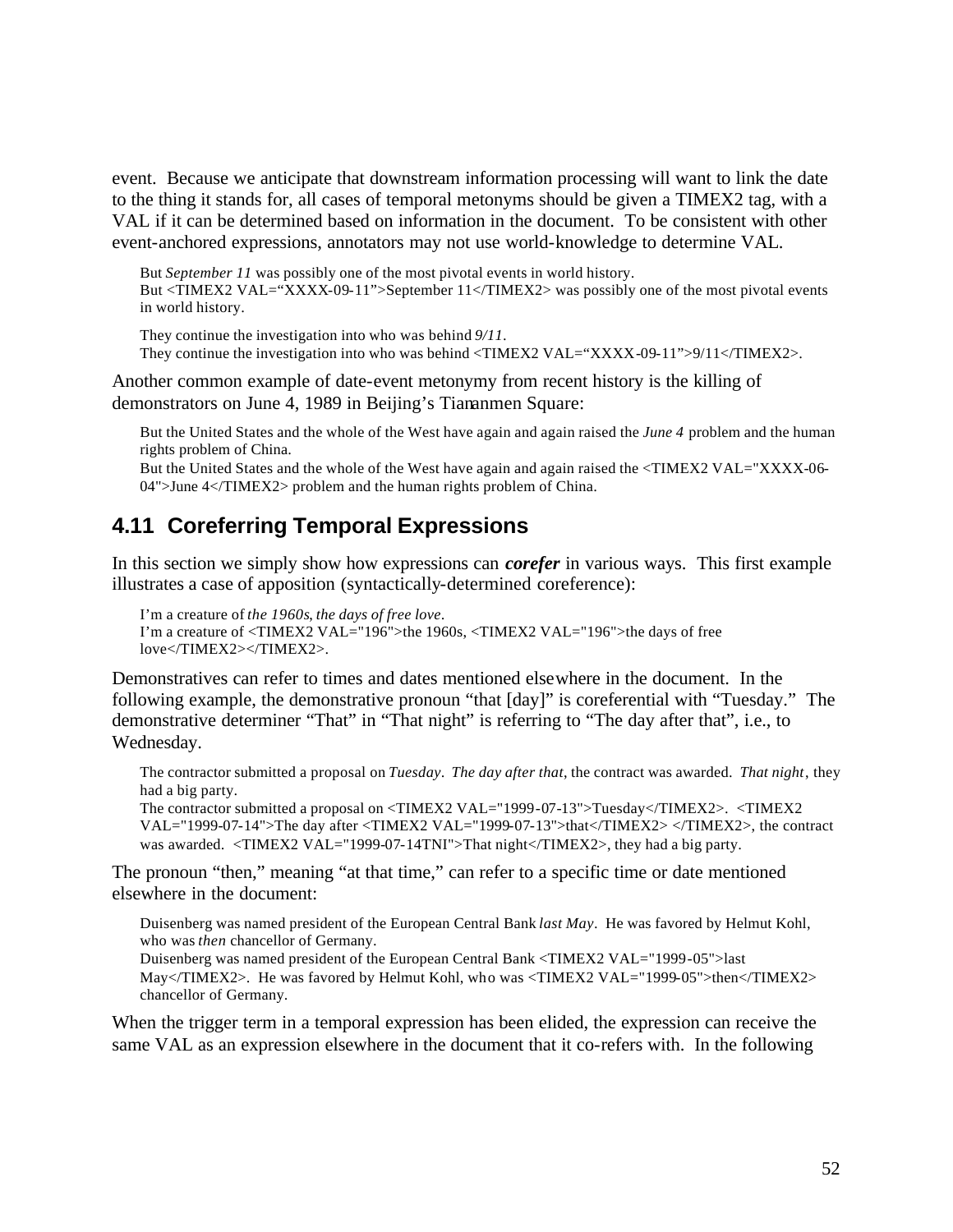example, "his last…" can be interpreted as an elided form of "his last year…" and is thus markable:

Schneider said *this year* would be *his last with the symphony*. Schneider said <TIMEX2 VAL="1999">this year</TIMEX2> would be <TIMEX2 VAL="1999">his last with the symphony</TIMEX2>.

While all the preceding illustrated markable anaphors, recall that relative pronouns such as "which" and "when" are not given separate TIMEX2 tags. See section 3.2 Non-Markables.

# **4.12 Expressions You Just Can't Figure Out**

Most of the examples in this document have come from real-world texts such as annotated news articles and broadcast news transcripts, and for the most part they accurately reflect what is to be found in real-world documents. However, human annotators will find that uncertainties can arise. Writers and speakers will occasionally provide conflicting information that leads to different interpretations of temporal expressions, and at other times writers and speakers simply don't provide enough information to permit interpretation. Often a precise expression will be used, but the reader may be in doubt as to how precisely the writer or speaker really intended the expression to be taken. In all these cases, the need to fill in the VAL attribute in a consistent manner can be at odds with the real-world sloppiness of many texts, and it would require reading the original author's mind in order to ensure that VAL is accurate.

Our guidance to the annotators in these cases is "do the best you can." In all cases, follow the rules of thumb intended to maximize consistency among annotators. But where no rules apply, use your best judgement. In addition, it is very useful to users of annotated corpora and the developers of the TIMEX2 standard when annotators use the COMMENT attribute to highlight problems, uncertainties, lack of coverage etc. For example:

The king lived *4,000 years ago*. The king lived <TIMEX2 VAL="BC2001" COMMENT="I doubt the writer really meant 4000 exactly">4,000 years ago</TIMEX2>.

If certain problems occur systematically, annotators should choose a single consistent comment to flag all such cases, so that they can later be extracted and analyzed in more detail.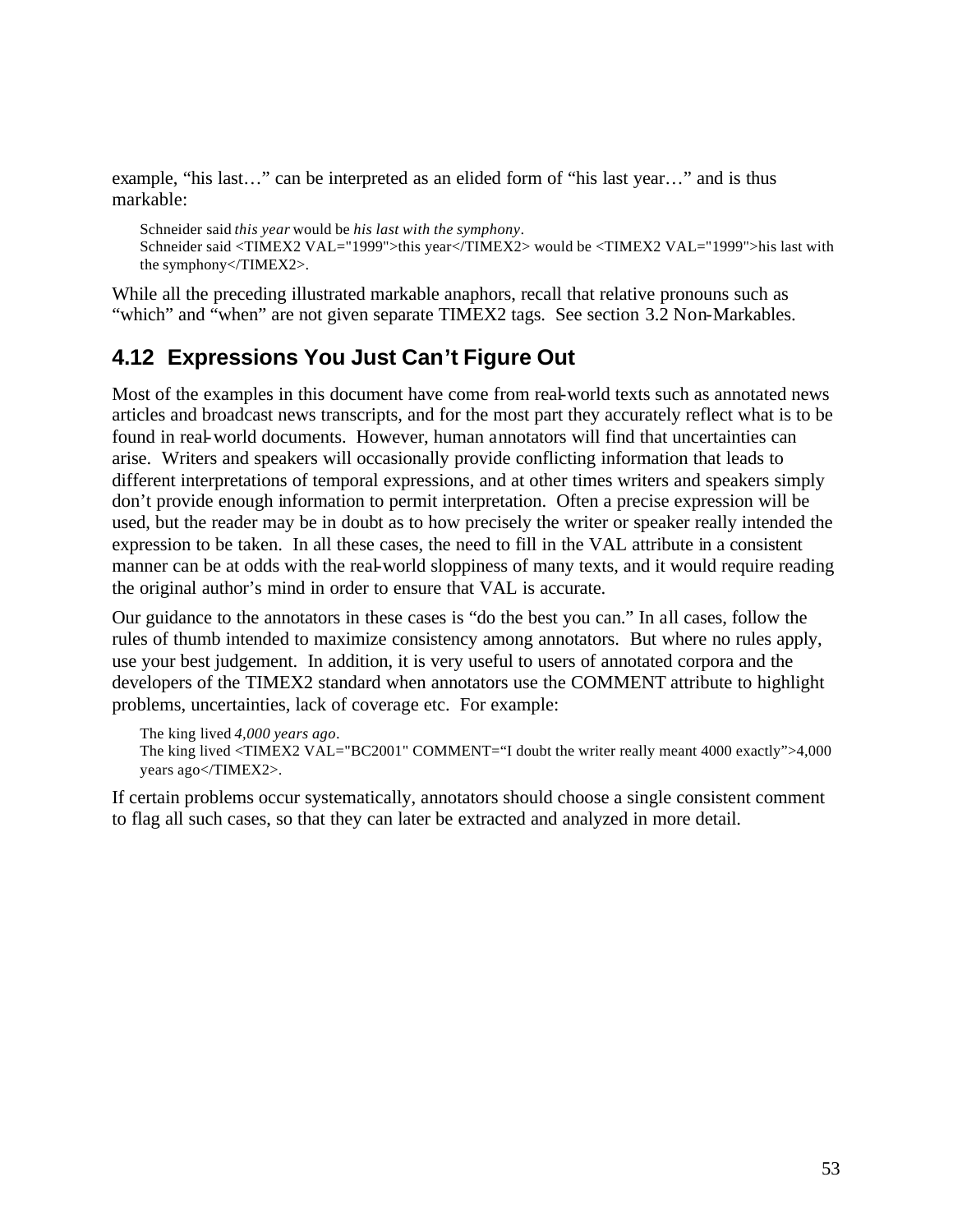# **5 Determining the Extent of the Annotations**

The previous sections introduced the annotation format and focused on how to capture the meaning of temporal expressions. Up until now we've left unstated the rules for determining where each temporal expression begins and ends. We refer to this as the *extent* of the expression.

# **5.1 Lexical Criteria**

When tagged, the full extent of the tag must be one of the following grammatical categories:

- ? noun (including proper noun): e.g., "today" "Thursday"
- ? noun phrase (NP): e.g., "the morning" "Friday night" "the last two years"
- ? adjective: e.g., current
- ? adverb: e.g., recently
- ? adjective/adverb phrase: e.g., "half an hour long" "two weeks ago" "nearly half-hour"

The full extent cannot be a prepositional phrase (i.e., the expression cannot start with a preposition) or a clause of any type (for example, the expression cannot start with a subordinating conjunction). Thus, from the following phrases we get the following annotated expressions:

| <b>Context</b>                       | <b>Extent of TIMEX2</b><br><b>Expression</b> |
|--------------------------------------|----------------------------------------------|
| "before Thursday"                    | Thursday                                     |
| " in the morning"                    | the morning                                  |
| "after the strike ended on Thursday" | Thursday                                     |
| "over the last 2 years"              | the last 2 years                             |

# **5.2 Syntactic Criteria**

The full extent of the tagged expressions includes all **premodifiers** of the time expression, among which are determiners, possessive noun phrases, and all nominal/adjectival premodifiers, including not only those premodifiers that qualify as MOD attributes, but also those premodifiers with no corresponding MOD token. For example, all of the following represent the full extent of markable temporal expressions:

*that cold day*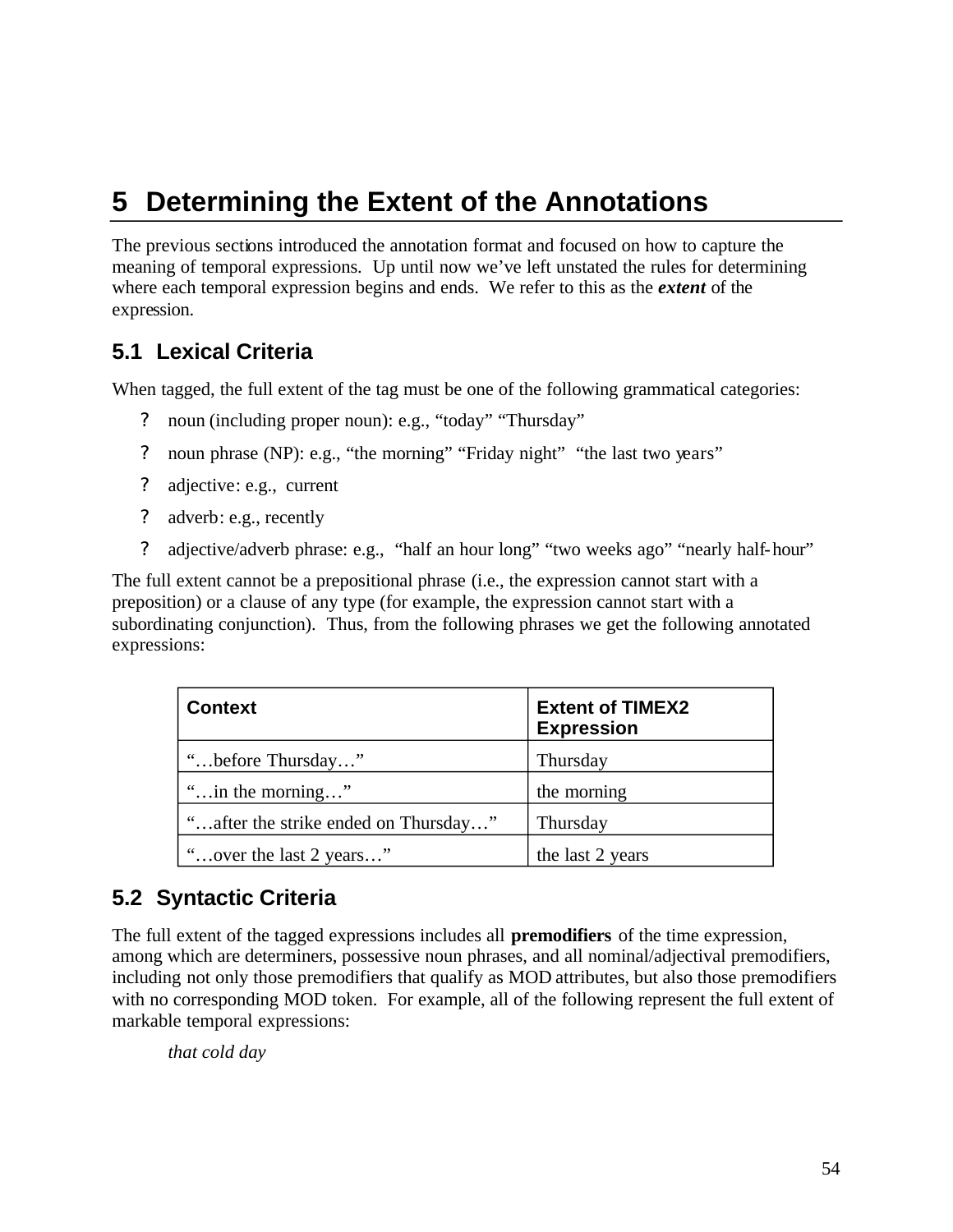*the next day late last night next summer recent decades numerous Saturdays more than a month no less than 60 days just a year ago its own future the country's future*

Note also that in adjective phrases like "a year ago" both the adjective and the preceding noun phrase are included within the extent. The same is true for the following example; however, "only" is not included within the extent, as it is treated as modifying "was" rather than as modifying the time expression.

```
Today's meeting was only one hour long.
Today's meeting was only <TIMEX2 VAL="PT1H" ANCHOR_DIR="WITHIN" ANCHOR_VAL="1999-07-
15">one hour long</TIMEX2>.
```
The full extent also includes all **postmodifiers** of the time expression, among which are adverbs, prepositional phrases, and dependent clauses. For example, all of the following represent markable temporal expressions:

*five days after he came back the future of our peoples nearly four decades of experience months of renewed hostility a historic day for the European enterprise the second-best quarter ever three decades ago*

Note that the inclusion of pre- and post modifiers applies only to the modifiers of the time expression. The time expression may be included within a larger phrase whose head is not part of the time expression; this head and the non-temporal modifiers of this head are not included within the scope of the TIMEX2 tag. For example, in the following, the string "order to conduct" a search for the body" is not included in the TIMEX2 tag, and neither is the non-temporal premodifier of that string, namely "his."

They knew about his *recent* order to conduct a search for the body.

They knew about his <TIMEX2 VAL="PAST\_REF" ANCHOR\_DIR="BEFORE" ANCHOR\_VAL="1999-07- 15">recent</TIMEX2> order to conduct a search for the body.

In this next example, neither the determiner "the" before "8:00" nor the noun "meeting" after it is included within the scope of either TIMEX2 tag.

There were doughnuts at the *8:00* meeting *this morning*.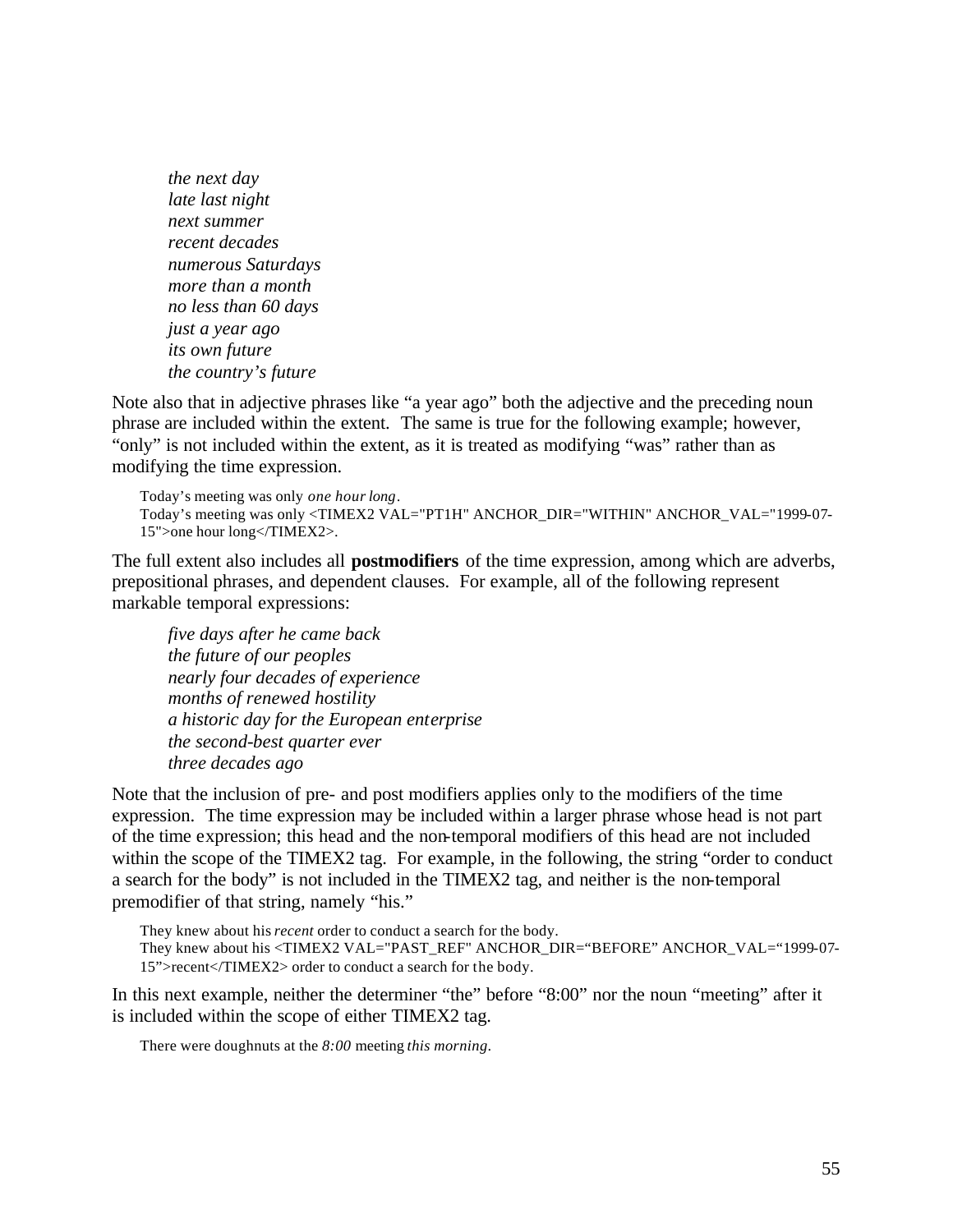There were doughnuts at the <TIMEX2 VAL="1999-07-15T08:00">8:00</TIMEX2> meeting <TIMEX2 VAL="1999-07-15TMO">this morning</TIMEX2>.

In this last example, the string "picnic in the park" is not included within the scope of the TIMEX2 tag, and neither is the non-temporal premodifier of that string, namely the determiner "the."

Will you come to the *Saturday* picnic in the park? Will you come to the <TIMEX2 VAL="1999-07-17">Saturday</TIMEX2> picnic in the park?

### **5.2.1 Appositives**

An appositive to a temporal expression is considered a post-modifier and is thus included within the extent. If the appositive phrase itself contains a temporal expression, it is given a separate tag as well.

```
I'm a creature of the 1960s, the days of free love.
I'm a creature of <TIMEX2 VAL="196">the 1960s, <TIMEX2 VAL="196">the days of free 
love</TIMEX2></TIMEX2>.
```
### **5.2.2 Range Expressions**

If the text of a temporal range expression has explicit begin and end points, then it is considered a *range* expression, and the points are tagged separately

She served as Canada's ambassador to the U.N. from *1992* through *1995*. She served as Canada's ambassador to the U.N. from <TIMEX2 VAL="1992">1992</TIMEX2> through <TIMEX2 VAL="1995">1995</TIMEX2>.

The prime minister's visit is to run *August 6*-*8*. The prime minister's visit is to run <TIMEX2 VAL="1999-08-06">August 6</TIMEX2>-<TIMEX2 VAL="1999-08-08">8</TIMEX2>.

The class is *3*-*6 pm today*. The class is <TIMEX2 VAL="1999-07-15T15">3</TIMEX2>-<TIMEX2 VAL="1999-07-15T18">6 pm today</TIMEX2>.

Dinner is from *five* to *six pm tomorrow*. Dinner is from <TIMEX2 VAL="1999-07-16T17">five</TIMEX2> to <TIMEX2 VAL="1999-07-16T18">six pm tomorrow</TIMEX2>.

### **5.2.3 Conjoined Expressions**

Phrases involving conjunction or disjunction of time expressions are handled similarly to ranges.

The bug will get fixed between *now* and *Monday morning*. The bug will get fixed between <TIMEX2 VAL="PRESENT\_REF" ANCHOR\_VAL="1999-07-15" ANCHOR\_DIR="AS\_OF">now</TIMEX2> and <TIMEX2 VAL="1999-07-19TMO">Monday morning</TIMEX2>.

Saddam might play the whole game again *six months* or *a year from now*.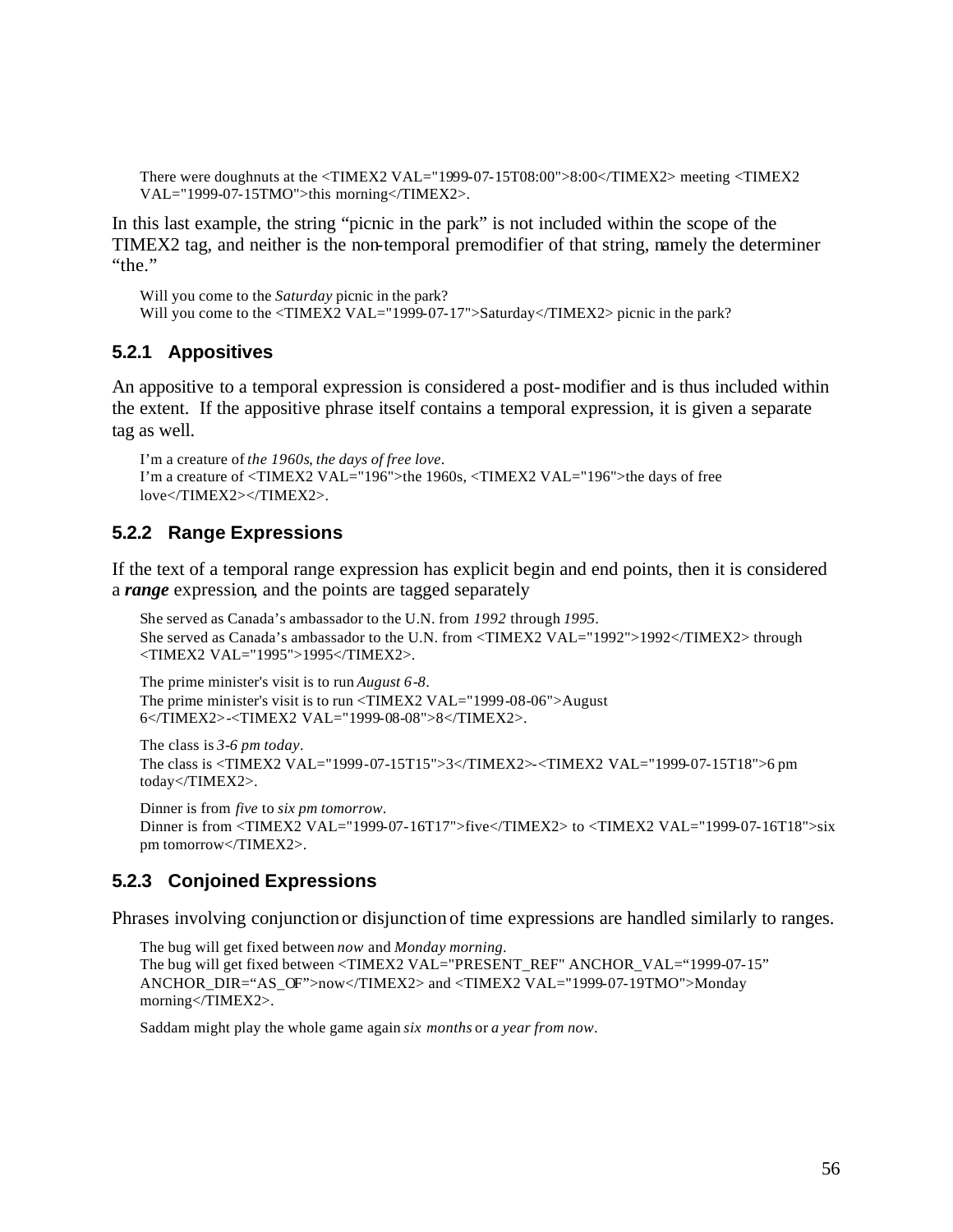Saddam might play the whole game again <TIMEX2 VAL="2000-01">six months</TIMEX2> or <TIMEX2 VAL="2000">a year from <TIMEX2 VAL="PRESENT\_REF" ANCHOR\_VAL="1999-07-15" ANCHOR\_DIR="AS\_OF">now</TIMEX2></TIMEX2>.

Britain is staying outside the currency union for *at least the next year* or *two*. Britain is staying outside the currency union for <TIMEX2 VAL="P1Y" MOD="EQUAL\_OR\_MORE" ANCHOR\_VAL="1999" ANCHOR\_DIR="AFTER">at least the next year</TIMEX2> or <TIMEX2 VAL="P2Y" MOD="EQUAL\_OR\_MORE" ANCHOR\_VAL="1999" ANCHOR\_DIR="AFTER">two</TIMEX2>. <sup>50</sup>

# **5.2.4 Embedded Expressions**

This section contains guidelines for determining whether a text segment that contains more than one hierarchically-related or offset-related temporal element should be assigned one tag or two tags. In the cases where two tags are expected, these guidelines also define the conditions for generating embedded versus non-embedded tags.

## **5.2.4.1 When to Create One Tag**

An expression is treated as an indivisible syntactic unit if there is no intervening element between temporal terms in the following situations:

(a) Two terms express values for a single unit of time. E.g.,

*twelve o'clock midnight* (where both twelve o'clock and midnight express values for a *TOD* unit.)

(b) Two terms express values for units that are hierarchically related. E.g.,

*Friday evening* (where the day unit is larger than the part-of-day unit)

*November 1943* (where the month unit is smaller than the year unit)

Thus, each of the following expressions represents the full extent of a single TIMEX2 tag:

*twelve o'clock midnight Friday evening 8:00 p.m. Friday Tuesday the 18th November 1943 Fall 199*8

Note that the familiar "month day, year" format contains a comma, but is considered a single TIMEX2 expression. A comma between *TOD* and *Calendar Date* expressions is also ignored. Thus, the following are single TIMEX2 expressions:

*twelve o'clock January 3, 1984 9 a.m. Friday, October 1, 1999*

 $50$  The MOD is shown as applying to each half of the disjunction, although that is somewhat misleading semantically.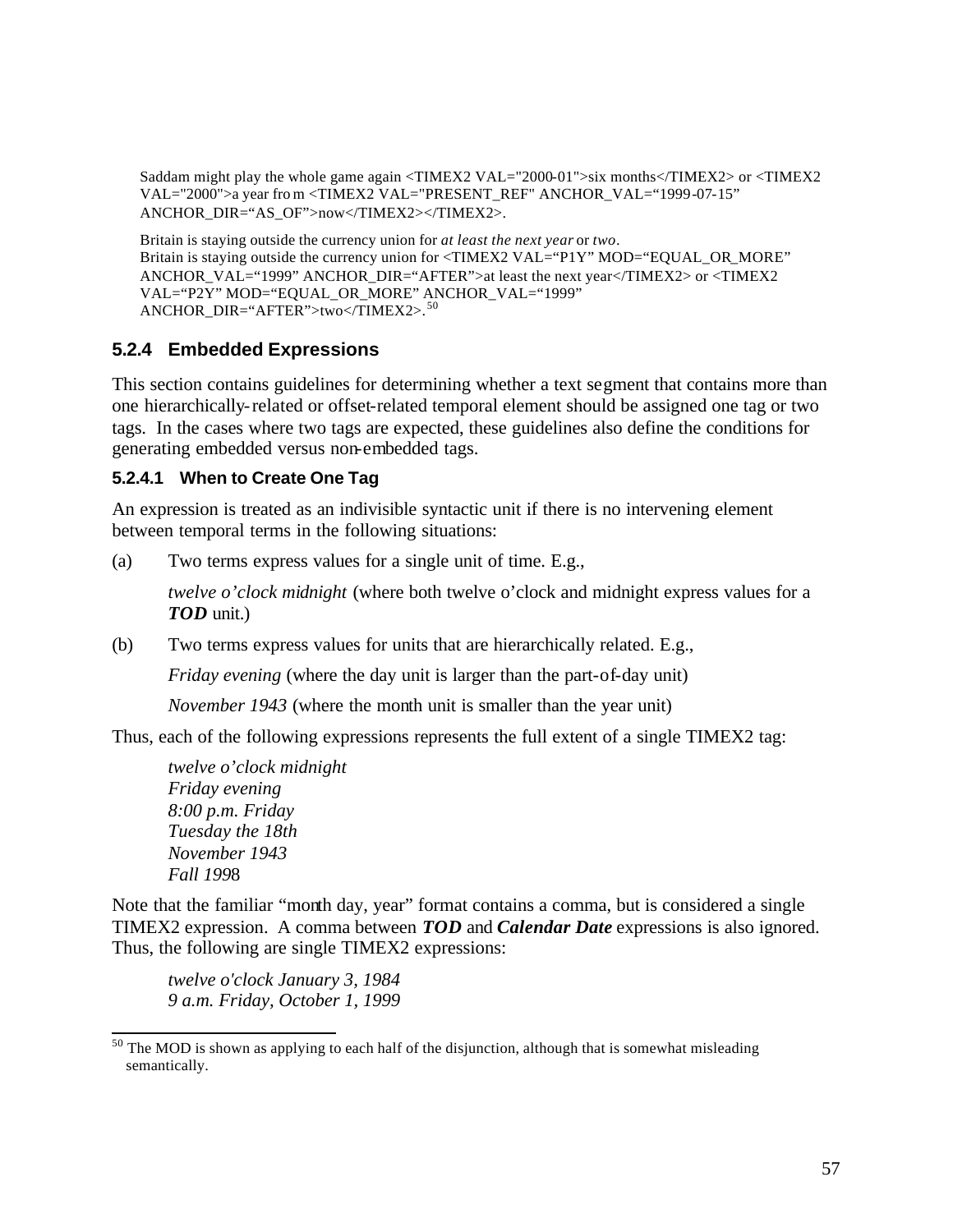Prepositions introduce syntactically embedded phrases and therefore typically introduce an embedded TIMEX2 tag. However, there are three notable exceptions in which you should ignore the preposition and create a single tag:

1. The preposition "of." Thus, the following is each treated as a single expression:

*the second of December October of 1963 summer of 1964 the morning of January 31 ten of two*

2. Prepositions like "to, till, after" etc. used in expressing *TODs*. Thus, the following is each treated as a single expression:

*ten minutes to three five till eight twenty after twelve half past noon*

3. The preposition "in" in time expressions. Thus, the following is treated as a single expression:

*eleven in the morning* 

## **5.2.4.2 When to Create Multiple Tags, with Embedding**

There are two situations in which a TIMEX2 tag is embedded in the extent of another:

**1. Time-Anchored Expressions** . If a temporal expression includes an explicit anchor (i.e., if it explicitly expresses a temporal sequence), and if the anchoring phrase is itself a time expression, two tags are created, and the tag on the anchoring phrase is contained within the extent of the tag of the complete phrase. The value of the complete phrase is computed in relation to the value of the anchoring phrase.

I'm leaving on vacation *two weeks from next Tuesday*. I'm leaving on vacation <TIMEX2 VAL="1999 -08-03">two weeks from <TIMEX2 VAL="1999-07- 20">next Tuesday</TIMEX2></TIMEX2>.

A major earthquake struck Los Angeles *three years ago today*. A major earthquake struck Los Angeles <TIMEX2 VAL="1993 -07-15">three years ago <TIMEX2 VAL="1996-07-15">today</TIMEX2></TIMEX2>. <sup>51</sup>

**2. Possessive Constructions** . If both the possessive phrase and the phrase that it modifies are temporal expressions, then two tags are created, and the tag on the possessive phrase is contained within the extent of the tag of the complete phrase.

*This year's summer* was unusually hot.

 $51$  Note that an elided "from" is assumed in the analysis of the syntax that is reflected by this representation.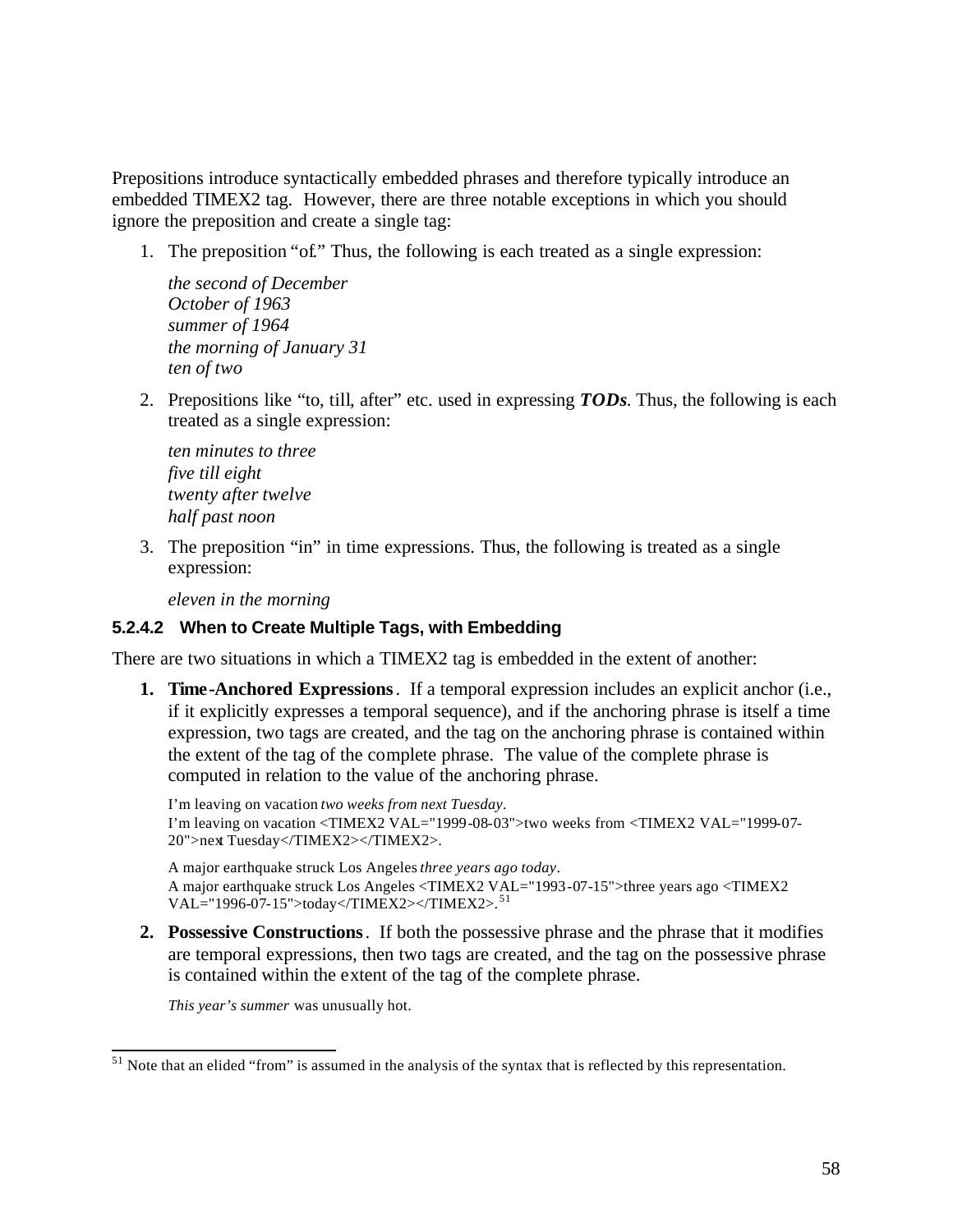<TIMEX2 VAL="1999 -SU"><TIMEX2 VAL="1999">This year</TIMEX2>'s summer</TIMEX2> was unusually hot.

### **5.2.4.3 When to Create Multiple Tags, without Embedding**

In cases other than those described above, temporal phrases that appear in close proximity are tagged as independent phrases. (Note that this guideline also covers range expressions and conjoined expressions, which were discussed above.) Although they are tagged independently in terms of the extent, there is a dependency in terms of the value. As shown in the following examples, the expression with finer granularity "inherits" the value of the coarser-grained expression. This inheritance happens regardless of the relative ordering of the two expressions.

I tutored an English student *some Thursdays* in *1998*. I tutored an English student <TIMEX2 VAL="1998-WXX-4" SET="YES">some Thursdays</TIMEX2> in <TIMEX VAL="1998">1998</TIMEX2>. The concert is at *8:00 p.m.* on *Friday*.

The concert is at <TIMEX2 VAL="1999-07-16T20:00">8:00 p.m.</TIMEX2> on <TIMEX2 VAL="1999 -07- 16">Friday</TIMEX2>.

The concert is *Friday* at *8:00 p.m*. The concert is <TIMEX2 VAL="1999 -07-16">Friday</TIMEX2> at <TIMEX2 VAL="1999 -07- 16T20:00>8:00 p.m.</TIMEX2>

```
Are you busy Tuesday after 12 PM?
Are you busy <TIMEX2 VAL="1999-07-20">Tuesday</TIMEX2> after <TIMEX2 VAL="1999-07-
20T12">12 PM</TIMEX2>?
```
Note that we do not analyze any of the above expressions as having postmodifiers. The expression "some Thursdays in 1998" does not express a temporal sequence (cf. "two weeks from today," an example from the previous section). Thus "in 1998" is considered syntactically independent of "some Thursdays." In other cases you can check for syntactic independence by seeing if the meaning is maintained when the constituents are transposed. Sometimes a minor change in the connecting words is required, but if the overall meaning is not changed, this indicates syntactic independence. This test works for three of the previous examples:

| 8:00 p.m. on Friday | ✍ | Friday at 8:00 p.m.    |
|---------------------|---|------------------------|
| Friday at 8:00 p.m  | ✍ | 8:00 p.m. on Friday    |
| Tuesday after 12 PM | ✍ | after 12 PM on Tuesday |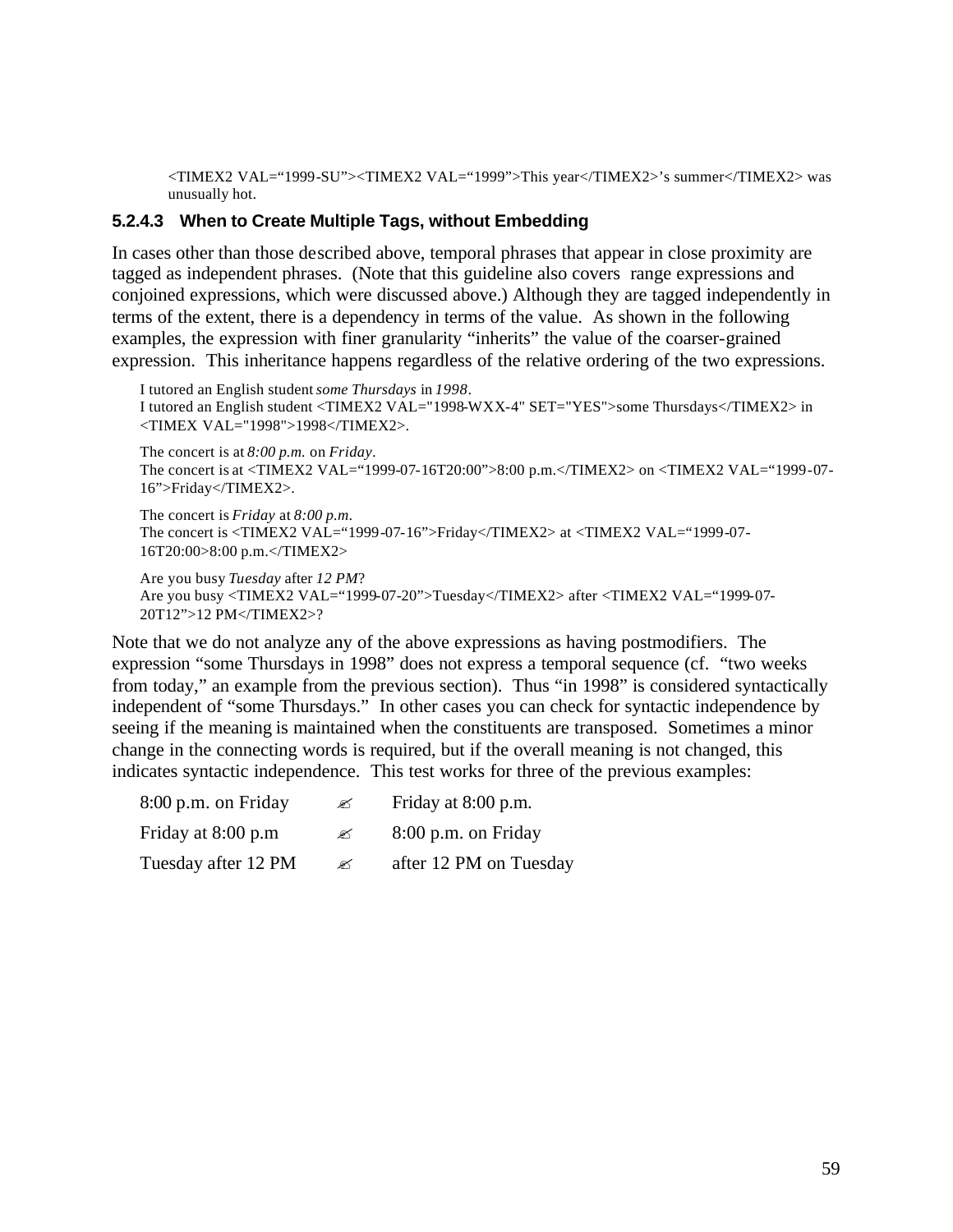# **Glossary**

*Anchored point expression.* An anchored time expression is such that either it, or its start or end, can be positioned on a time line. For example, in "*He arrived on the scene more than a year ago*", the expression "*more than a year ago*" may be positioned at some granularity on a timeline offset from now.

*Calendar date.* This is a representation of the day of the month, the month, and the year, as expressed in ISO the standard (i.e., with the general form being CCYYMMDD).

*Coreference*. Two expressions are said to be "coreferring" if they refer to the same thing. In temporal expressions, coreference occurs when expressions refer to the same time value. For example, given "*Tuesday...that day,*" where "*that day*" is referring to the same day as "*Tuesday,*" "*that day*" exhibits a relation of coreference with "*Tuesday*". Coreference can involve identical reference, as in the above example, or the reference can be to some time related to the prior reference, e.g., "*Tuesday…that afternoon*."

*Duration.* An expression which describes an interval of time, indicating explicitly how long it lasts, e.g., "*three hours long*." Also known as a "period," particularly within the ISO 8601 document.

*Event-anchored time expression.* A time expression which is dependent on an event for its value to be fully resolved, e.g., "*the day after our meeting*."

*Extent*. The lexical span of a *markable* TIMEX2 expression, or, in other words, where it begins and ends in the text. For those who are concerned with electronic date representation, the extent is delimited by "byte offsets" within the electronic form of the text.

*Holiday.* We use this to term to cover names of festivals, holidays, and other occasions of religious observance, remembrance of famous massacres, etc.

*Idiom*. A time expression where the literal meaning of the expression or its parts is not being used. Examples include "the last minute" in "Saddam will not cave in at the last minute," and "*the day*," in "*Beer-drinking is the order of the day*." Idioms aren't assigned a VAL.

*Lexical trigger.* A designated time word whose presence means the expression is *markable*. Our set of lexical triggers includes words like "*day*," "*week*," "*weekend*," "*now*," "*Monday*," "*current*," and "*future*." Since "*when*" is not a lexical trigger, an expression like "*when the stock market crashed*" is not to be marked. Although "September" is a lexical trigger, "Black September" is not to be marked since the phrase is not being used primarily as an expression of time.

*Markable*. An expression that should receive a TIMEX2 tag. An expression can be markable but still receive no VAL.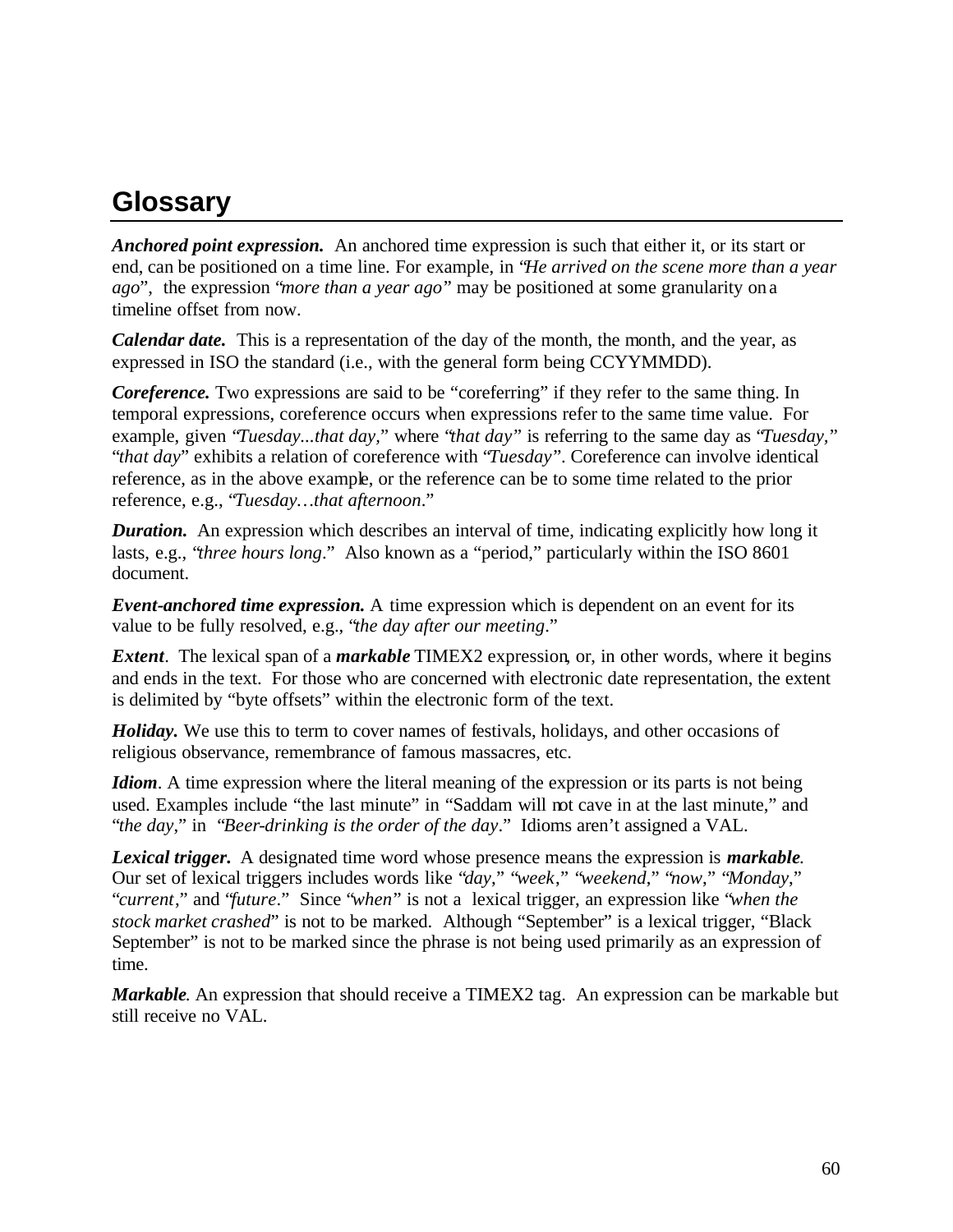*Non-specific time expression.* A temporal expression where no specific time is indicated. These include generics, as well as indefinites, like "*He left on a sunny day in June*."

*Point.* A point representing a time such as a TOD or a calendar date. For example, the meaning of "*six pm today*" is represented with the ISO value 1999-07-15T18:00. Points do not have to be completely specified; for example, a time of day may be specified without knowing the day or year.

*Range.* A time expression which explicitly provides a start time and an end time, e.g., "*from Monday to Thursday*" or "*from three p.m. to six p.m.*" Rather than representing the entire phrase as a single anchored duration, we represent the two temporal phrases within the phrase as separate, unrelated points in time.

*TOD.* Time of Day, as expressed in 5.3 of the ISO standard (e.g., hhmmss). The clock used here is a 24-hour one.

*Token*. A representational device for capturing time expressions with fuzzy boundaries. The actual value of the boundary isn't committed to in the representation. Examples include FA (for "Fall"), START (for "early" etc.), PRESENT\_REF (for "today," "current," etc.).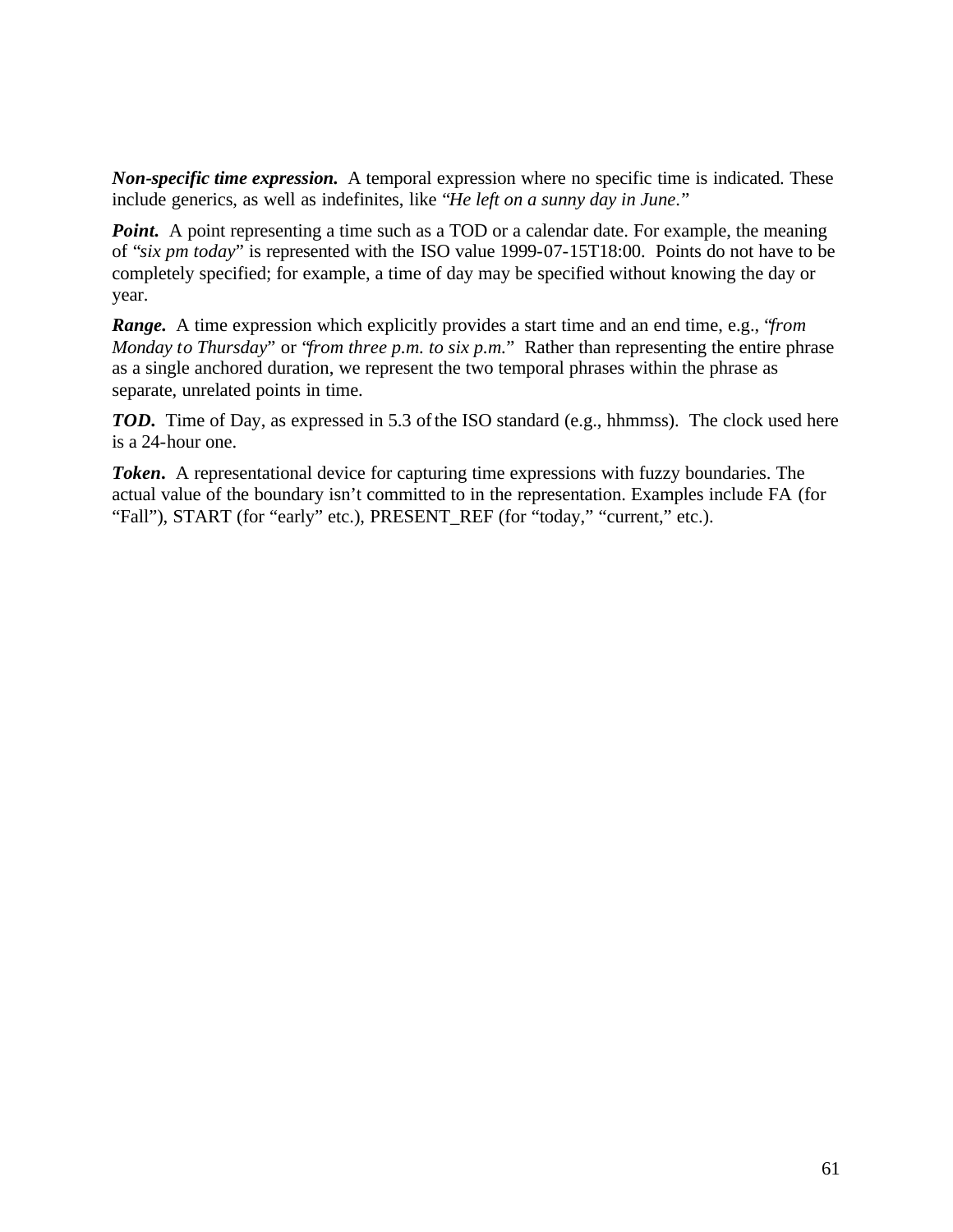# **References**

- Alembic Workbench, available for download at http://www.mitre.org/tech/ alembic-workbench/
- "Annotation Guidelines for Relation Detection and Characterization (RDC)," available at http://www.nist.gov/speech/tests/ace/index.htm.
- Alexandersson, J, Riethinger, N. and Maier, E. (1997). "Insights into the Dialogue Processing of VERBMOBIL." *Proceedings of the Fifth Conference on Applied Natural Language Processing*, 33-40.
- Busemann, S., Decleck, T., Diagne, A. K., Dini, L., Klein, J. and Schmeier, S. (1997)."Natural Language Dialogue Service for Appointment Scheduling Agents." *Proceedings of the Fifth Conference on Applied Natural Language Processing*, 25-32.
- Damianos, L., Ponte, J., Wohlever, S., Reeder, F., Day, D., Wilson, G., Hirschman, L. (2002). "MiTAP for Bio-Security: A Case Study." *AI Magazine*, Volume 23, No. 4, 13-29.
- Ferro, L. (2001). "Instruction Manual for the Annotation of Temporal Expressions." MITRE Technical Report MTR 01W0000046. McLean, Virginia: The MITRE Corporation.
- Ferro, L., Mani, I., Sundheim, B. and Wilson, G. (2001). "TIDES Temporal Anno tation Guidelines - Version 1.0.2." MITRE Technical Report MTR 01W0000041. McLean, Virginia: The MITRE Corporation. June 2001.
- Ferro, L., Mani, I., Sundheim, B. and Wilson, G. (2000). "TIDES Temporal Annotation Guidelines – Draft Version 1.0". MITRE Technical Report MTR 00W0000094. McLean, Virginia: The MITRE Corporation.
- Gerber, L., Ferro, L, Mani, I, Sundheim, B, Wilson, G., and Kozierok, R (2002). "Annotating Temporal Information: From Theory to Practice." *Proceedings of the 2002 Conference on Human Language Technology*. San Diego, CA, 2002.
- Ingria, R and Pustejovsky, J. (2002). "TimeML Specification 1.0." Available at http://www.time2002.org.
- "KSL-Time Ontology" (1999). Available at http://www.ksl.Stanford.EDU/ontologies/time/.
- Mani, I. and Wilson, G. (2000). "Robust Temporal Processing of News". In *Proceedings of the 38th Annual Meeting of the Association for Computational Linguistics* (ACL'2000), 69-76.
- Mani, I., Wilson, G., Sundheim, B., and Ferro, L. (2001). "Guidelines for Annotating Temporal Information ". In *Proceedings of HLT 2001, First International Conference on Human Language Technology Research*, J. Allan, ed., Morgan Kaufmann, San Francisco, 2001.

Pustejovsky, J. and Busa F. (1995). "A Revised Template Description for Time (v3)." Available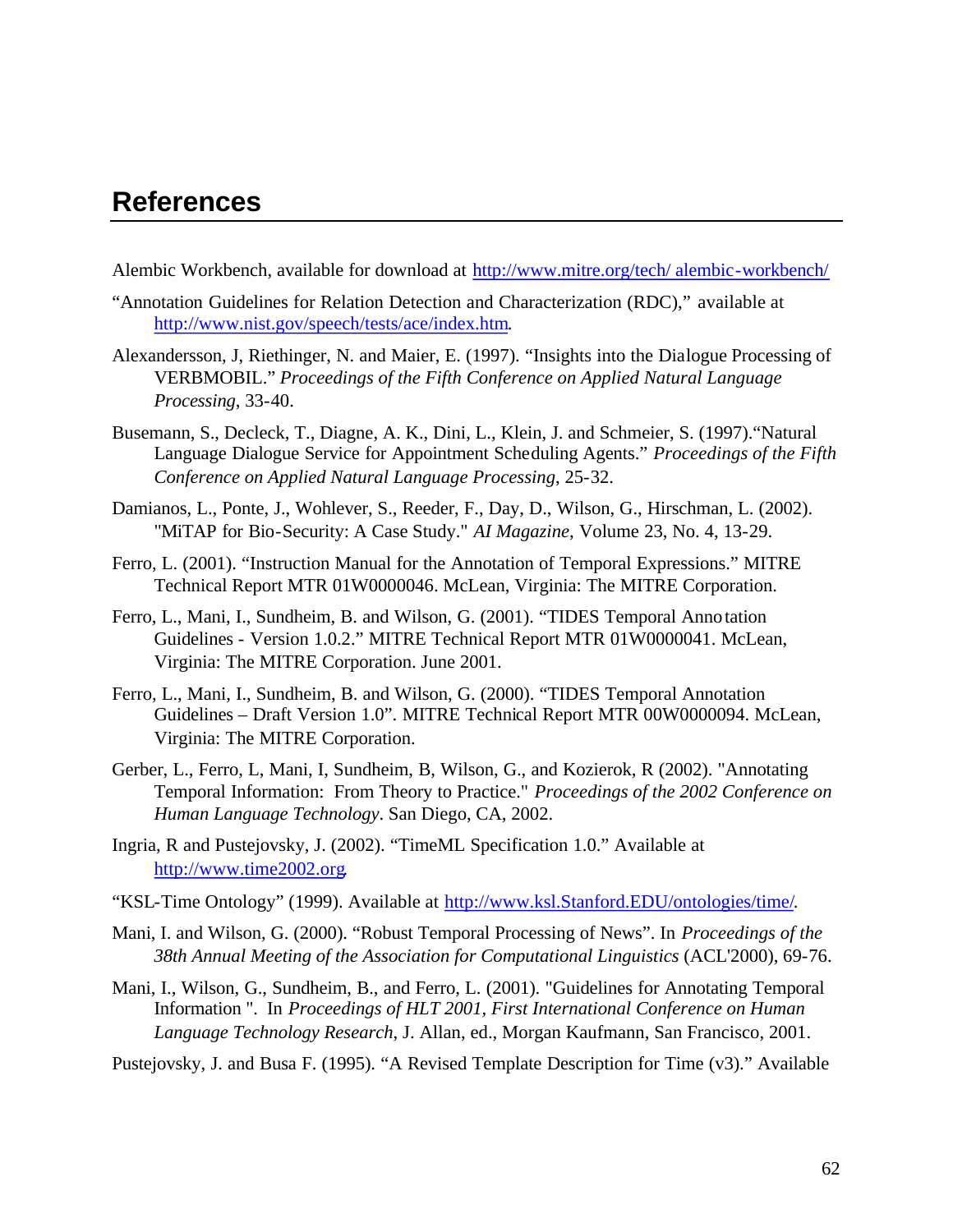at http://www.cs.nyu.edu/cs/faculty/grishman/time-guidelines.v3\_1.html

- TDT-2. Topic Detection and Tracking Program http://morph.ldc.upenn.edu/Catalog/LDC99T37.html 1999.
- Setzer, A. (2001). *Temporal Information in Newswire Articles: an Annotation Scheme and Corpus Study*, Unpublished PhD thesis, University of Sheffield.
- Setzer, A and Gaizauskas, R. (2000). "Annotating Events and Temporal Information in Newswire Texts." *Proceedings of the Second International Conference On Language Resources and Evaluation* (LREC-2000), Athens, Greece, 31 May - 2 June 2000.
- van Deemter, K. and Kibble, R. (2001). "On Coreferring: Coreference in MUC and Related Annotation Schemes." *Computational Linguistics*, Vol. 26, No. 4., 631-637.
- Wellner, B., Ferro, L, Greiff, W, and Hirschman, L. (2003). "Evaluating Language Understanding Through Reading Comprehension Tests," submitted to *Natural Language Engineering*, August 2003.
- Wiebe, J. M., O'Hara, T. P., Ohrstrom-Sandgren, T., and McKeever, K. J. (1998). "An Empirical Approach to Temporal Reference Resolution." *Journal of Artificial Intelligence Research*, 9, 247-293.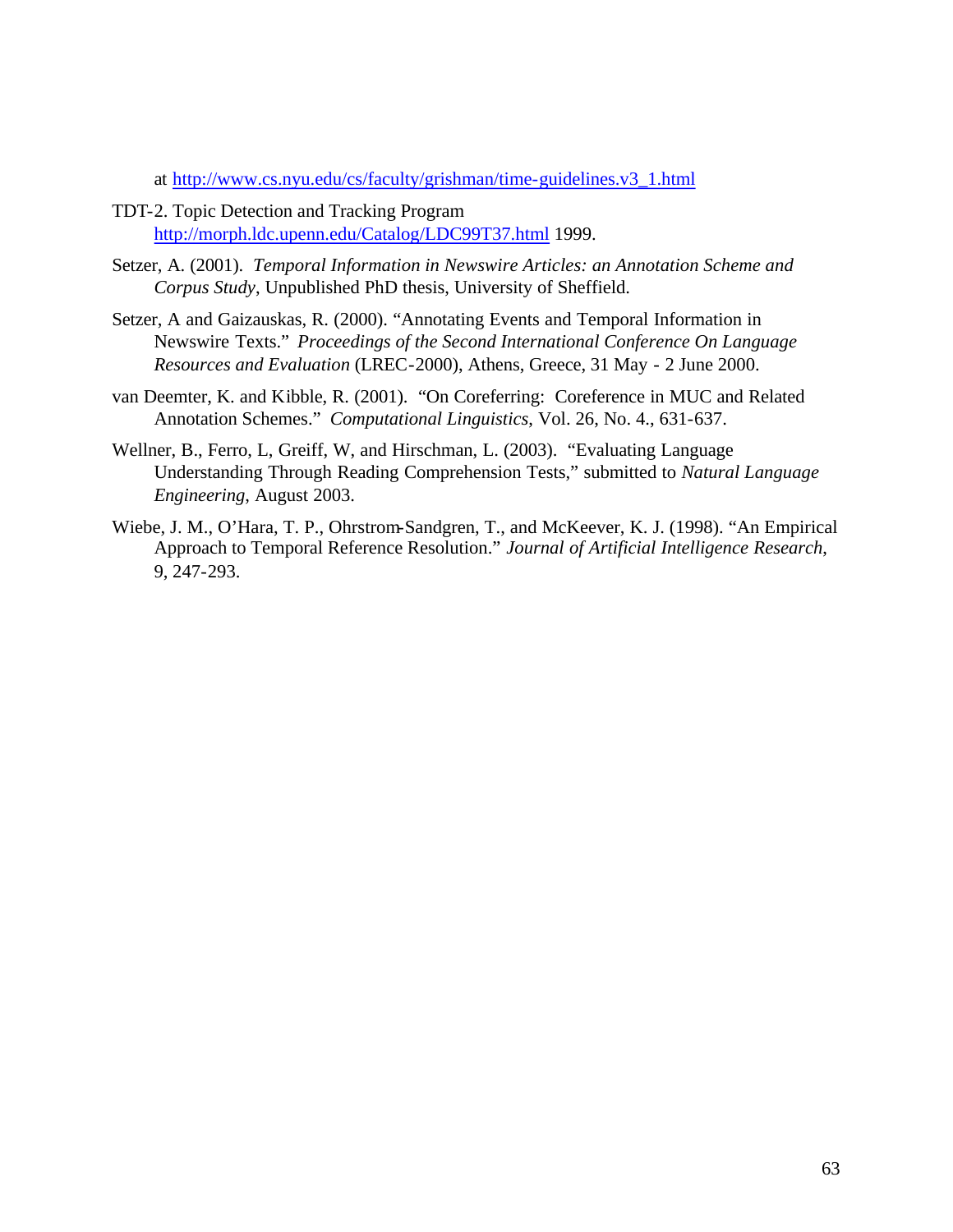# **Appendix A: An Example Annotated Document**

**<TIMEX2 VAL="1623-07-XX" NON\_SPECIFIC="YES">**Day of Thanks**</TIMEX2>** To Be Held

(PLYMOUTH, MASSACHUSETTS, **<TIMEX2 VAL="1623-07">**July, 1623**</TIMEX2>**) - **<TIMEX2 VAL="1623-07">**This month**</TIMEX2>**, **<TIMEX2 VAL="1623-07-XX" NON\_SPECIFIC="YES">**a day of thanks**</TIMEX2>**52 will be held. On **<TIMEX2 VAL="1623-07-XX">**that day**</TIMEX2>**53, people will eat a great feast. They will be thankful for the rains that made a good crop.

**<TIMEX2 VAL="1621-FA-XX">**The first day of thanks**</TIMEX2>** was held in **<TIMEX2 VAL="1621">**1621**</TIMEX2>**. The people, called Pilgrims, gave thanks for their lives. They had come to this new land from England in **<TIMEX2** 

**VAL="1620">**1620**</TIMEX2>**. **<TIMEX2 VAL="1621-WI">**The first winter**</TIMEX2>**  was **<TIMEX2 VAL="XXXX-WI" NON\_SPECIFIC="YES">**a long, hard one**</TIMEX2>**54. Many men, women, and children died.

By **<TIMEX2 VAL="1621-SP">**spring**</TIMEX2>**, only 55 Pilgrims were left. They were very sad. An Indian named Squanto came to help them. He gave them seeds and showed them how to grow a food called corn.

By **<TIMEX2 VAL="1621-FA">**fall**</TIMEX2>**, the Pilgrims had enough food for **<TIMEX2 VAL="1622-WI">**the winter**</TIMEX2>**. They thought it would be nice to have a party. They asked Squanto to come and bring his friends.

For **<TIMEX2 VAL="P3D" ANCHOR\_DIR="WITHIN" ANCHOR\_VAL="1621- FA">**three days**</TIMEX2>**, the Pilgrims cooked deer, turkeys, ducks, and fish. They baked bread. Squanto showed them how to make pudding from corn.

Then the Pilgrims and the Indians ate and played games. "This is fun," they said. "We'll hold **<TIMEX2 VAL="XXXX-XX-XX" NON\_SPECIFIC="YES">**a day of thanks**</TIMEX2> <TIMEX2 SET="YES" VAL="XXXX">**each year**</TIMEX2>**."

1. Who helped the Pilgrims?

### 2. What did they eat on **<TIMEX2 VAL="1621-FA-XX">**the first day of thanks**</TIMEX2>**?

 $52$  This expression is NON\_SPECIFIC because it is indefinite and no information is available elsewhere in the document to assign a value to the day slot. See section 4.6.2 Non-Specific Point Expressions.

<sup>53</sup> This expression is *not* NON-SPECIFIC because it is a definite noun phrase that is not used generically. See section 4.6.2 Non-Specific Point Expressions.

 $54$  This expression does not have a VAL because of the rule that predicate nominals are not considered to be coreferential with the head noun. See section 4.6.2 Non-Specific Point Expressions.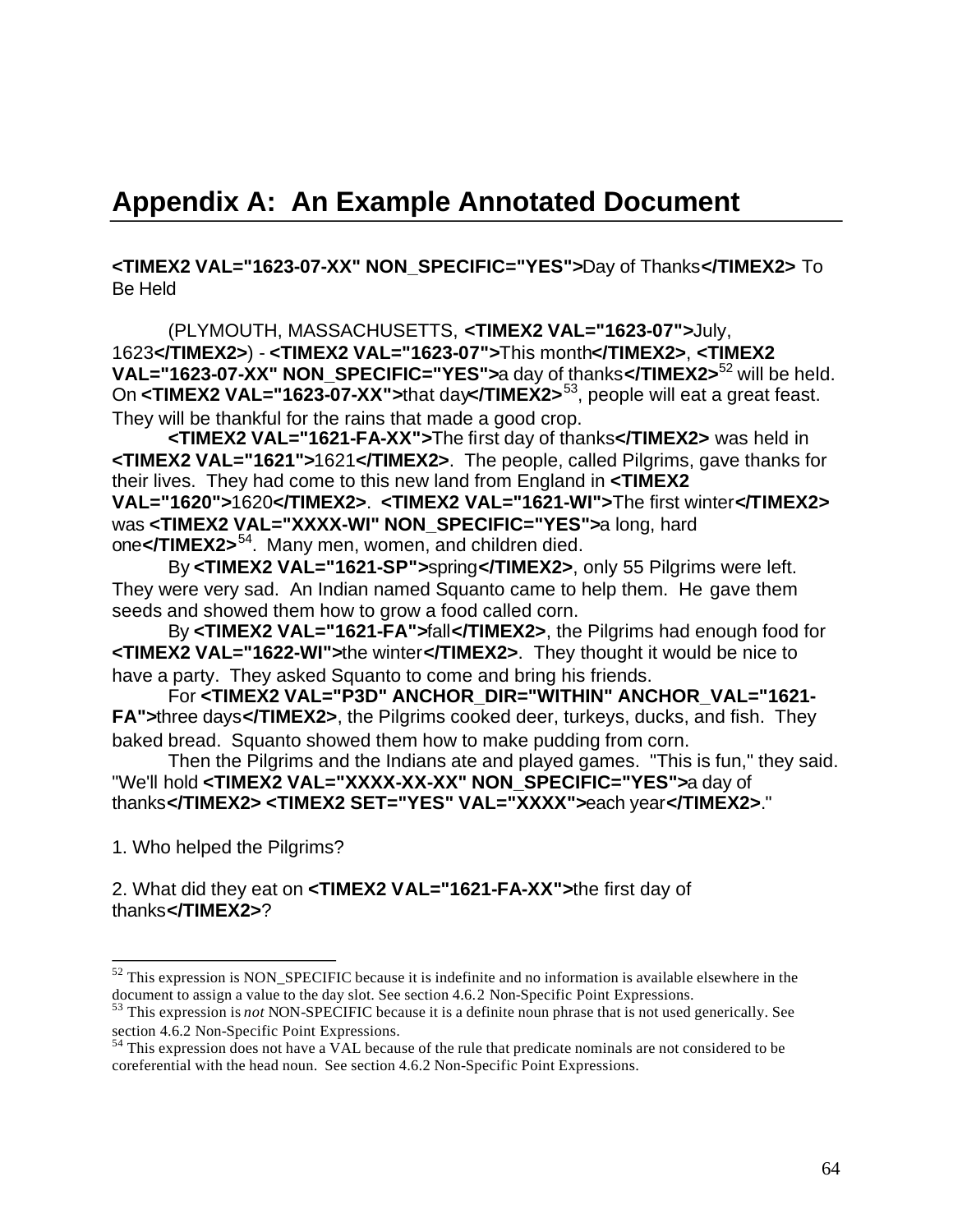- 3. When was **<TIMEX2 VAL="1621-FA-XX">**the first day of thanks**</TIMEX2>** held?
- 4. Where did the Pilgrims live before coming to America?
- 5. Why were the Pilgrims sad?

*Source text: Copyright 1989 Remedia Publications*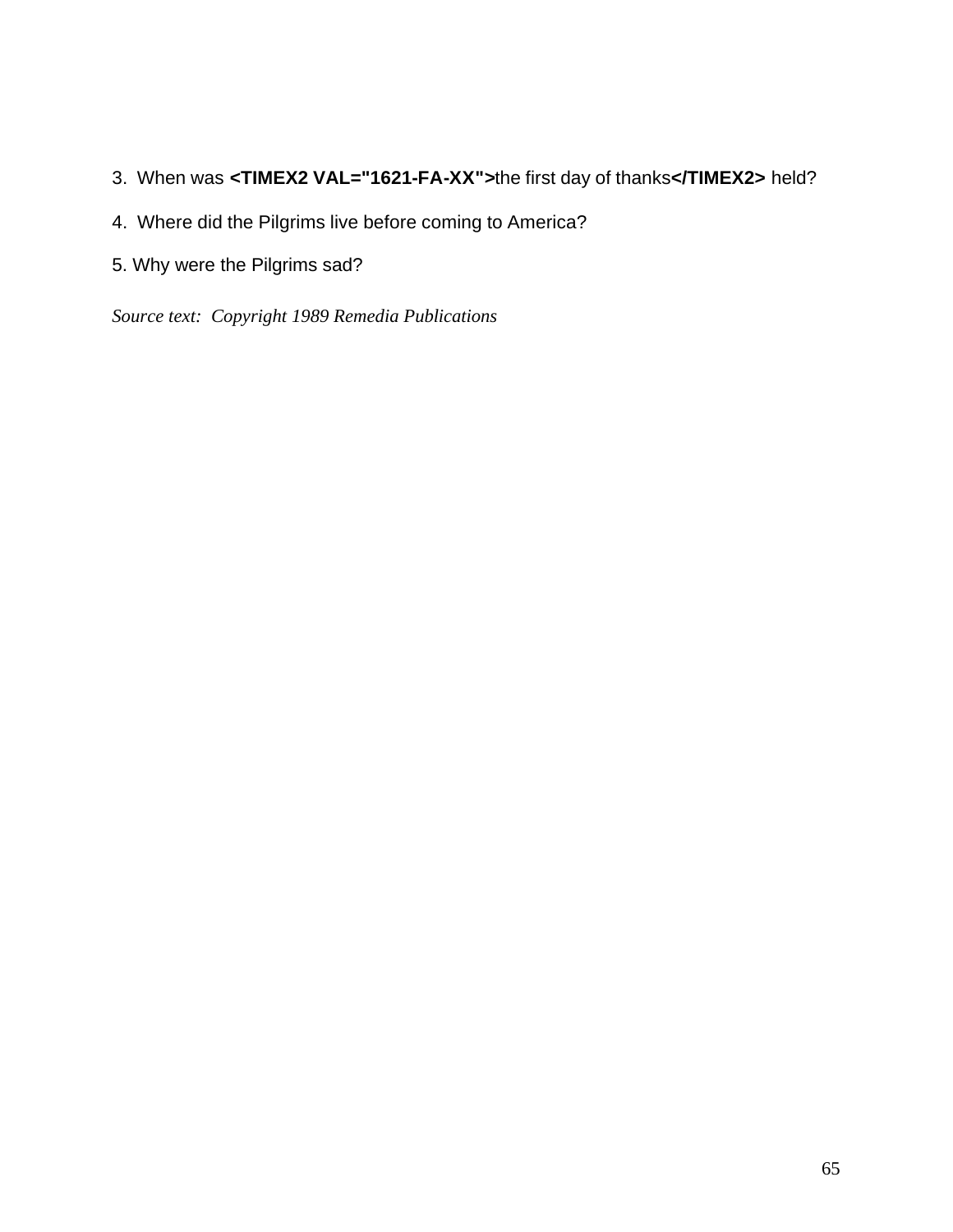# **Appendix B: Future Directions and Open Issues for Set Expressions**

As discussed in section 4.5, we are modifying the manner in which set expressions are to be encoded. We have eliminated the GRANULARITY and PERIODICITY attributes, and are exploring a different approach to capturing the semantics. However, this approach needs more research before it can be made part of the official guidelines. We therefore present here what our current model is and describe some open issues that we are investigating.<sup>55</sup>

Our basic approach is to specify two templates for set expressions, one template being embedded in other:

- 1. number of temporal units, e.g., "every day"
- 2. frequency per number of temporal units, e.g., "once every day"

To handle the first type, we need a QUANT attribute for "number of." VAL, ANCHOR\_DIR, and ANCHOR VAL can be used to encode the temporal units. For the second type, we also need a FREQ attribute. The following table illustrates how these attributes could be used to capture a variety of set expressions. (Keep in mind that the SET="YES" attribute would be present in all cases as well.)

| <b>Frequency</b> | (per) | Number of               | <b>Temporal Units</b> |               |                       |                                    |
|------------------|-------|-------------------------|-----------------------|---------------|-----------------------|------------------------------------|
|                  |       |                         | <b>Unit</b>           | Anchor        |                       | <b>Linguistic Expression</b>       |
| <b>FREQ</b>      |       | <b>QUANT</b>            | <b>VAL</b>            |               | ANCHOR_DIR ANCHOR_VAL |                                    |
|                  |       | <b>EVERY</b>            | XXXX-XX-XXTXX         |               |                       | hourly                             |
|                  |       | <b>LESS THAN EVERY</b>  | XXXX-WXX              |               |                       | almost weekly                      |
|                  |       | <b>EVERY</b>            | XXXX-07               |               |                       | every July                         |
|                  |       | <b>EVERY</b>            | 1999-WXX-4            |               |                       | every Thursday in 1999             |
|                  |       | 3                       | XXXX-SU               | <b>BEFORE</b> | 1999                  | the past three summers             |
|                  |       | $\overline{\mathsf{x}}$ | 1998-WXX-6            | <b>WITHIN</b> | 1998-SU               | numerous Saturdays last summer     |
|                  |       | $\overline{\mathsf{x}}$ | 1999-WXX-4            |               |                       | occasional Thursdays in 1999       |
|                  |       | X                       | 1999-07-20TXX         |               |                       | the hours that you are not         |
|                  |       | $\overline{\mathsf{x}}$ | <b>XXXX</b>           | <b>BEFORE</b> | 1999                  | recent years                       |
| 1X               |       |                         | XXXX-WXX-4            |               |                       | once every Thursday                |
| 2X               |       | <b>EVERY</b>            | XXXX-XX               |               |                       | twice a month, twie monthly        |
| 3D               |       | <b>EVERY</b>            | XXXX-XX               |               |                       | three days every month             |
| XD               |       | <b>EVERY</b>            | XXXX-WXX              |               |                       | several days a week                |
| 2X               |       |                         | 1999                  |               |                       | two times in 1999                  |
| 3X               |       |                         | P <sub>5</sub> Y      | <b>ENDING</b> | 1998                  | three times in the past five years |

<sup>&</sup>lt;sup>55</sup> The proposal described here has benefited greatly from conversations with the TimeML (timeml.org) group.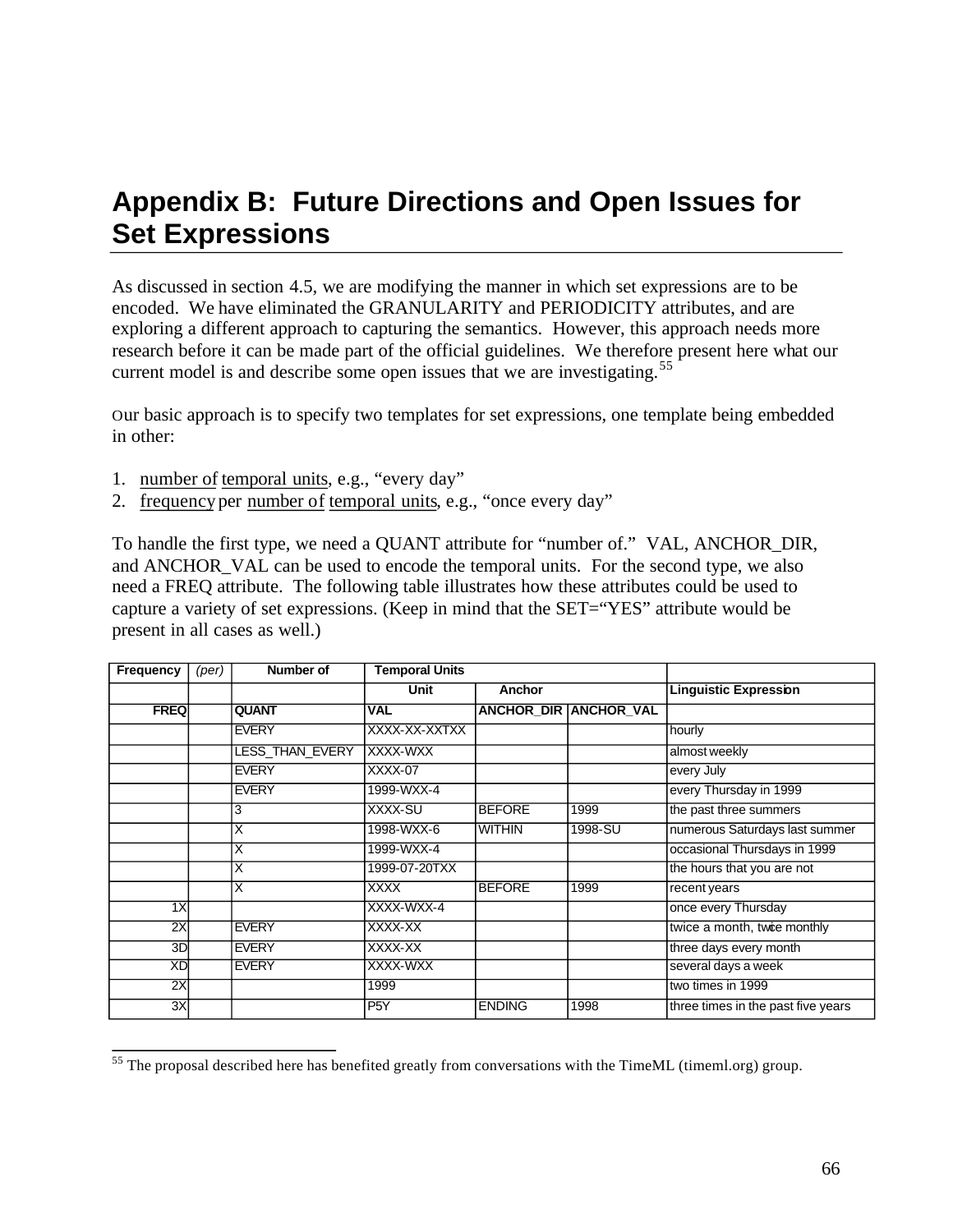What remains to be done is to test this approach on fair amount of real-world data. In applying this approach to the handful of examples in the existing guidelines, we've encountered the following issues:

- ? Except for the last example in the table, we have used the point format in VAL, because it easily allows for greater specificity. For example, it provides a straightforward way to indicate "every July." But particularly for the expressions that contain a FREQ value, VAL is much more period-like. Should the period format be used in VAL in these cases? In all SET expressions? Then how would we capture "two times in 1999"?
- ? Should "hourly" be considered equivalent with "one time (once) every hour," and thus have a FREQ value? Or is that reading too much into the semantics? Our current inclination is that the TIMEX2 tag should reflect what is in the surface form of the lexical expression, and not infer a FREQ if it isn't overtly stated. In contrast, expressions like semiweekly (twice a week) or biweekly (once every two weeks) should contain a FREQ attribute, because the frequency is contained in the word morphology (semi-, bi-).
- ? How do we encode complex quantifiers like "every other day," "every third day," "every two weeks" etc.?<sup>56</sup> Expanding the set of possible values for QUANT is a possible solution (e.g., EVERY OTHER), but the cardinality is theoretically infinite.
- ? How should we encode modified set expressions? To handle expressions like "almost weekly," we are exploring the possibility of enriching the allowable values for QUANT to include things like LESS\_THAN\_EVERY or MORE\_THAN\_EVERY. But in expressions like "at least once a week" the modifier applies to FREQ, not QUANT. It may be necessary to add a MOD\_FREQ attribute.
- ? How should we encode anchored frequencies, as in "the first three days of each month"? We cannot use the anchoring attributes to indicate "first three days," because the anchoring attributes apply to VAL, not FREQ. It may be necessary to add anchoring attributes for FREQ.

<sup>&</sup>lt;sup>56</sup> This interesting puzzle was point out to us by James Pustejovsky, personal communication.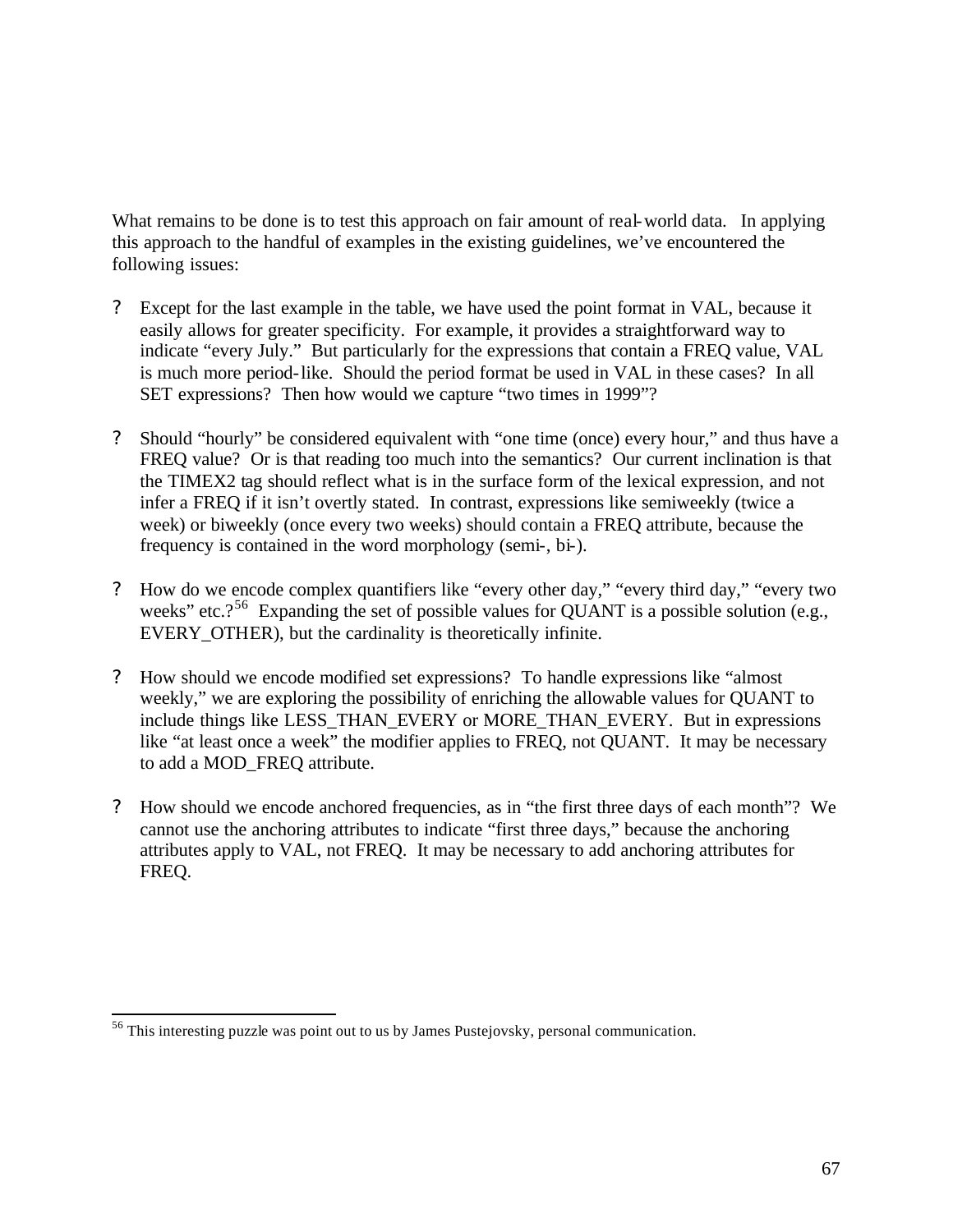# **Index**

*9/11*, 52 academic years, 48 adjectives, 7, 54 adverbs, 7, 54 AF, 31 AFTER ANCHOR\_DIR attribute, 18, 19 MOD attribute, 35 *afternoon*, 31 *ago*, 13, 22 *ahead*, 9 *always*, 38, 43 ANCHOR\_DIR, 12, 18 ANCHOR\_VAL, 12, 18 granularity in duration expressions, 19 granularity in FUTURE\_REF expressions, 25 granularity in PAST\_REF expressions, 24 granularity in PRESENT\_REF expressions, 23 anchored point expressions, 13. *See also*  ANCHOR\_VAL and ANCHOR\_DIR *and*. *See* conjunctions *anniversary*, 48 *annual*, 38 *another*, 19 appositives, 56 APPROX, 35 *approximately*, 35 AS\_OF, 18 aspect, 34 attributes, 11 *autumn*, 28 BCE, 14 BEFORE ANCHOR\_DIR attribute, 18, 19 MOD attribute, 35 Before Current Era (BCE or BC) dates, 14 *birthday*, 47 *century*, 13, 20 Chinese calendar, 48 COMMENT, 12, 53 conjunctions, 56 coreferring expressions, 52 *couple*, 25, 34 *daytime*, 31 *decade*, 13, 20 definite article. *See* determiners determiners, 54 disjunctions, 36, 56 DT, 31 *each*, 38 *early*, 35 END, 35 ENDING, 18

EQUAL\_OR\_LESS, 35 EQUAL\_OR\_MORE, 35 EV, 31 *evening*, 31 event-anchored expressions, 44 *eventually*, 9 *every*, 38 FA, 28 fall, 28 *few*, 25, 34 frequency expressions bare (no time period given), 10 within time periods. *See* set expressions *frequent, frequently*, 10 FUTURE\_REF, 23 FY, 29 generic, 40, 50 genitives. *See* possessive constructions geological eras, 14 GMT, 16 GRANULARITY, 37 Greenwich Meridian Time, 16 H1,H2,HX, 30 *half* (of a year), 29 Hindu calendar, 48 holidays, 50 idioms, 44 *immediately*, 9 *in* in TOD expressions, 58 indefinite noun phrases, 40, 41 ISO standard, 6 *Jurassic Period*. *See* geological eras *last night*, 32 *late*, 35 LESS\_THAN, 35 lexical trigger, 7, 40 *long*, 17 *longstanding*, 10 *long-term*, 10 *meanwhile*, 9 MI, 31 MID, 35 *mid-day*, 31 *midnight*, 15, 43 *millennium*, 13, 20 MO, 31 MOD, 12, 34–37, 54 modifiers, 34 *momentarily*, 10 *monthly*, 38 MORE\_THAN, 35 *morning*, 31